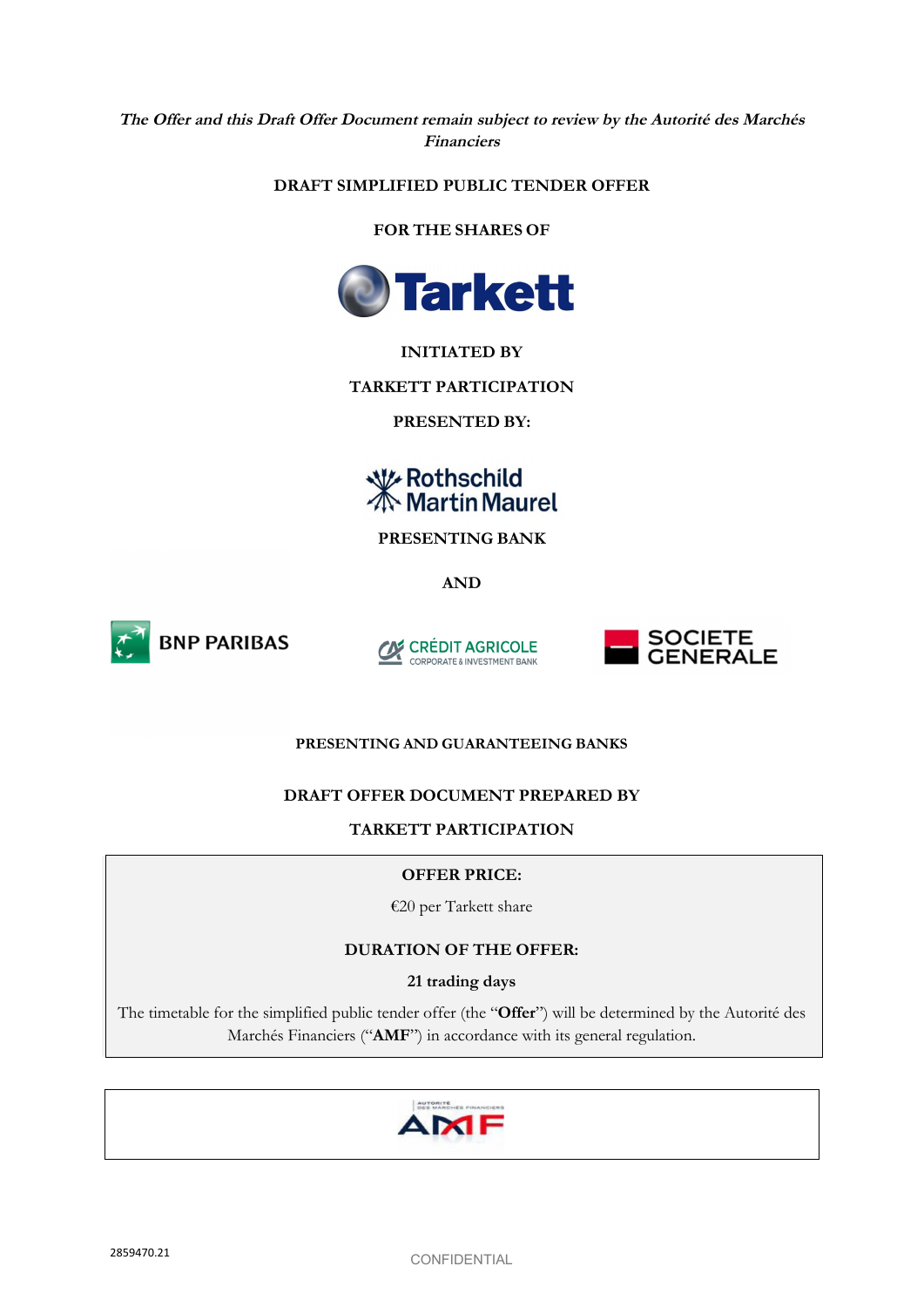This draft offer document ("**Draft Offer Document**") was prepared and filed with the AMF on 26 April 2021, in accordance with Articles 231-13, 231-16 and 231-18 of its general regulation.

**The Offer and this Draft Offer Document remain subject to review by the AMF.** 

#### **IMPORTANT DISCLOSURE**

In accordance with Article L. 433-4(II) of the French Monetary and Financial Code and Articles 237-1 and following of the AMF's general regulation, in the event that, after this Offer, the number of Tarkett shares not tendered to the Offer by minority shareholders (other than shares held by Tarkett in treasury and free shares covered by a liquidity mechanism) does not represent more than 10% of Tarkett's capital and voting rights, Tarkett Participation intends to file a request with the AMF to carry out, within three (3) months of the closing of the Offer, a squeeze-out in order that the Tarkett shares not tendered to the Offer (other than shares held by Tarkett in treasury and free shares covered by a liquidity mechanism) be transferred to Tarkett Participation in return for compensation per share equal to the Offer price.

The Draft Offer Document is available on the websites of Tarkett and the AMF (www.amf-france.org). It may be obtained free of charge from:

> **Tarkett Participation**  Tour Initiale - 1 Terrasse Bellini 92919 Paris La Défense Cedex

**Rothschild Martin Maurel**  29 avenue de Messine 75008 Paris

**BNP Paribas**  4 rue d'Antin 75002 Paris

**Crédit Agricole Corporate and Investment Bank** 

> 12 place des Etats-Unis CS 70052 92547 Montrouge Cedex

**Société Générale**  GLBA/IBD/ECM/SEG 75886 Paris Cedex 18

In accordance with Article 231-28 of the AMF's general regulation, a description of the legal, financial and accounting information relating to Tarkett Participation will be provided to the public no later than the day before the Offer opens. A press release will be published to inform the public about how this document may be obtained.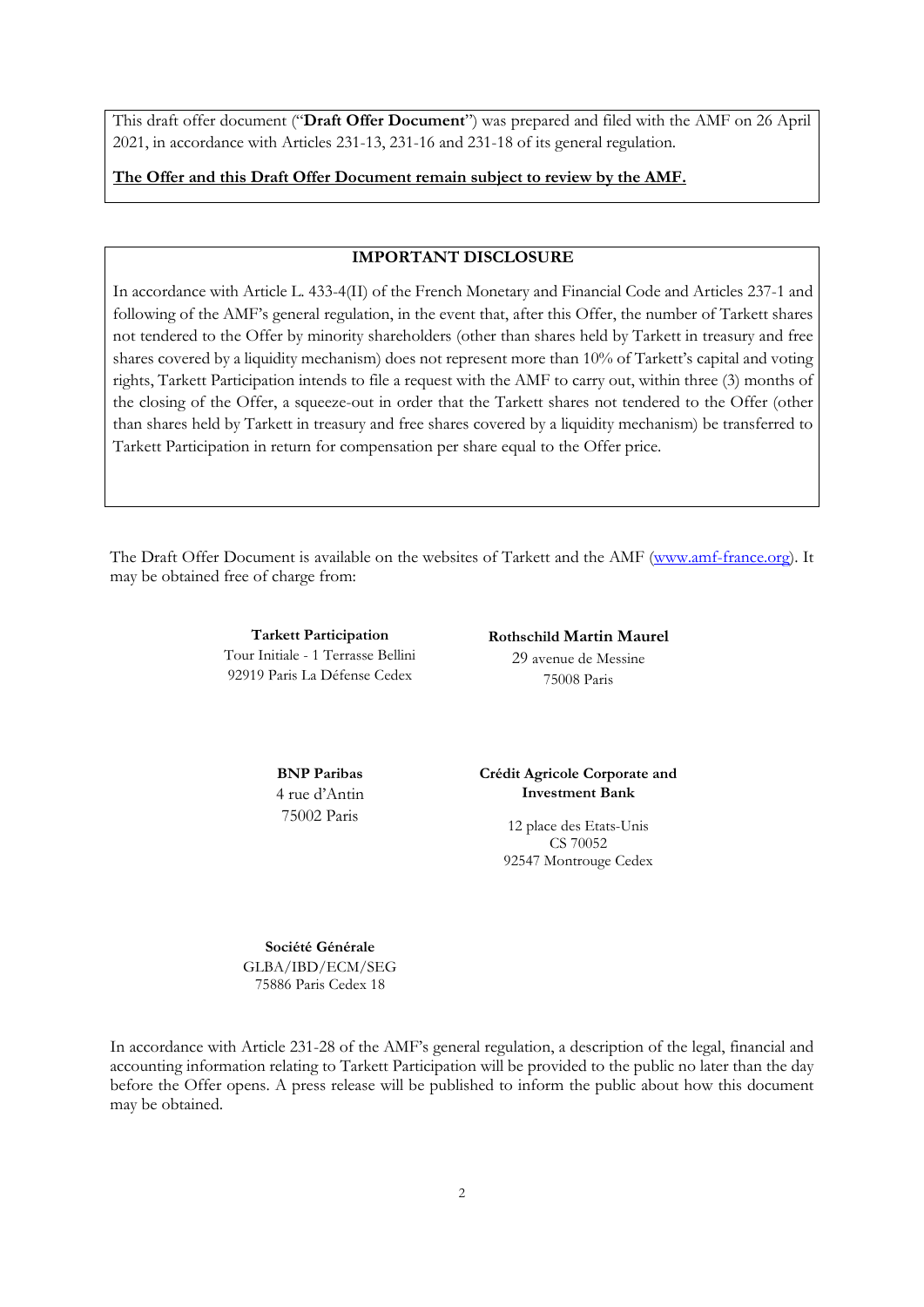# **TABLE OF CONTENTS**

| 1.     |       |                                                                                       |  |
|--------|-------|---------------------------------------------------------------------------------------|--|
| 1.1    |       |                                                                                       |  |
|        | 1.1.1 |                                                                                       |  |
|        | 1.1.2 |                                                                                       |  |
|        | 1.1.3 |                                                                                       |  |
| 1.2    |       |                                                                                       |  |
|        | 1.2.1 |                                                                                       |  |
|        | 1.2.2 |                                                                                       |  |
|        | 1.2.3 |                                                                                       |  |
|        | 1.2.4 |                                                                                       |  |
|        | 1.2.5 |                                                                                       |  |
|        | 1.2.6 |                                                                                       |  |
|        | 1.2.7 | Intention in terms of carrying out a squeeze-out or maintaining the Company's listing |  |
|        | 1.2.8 |                                                                                       |  |
| 1.3.   |       | Agreements that may materially affect the assessment of the Offer or its outcome 11   |  |
|        | 1.3.1 |                                                                                       |  |
|        | 1.3.2 |                                                                                       |  |
|        | 1.3.3 | Investment and performance share plans involving the Offeror and the Company 14       |  |
|        | 1.3.4 |                                                                                       |  |
|        | 1.3.5 |                                                                                       |  |
| 2.     |       |                                                                                       |  |
| 2.1    |       |                                                                                       |  |
| 2.2    |       |                                                                                       |  |
| 2.3    |       |                                                                                       |  |
| 2.4    |       | Position of the beneficiaries of bonus shares and liquidity mechanism 16              |  |
| 2.4.1. |       |                                                                                       |  |
| 2.4.2. |       |                                                                                       |  |
| 2.5    |       |                                                                                       |  |
| 2.6    |       |                                                                                       |  |
| 2.7    |       |                                                                                       |  |
| 2.8    |       |                                                                                       |  |
| 2.9    |       |                                                                                       |  |
| 2.10   |       |                                                                                       |  |
| 2.11   |       |                                                                                       |  |
| 2.12   |       |                                                                                       |  |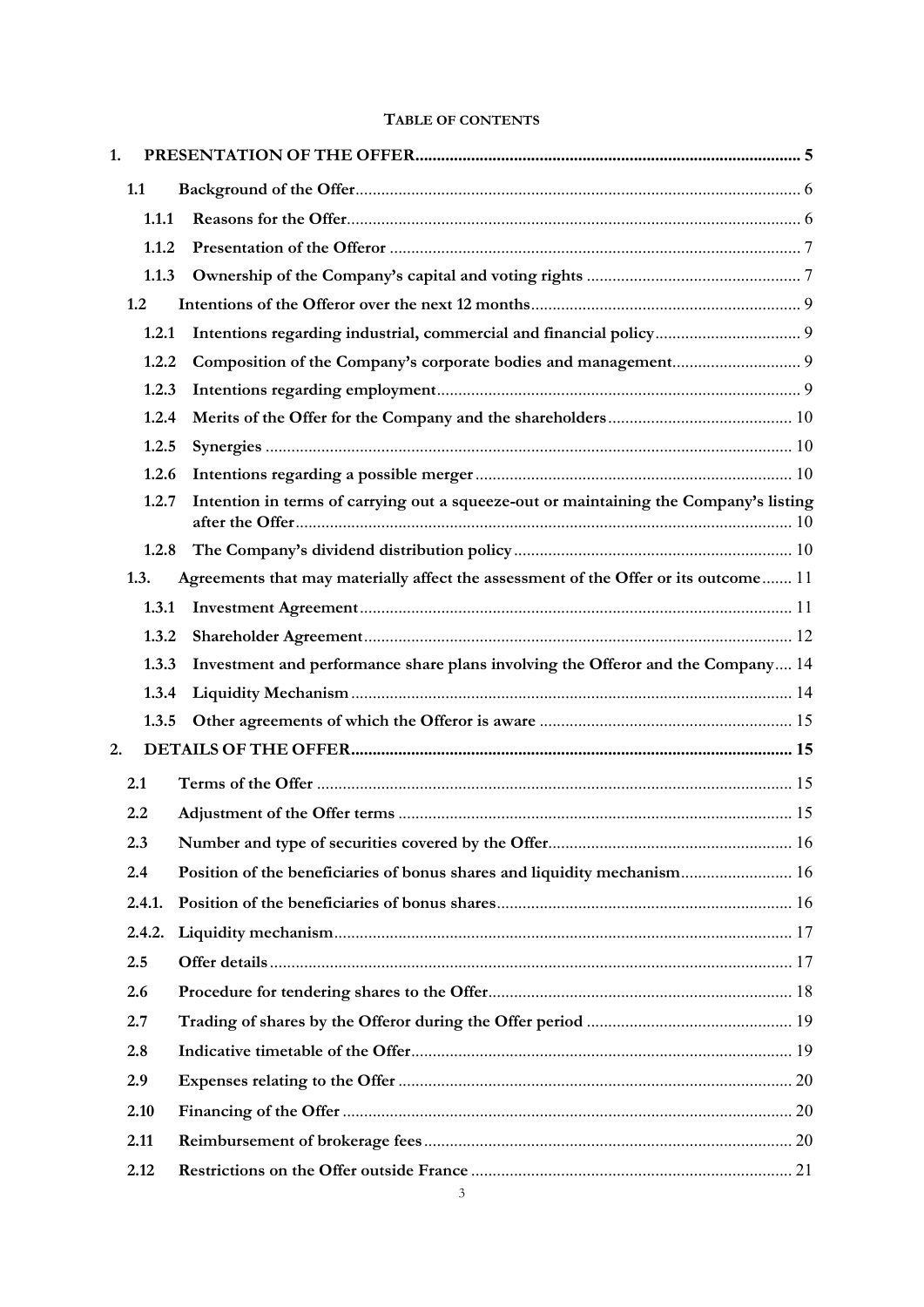| 2.13 |              |                                                                                                                                                                                                                                                                                                                                                                                                                                                             |  |
|------|--------------|-------------------------------------------------------------------------------------------------------------------------------------------------------------------------------------------------------------------------------------------------------------------------------------------------------------------------------------------------------------------------------------------------------------------------------------------------------------|--|
|      |              | 2.13.1 Shareholders who are natural persons resident in France for tax purposes, holding<br>shares as part of their private assets and not trading on the markets on a regular basis<br>(i.e. in a way that is not the same as that which characterises an activity carried out by<br>a professional) and not holding shares as part of a company or group savings plan or<br>an employee share ownership plan (involving bonus shares or stock options) 22 |  |
|      |              | 2.13.2 Shareholders that are legal entities resident in France for tax purposes and subject to                                                                                                                                                                                                                                                                                                                                                              |  |
|      |              |                                                                                                                                                                                                                                                                                                                                                                                                                                                             |  |
|      |              |                                                                                                                                                                                                                                                                                                                                                                                                                                                             |  |
|      |              |                                                                                                                                                                                                                                                                                                                                                                                                                                                             |  |
| 3.   |              |                                                                                                                                                                                                                                                                                                                                                                                                                                                             |  |
| 3.1  |              |                                                                                                                                                                                                                                                                                                                                                                                                                                                             |  |
|      | 3.1.1        |                                                                                                                                                                                                                                                                                                                                                                                                                                                             |  |
|      | 3.1.2        |                                                                                                                                                                                                                                                                                                                                                                                                                                                             |  |
| 3.2  |              |                                                                                                                                                                                                                                                                                                                                                                                                                                                             |  |
|      | 3.2.1        |                                                                                                                                                                                                                                                                                                                                                                                                                                                             |  |
|      | 3.2.2        |                                                                                                                                                                                                                                                                                                                                                                                                                                                             |  |
|      | 3.2.3        |                                                                                                                                                                                                                                                                                                                                                                                                                                                             |  |
| 3.3  |              |                                                                                                                                                                                                                                                                                                                                                                                                                                                             |  |
|      | <b>3.3.1</b> |                                                                                                                                                                                                                                                                                                                                                                                                                                                             |  |
|      | 3.3.2        |                                                                                                                                                                                                                                                                                                                                                                                                                                                             |  |
|      | 3.3.3        |                                                                                                                                                                                                                                                                                                                                                                                                                                                             |  |
|      | 3.3.4        |                                                                                                                                                                                                                                                                                                                                                                                                                                                             |  |
| 3.4  |              |                                                                                                                                                                                                                                                                                                                                                                                                                                                             |  |
| 4.   |              |                                                                                                                                                                                                                                                                                                                                                                                                                                                             |  |
| 4.1  |              |                                                                                                                                                                                                                                                                                                                                                                                                                                                             |  |
| 4.2  |              |                                                                                                                                                                                                                                                                                                                                                                                                                                                             |  |
|      |              |                                                                                                                                                                                                                                                                                                                                                                                                                                                             |  |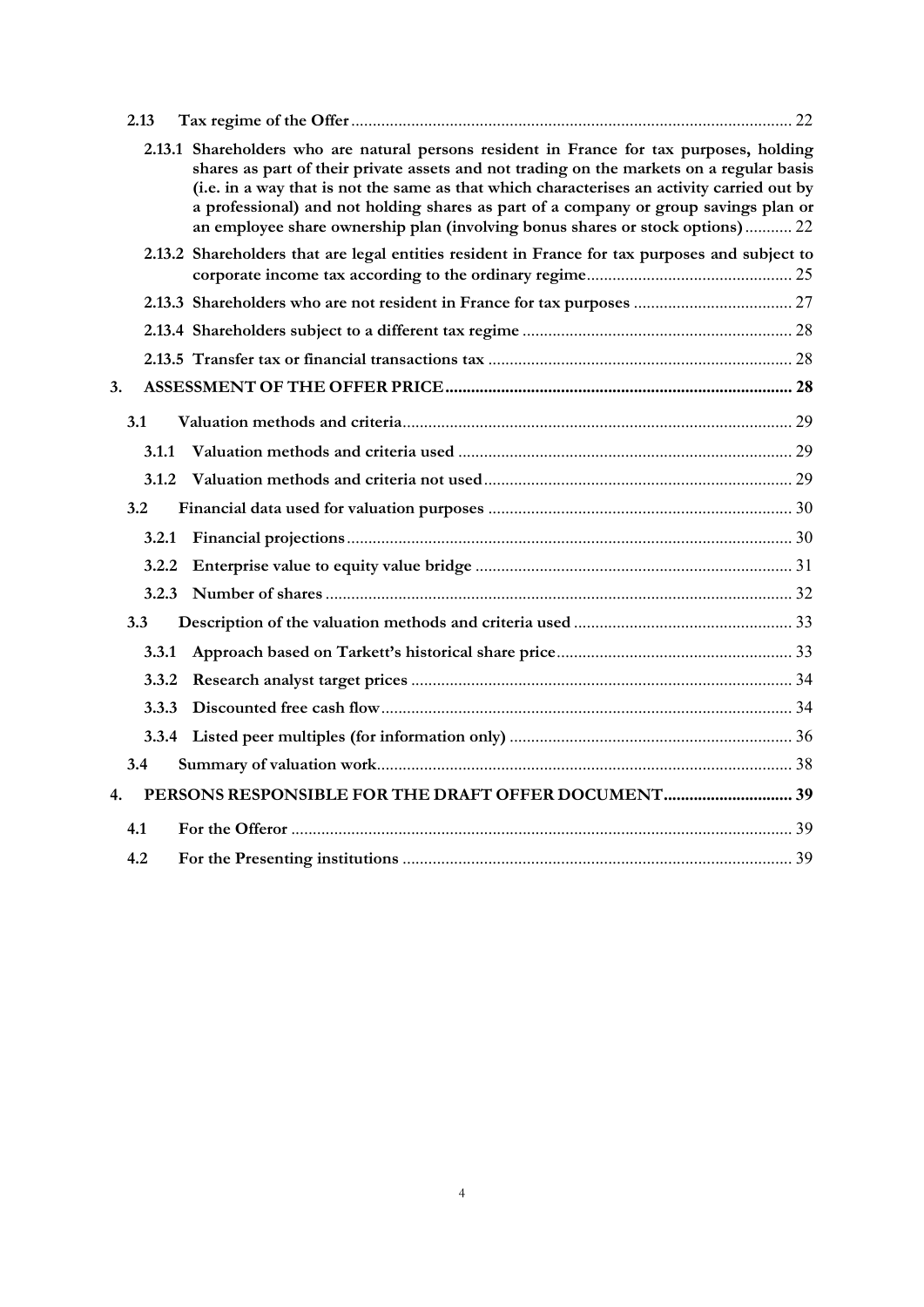## **1. PRESENTATION OF THE OFFER**

In accordance with Title III of Book II and more specifically Articles 233-1 and following of the AMF's general regulation, Tarkett Participation, a simplified joint-stock company whose registered office is located at Tour Initiale - 1 Terrasse Bellini, 92919 Paris La Défense Cedex, registered with the Nanterre trade and companies register under number 898 347 877 (the "**Offeror**"), acting in concert within the meaning of Article L. 233-10 of the French Commercial Code with Société Investissement Deconinck<sup>1</sup> ("**SID**" or the "Historic Shareholder") and Trief Corporation SA<sup>2</sup> ("the "Investor") (hereinafter referred to, together with the Offeror, as the "**Concert**"), are making an irrevocable offer to all shareholders in Tarkett, a public limited company governed by a supervisory board and a management board, whose registered office is located at Tour Initiale - 1 Terrasse Bellini, 92919 Paris La Défense Cedex, registered with the Nanterre trade and companies register under number 352 849 327 ("**Tarkett**" or the "**Company**", and together with its direct and indirect subsidiaries the "**Group**"), to acquire all shares in the Company (the "**Shares**") that members of the Concert do not own directly or indirectly as of the date of the Draft Offer Document at a price of €20 per Share (the "**Offer Price**") through a simplified public tender offer as described below (the "**Offer**").

The Shares are admitted for trading on compartment B of the Euronext Paris regulated market ("**Euronext**  Paris") under ISIN FR0004188670 (ticker: TKTT).

As of the date of the Draft Offer Document, the Offer and the members of the Concert together hold 33,222,659 shares in the Company representing 50.68% of the Company's capital and 50.14% of its theoretical voting rights based on a total of 65,550,281 shares and 66,264,868 theoretical voting rights in the Company<sup>3</sup> , in accordance with Article 223-11 of the AMF's general regulation.

The Offer is for:

- all Shares not held directly or indirectly by the Offeror, alone or in concert, that are already issued, except for Shares held in treasury by the Company<sup>4</sup>, it being stipulated that this represents, as of the date of the Draft Offer Document and to the Offeror's knowledge, a maximum of 31,935,195 Shares;
- all Shares that may be transferred before the Offer closes as a result of the vesting of shares awarded free of charge by the Company under the 2021 LTIP, i.e. to the Offeror's knowledge and as of the date of this document, a maximum of 250,377 Shares;

making a total maximum of 32,185,572 Shares.

Currently Vesting Free Shares (as defined below) are not included in the Offer, subject to the lifting of lockup periods provided for by the applicable statutory or regulatory provisions. Holders of these free shares will have the benefit of a liquidity mechanism on terms described in section 2.4.2 of the Draft Offer Document.

<sup>1</sup> A simplified joint-stock corporation whose registered office is located at Tour Initiale - 1 Terrasse Bellini, 92919 Paris La Défense Cedex and which is registered with the Nanterre trade and companies register under number 421 199 274, controlled by the Deconinck family.

<sup>2</sup> A public limited company incorporated under Luxembourg law whose registered office is located at 5 rue Pierre d'Aspelt, L-1142 Luxembourg and which is registered with the Luxembourg trade and companies register under number B50162, a wholly owned subsidiary of Wendel SE, 89 rue Taitbout, 75009 Paris.

<sup>3</sup>Based on pro forma figures, themselves based on information as of 31 March 2021 published by the Company on its website in accordance with Article 223-16 of the AMF's general regulation.

<sup>4</sup> It being stipulated that as of the date of this document, the Company holds 392,427 shares in treasury (of which 250,377 are allocated to awards of performance shares free of charge under the LTIP 2021 plan).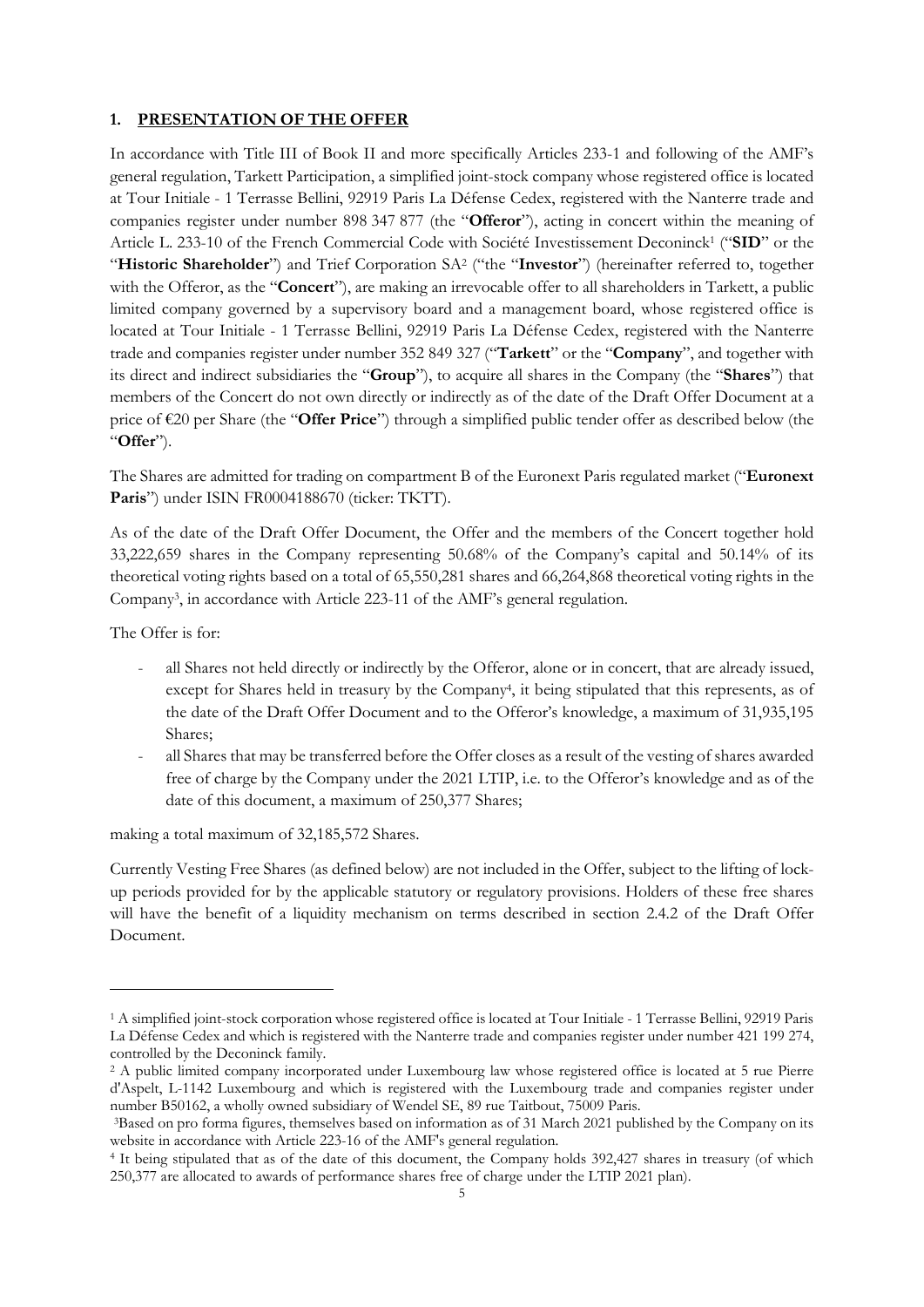The situation of holders of Free Shares in relation to the Offer is described in section 2.4 of the Draft Offer Document.

As of the date of the Draft Offer Document and to the Offeror's knowledge, there are no equity securities and no other financial instruments or rights that could give access, either immediately or in the future, to the Company's share capital or voting rights other than the Shares and the Currently Vesting Free Shares.

The Offer will take place according to the simplified procedure in accordance with Articles 233-1 and following of the AMF's general regulation.

It should also be noted that the Offeror is required to file the Offer pursuant to Article L. 433-3(I) of the French Monetary and Financial Code and Article 234-2 of the AMF's general regulation, following the SID Contribution (as described in Section 1.1.2) and the fact that SID and the Investor are acting in concert.

In accordance with Article 231-13 of the AMF's general regulation, Rothschild Martin Maurel, BNP Paribas, Crédit Agricole Corporate and Investment Bank ("**CA-CIB**") and Société Générale (the "**Presenting Banks**") filed the draft Offer and the Draft Offer Document with the AMF on 26 April 2021.

Only BNP Paribas, CA-CIB and Société Générale guarantee, in accordance with Article 231-13 of the AMF's general regulation, the content and irrevocable nature of the undertakings made by the Offeror in connection with the Offer.

# **1.1 Background of the Offer**

# **1.1.1 Reasons for the Offer**

Tarkett is a worldwide leader in innovative flooring and sports surface solutions. With its experienced staff and sales in more than 100 countries, the Group has gained in-depth knowledge and an excellent understanding of customers' cultures, tastes and requirements, regulations and customs regarding floor coverings in each country.

In the year ended 31 December 2020, Tarkett generated consolidated revenue of €2,633 million.

The Group was formed through the 1997 combination between French company Sommer Allibert SA, listed in Paris, and Tarkett AG, listed in Frankfurt. Tarkett's shares were admitted to trading on the Paris stock exchange in 2013.

Before the SID Transfer (as defined below), SID held 33,222,659 Shares representing 50.68% of the capital<sup>5</sup>.

Given the increased volatility in the markets and in commodity prices, SID decided to explore the possibility of delisting Tarkett in order to allow the Company to implement its strategy in a calmer environment.

SID also wants to increase its control over Tarkett by offering Tarkett shareholders liquidity, allowing them to sell their Shares at an attractive price, and at the same time gain the backing of a financial partner in order to support the Company's development.

On 23 April 2021, after a competitive process, SID and the Investor entered into (i) an investment agreement (the "**Investment Agreement**") and (ii) a shareholder's agreement (the "**Shareholders' Agreement**"). Pursuant to the Investment Agreement, SID and the Investor are acting in concert with respect to the Company within the meaning of Article L. 233-10 of the French Commercial Code.

As described in more detail in section 1.3.1 of the Draft Offer Document, the Investment Agreement provides for the Offeror to make a simplified public tender offer for the shares not held by the Offeror.

<sup>5</sup> Based on a total of 65,550,281 shares at 31 March 2021 as reported on the Company's website.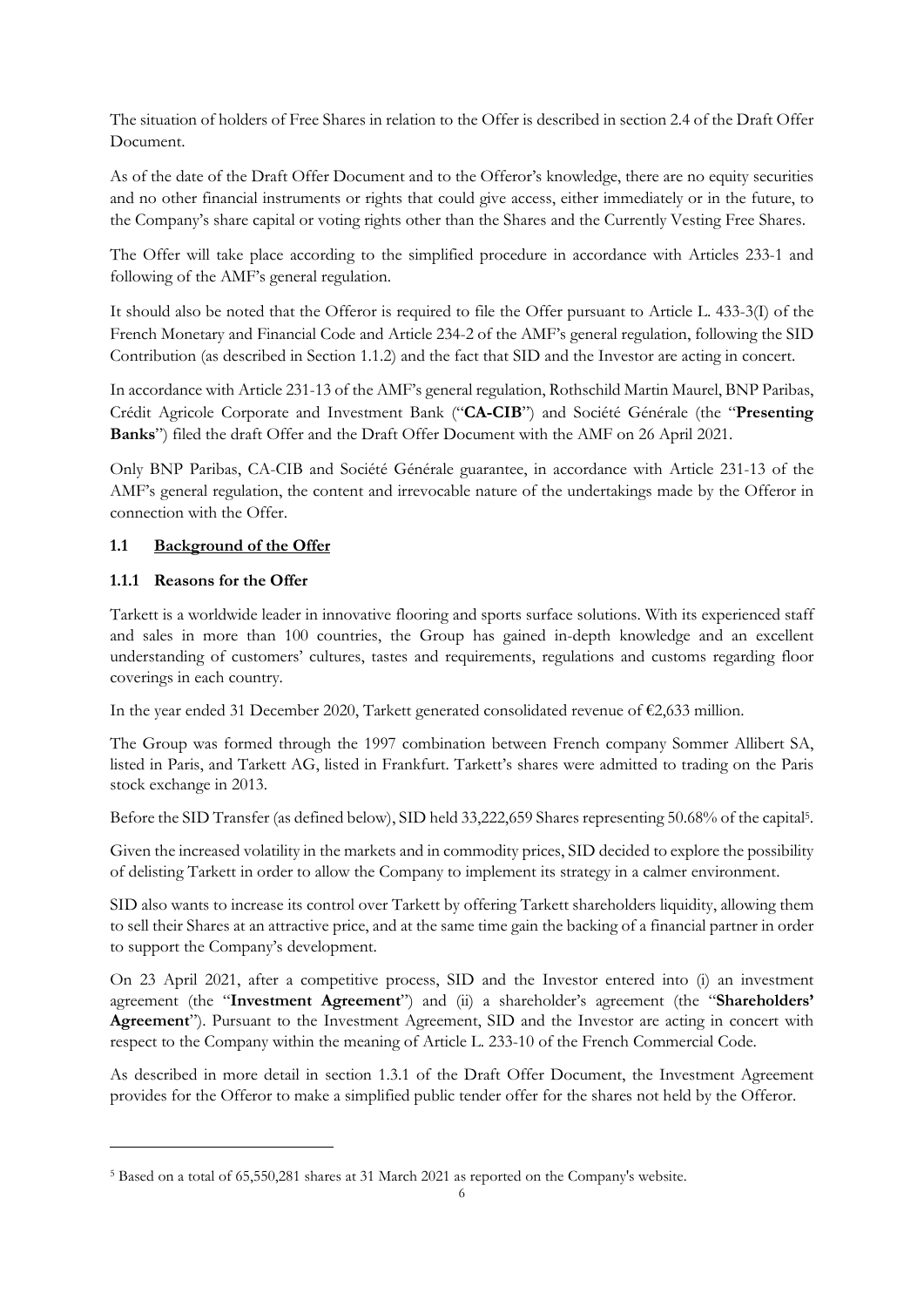As declared on 23 April 2021 in a joint press release of the Company and the Offeror, the draft Offer was welcomed by the Company's Supervisory Board, which set up an ad hoc committee consisting of independent members, in charge of overseeing the work done by the independent appraiser and making recommendations to the Company's Supervisory Board regarding the Offer. In the context of the preparation of the draft Offer, and on the recommendation of the ad hoc committee, the Supervisory Board appointed Finexsi, represented by Mr. Olivier Courau and Mr. Olivier Peronnet, as independent appraiser with the task of preparing a report on the financial terms of the Offer and the possible squeeze-out in accordance with Article 261-1(I)(1), (2) and (4) and Article 261-1(II) of the AMF's general regulation.

A press release dated 23 April 2021 stated that the Offeror would file its draft Offer with the AMF on 26 April 2021.

# **1.1.2 Presentation of the Offeror**

The Offeror is a simplified joint-stock corporation incorporated under French law, created by SID for the purposes of the Offer.

On 23 April 2021, SID contributed all of its Shares, i.e. 33,222,659 Shares (the "**Contributed SID Shares**") representing 50.68% of the Company's capital and 66.40% of its theoretical voting rights (the "**SID Contribution**"). When the SID Contribution took place, the double voting rights attached to some of the Contributed SID Shares were lost.

On the same day, SID sold to the Investor 1 ordinary share in the Offeror for a price based on the Offer Price and the Investor is today acquiring, in accordance with the Investment Agreement, 17,982,145 additional ordinary shares in the Offeror for a total amount of  $\epsilon$ 30 million, determined for transparency on the basis of the Offer Price in accordance with the Investment Agreement<sup>6</sup>.

| <b>Shareholder</b>   | Number of<br><b>Shares</b> | $%$ of capital | Number of<br>voting rights | $%$ of voting<br>rights |
|----------------------|----------------------------|----------------|----------------------------|-------------------------|
| <b>SID</b>           | 380,294,901                | $95.49\%$      | 380,294,901                | $95.49\%$               |
| Trief Corporation SA | 17,982,146                 | $4.51\%$       | 17,982,146                 | $4.51\%$                |
| Total                | 398,277,047                | 100.00%        | 398,277,047                | $100.00\%$              |

After those transactions, ownership of the Offeror's share capital and voting rights is as follows:

## **1.1.3 Ownership of the Company's capital and voting rights**

To the Offeror's knowledge, as of 31 March 2021, the Company's share capital totals €327,751,405, divided into 65,550,281 Shares with par value of €5 each.

(a) Ownership of the Company's capital and voting rights before the SID Contribution

To the Offeror's knowledge, ownership of the Company's capital and voting rights broke down as follows before the SID Contribution:

| Number of<br><b>Shareholder</b><br><b>Shares</b> | $%$ of<br>capital | Number of <b>theoretical</b><br>voting rights | % of theoretical<br>voting rights |
|--------------------------------------------------|-------------------|-----------------------------------------------|-----------------------------------|
|--------------------------------------------------|-------------------|-----------------------------------------------|-----------------------------------|

<sup>6</sup> The transfer of 17,982,145 ordinary shares in the Offeror to the Investor results from an acquisition agreement signed on 23 April 2021.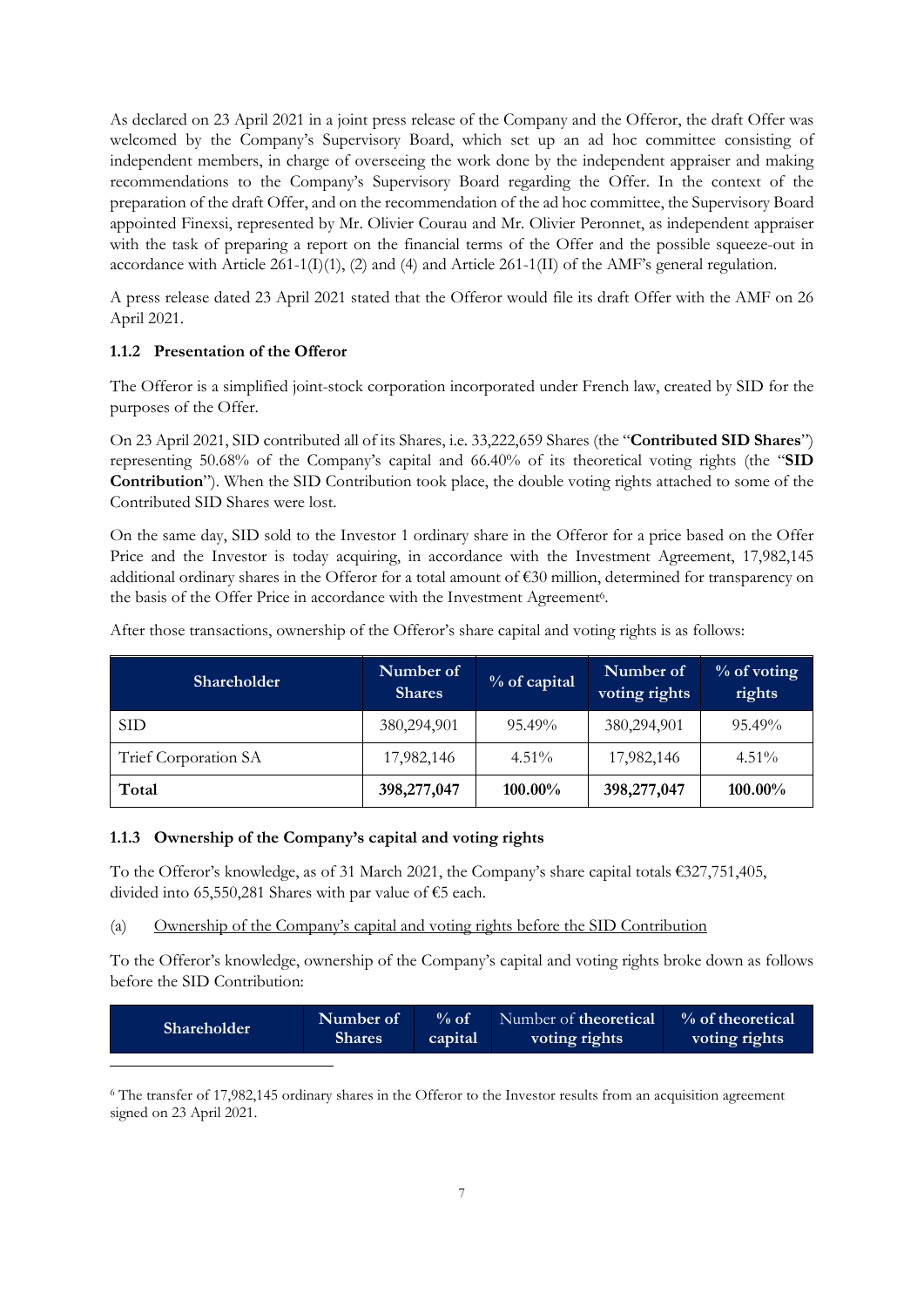| Société Investissement<br>Deconinck                    | 33,222,659 | $50.68\%$ | 65,297,730  | $66.40\%$ |
|--------------------------------------------------------|------------|-----------|-------------|-----------|
| Deconinck family and<br>related companies <sup>7</sup> | 407,844    | $0.62\%$  | 412,844     | $0.42\%$  |
| Treasury shares                                        | 392,427    | $0.60\%$  | 392,427     | $0.40\%$  |
| Free float                                             | 31,527,351 | $48.10\%$ | 32,236,938  | 32.79%    |
| Total                                                  | 65,550,281 | 100%      | 98,339,9398 | $100\%$   |

To the Offeror's knowledge, the members of the Deconinck family and their companies have stated their intention to tender their Shares to the Offer.

(b) Ownership of the Company's capital and voting rights after the SID Contribution

As of the date of the Draft Offer Document and to the Offeror's knowledge, ownership of the Company's capital and voting rights break down as follows after the SID Contributionand taking into account the loss of double voting rights resulting from the SID Contribution:

| Shareholder                                        | Number of<br><b>Shares</b> | % of<br>capital | Number of<br>theoretical voting<br>rights | % of theoretical voting<br>rights |
|----------------------------------------------------|----------------------------|-----------------|-------------------------------------------|-----------------------------------|
| Offeror                                            | 33,222,659                 | 50.68%          | 33,222,659                                | 50,14%                            |
| family<br>Deconinck<br>related<br>and<br>companies | 407,844                    | $0.62\%$        | 412,844                                   | 0.62%                             |
| Treasury shares                                    | 392,427                    | $0.60\%$        | 392,427                                   | $0.59\%$                          |
| Free float                                         | 31,527,351                 | $48.10\%$       | 32,236,938                                | 48.65%                            |
| Total                                              | 65,550,281                 | $100\%$         | 66,264,8689                               | 100%                              |

The Shares in the Company held by the Offeror are pledged as part of the Bank Financing.

(c) Free shares

Details of free shares awarded by the Company to employees or executives of the Group are provided in section 2.4.1 of the Draft Offer Document.

(d) Threshold crossing disclosures and statements of intent

In accordance with Article L. 233-7 of the French Commercial Code and Articles 223-11 and following of the AMF's general regulation, the Concert intends to inform the AMF, following the SID Contribution and signature of the Investment Agreement, which took place on 23 April 2021, that its interest in the Company,

<sup>7</sup> Family members and related companies, as described in the threshold crossing declaration published on the AMF website dated 14 November 14 2018.

<sup>8</sup> Based on the total of 65,550,281 shares and 98,339,939 theoretical voting rights as of 31 March 2021 as reported on the Company's website.

<sup>9</sup> Based on 98,339,939 theoretical voting rights at 31 March 2021 as reported on the Company's website, taking into account the loss of double voting rights resulting from the SID Contribution.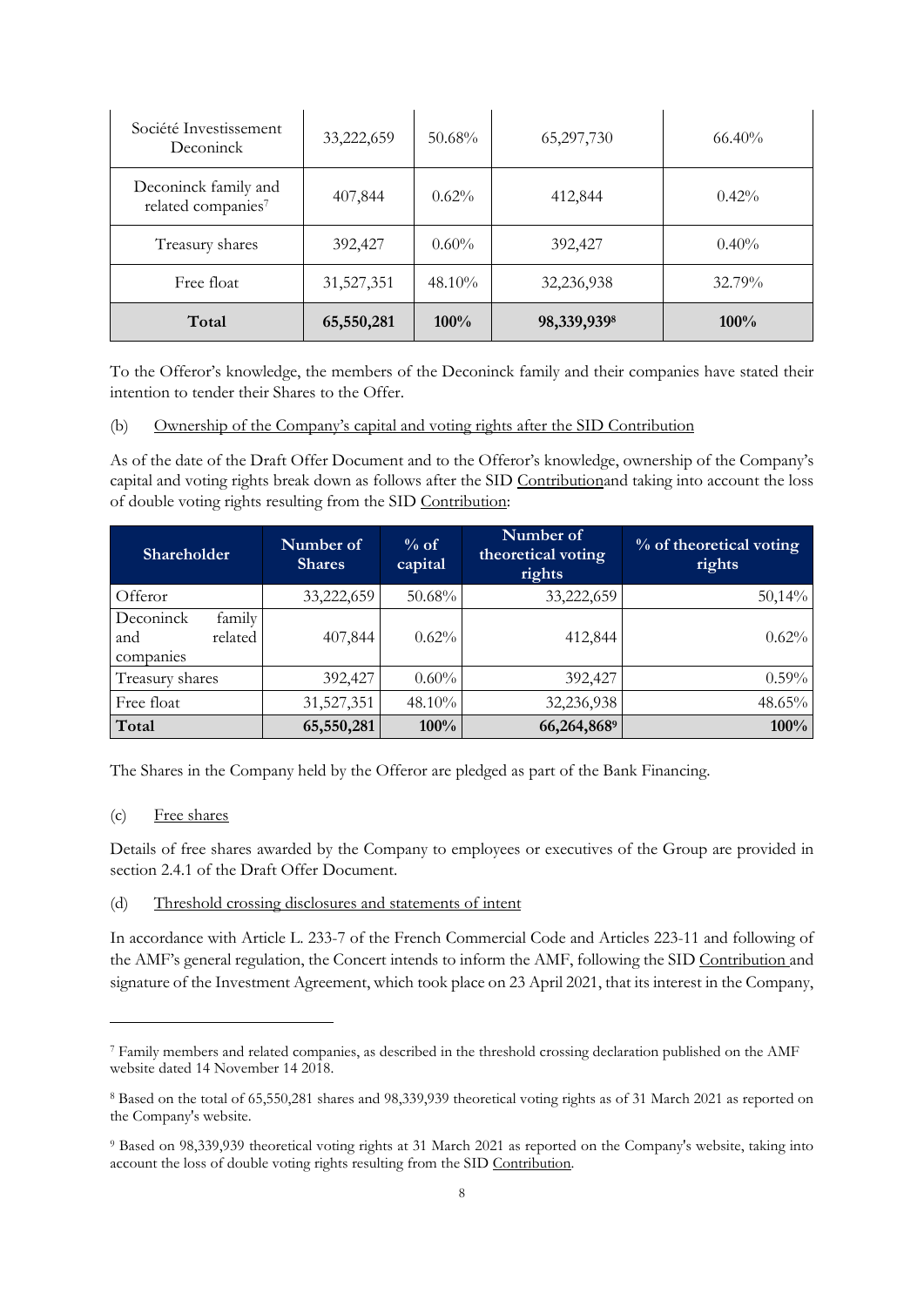individually and in concert, has risen above the statutory thresholds of 5%, 10%, 15%, 20%, 25%, 30%, 1/3 and 50% of the Company's capital and voting rights, and to state its intentions.

In addition, in accordance with article 7 of the Company's articles of association and Article L. 233-7 of the French Commercial Code, the Concert also intends to inform the Company that, following the SID Contribution that was completed on 23 April 2021, its interest in the Company, individually and in concert, has risen above all thresholds representing a multiple of 1% between 0% and 50% of the Company's capital and between 0% and 50% of the Company's voting rights.

# (e) Acquisitions of the Company's Shares by the Offeror and other members of the Concert in the last 12 months

With the exception of the SID Contribution, the Offeror did not acquire any Shares in the Company in the 12 months before the draft Offer was filed. In addition, the members of the Concert did not acquire any Shares in the Company in the 12 months before the draft Offer was filed.

(f) Regulatory, administrative and antitrust approvals

The Offer is not subject to any requirement to obtain regulatory approval.

In certain circumstances and depending on the percentage of the Offeror's shares held by the Investor, the Investor's purchase of Shares could be subject to merger control approval in Austria, Germany, Ukraine and Brazil*.* In any event, the Investor has undertaken not to hold shares and/or exercise voting rights in the Offeror beyond the extent allowed by applicable regulations for as long as regulatory approval has not been obtained. As a result, such approvals have no impact on the Offer.

# **1.2 Intentions of the Offeror over the next 12 months**

## **1.2.1 Intentions regarding industrial, commercial and financial policy**

The Offeror, with the financial support provided by the Investor and with the help of the Company's current management team, intends to pursue the main strategies being implemented by the Company and SID and to support the Company's development.

## **1.2.2 Composition of the Company's corporate bodies and management**

If a squeeze-out takes place in relation to the Company's shares following the Offer, the Company would be converted into a simplified joint-stock corporation led by the Offeror's Chairman, namely Fabrice Barthélemy.

If the Company's Shares were to remain listed, the Company would retain a dual governance structure consisting of a Management Board and a Supervisory Board, it being stipulated that (i) a majority of the Supervisory Board members would be appointed on the basis of SID's proposals, (ii) if the Investor owns more than 10% of the Offeror's voting rights, a Supervisory Board member would be appointed on the basis of the Investor's proposal and (iii) at least a third of the Supervisory Board members would be independent according to the provisions of the Afep-Medef code applicable to controlled companies. The Composition of the Management Board would remain unchanged.

## **1.2.3 Intentions regarding employment**

The Transaction forms part of a plan in which the Company's business activities and development are to continue. As a result, the Offer should not in itself result in any particular impact on the Company's workforce, wage policy or human resource management policy. Depending on the outcome of the Offer and the possible delisting of Tarkett, certain functions specifically related to the listing could be affected by the proposed transaction.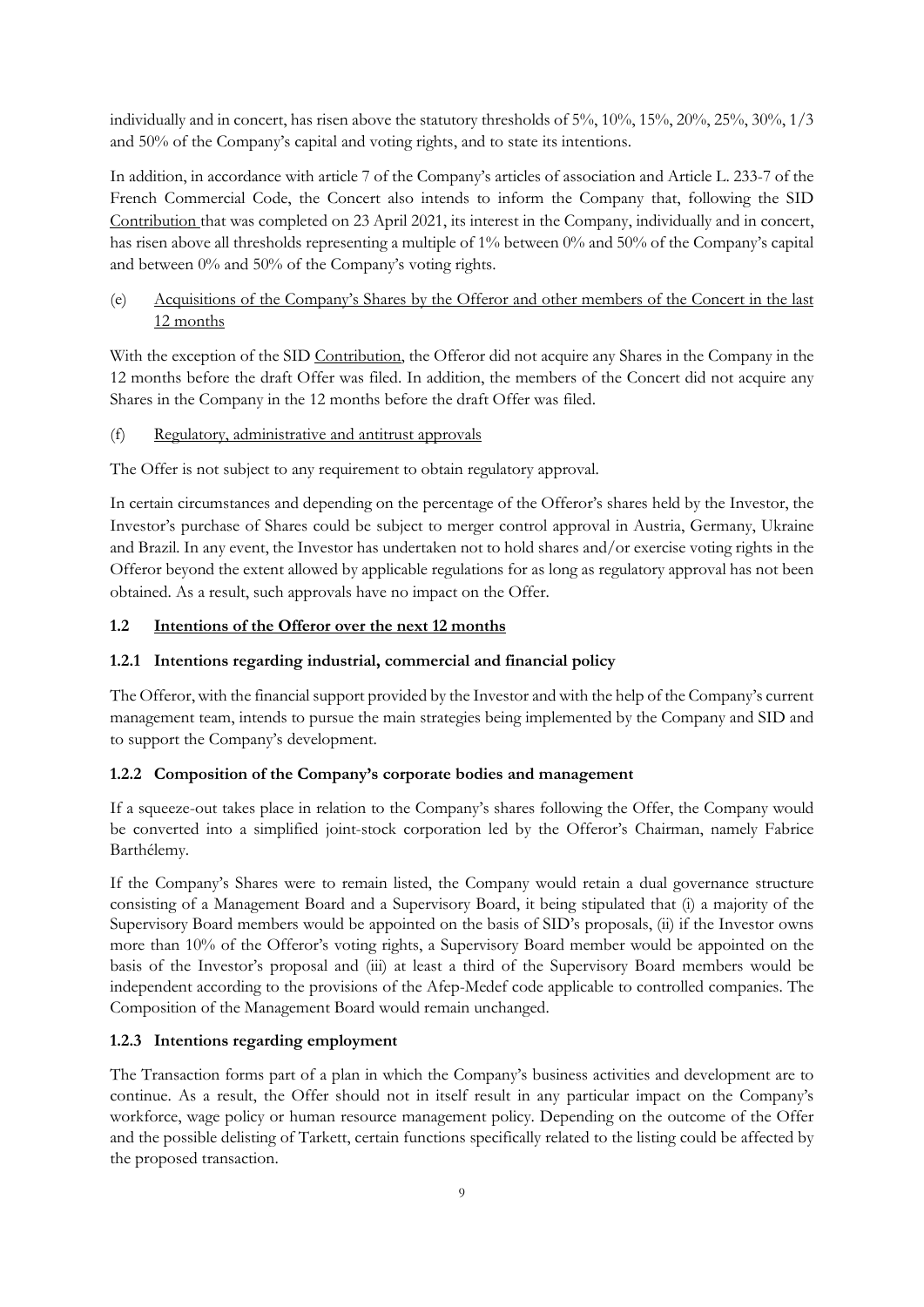#### **1.2.4 Merits of the Offer for the Company and the shareholders**

The Offeror is offering the Company's shareholders who tender their Shares to the Offer the opportunity to obtain immediate liquidity for all of their interest at an attractive price.

The Offer Price represents a premium of  $38.1\%$ <sup>10</sup> and  $44.4\%$  relative to the daily volume-weighted average closing price in the 20 and 60 stock exchange trading sessions preceding the Offer announcement respectively, and a 25.8% premium to the closing price preceding the Offer announcement.

Information for assessing the Offer Price is presented in section 3 of the Draft Offer Document.

## **1.2.5 Synergies**

The Offeror is a holding company that was incorporated on 16 April 2021 and its purpose is to own an equity stake in and manage the Company. As a result, the Offeror does not anticipate any cost or revenue synergies with the Company, other than savings resulting from delisting the Company.

#### **1.2.6 Intentions regarding a possible merger**

There are no plans for the Offeror to merge with the Company.

# **1.2.7 Intention in terms of carrying out a squeeze-out or maintaining the Company's listing after the Offer**

In accordance with Article L. 433-4(II) of the French Monetary and Financial Code and Articles 237-1 and following of the AMF's general regulation, the Offeror intends to file a request with the AMF to carry out, within three (3) months of the closing of the Offer, a squeeze-out in order that the Shares in the Company not tendered to the Offer (other than shares held in treasury and free shares that are covered by the Liquidity Mechanism and treated in the same way as shares held by the Offeror in accordance with Article L. 233- 9(I)(4) of the French Commercial Code) be transferred to the Offeror in return for compensation per share equal to the Offer Price (free of charge) in the event that, after the Offer, the number of shares in the Company not tendered by minority shareholders (other than shares held in treasury and free shares that are covered by the Liquidity Mechanism and treated in the same way as shares held by the Offeror in accordance with Article L. 233-9(I)(4) of the French Commercial Code) does not represent more than 10% of the Company's capital and voting rights.

In the event that the Offeror is unable to carry out a squeeze-out following the Offer, the Offeror reserves the right to file a public offer, followed, if applicable, by a squeeze-out in respect of the Shares that it does not hold directly or indirectly, alone or in concert, at that date. In this context, the Offeror may decide to increase its shareholding in the Company following the Offer and prior to the filing of a new offer in accordance with the applicable legal and regulatory provisions.

#### **1.2.8 The Company's dividend distribution policy**

For the record, the table below sets out the dividends paid by the Company in the last three years.

| Shareholders' general meeting | Dividend per share |
|-------------------------------|--------------------|
| 2020                          | € $0.00$           |

<sup>&</sup>lt;sup>10</sup> The difference in premium of 0.4% with the one published in the Tarkett and Wendel press releases of 23 April 2021 is due to the delay in FactSet taking into account the volumes of Tarkett shares traded on certain trading platforms.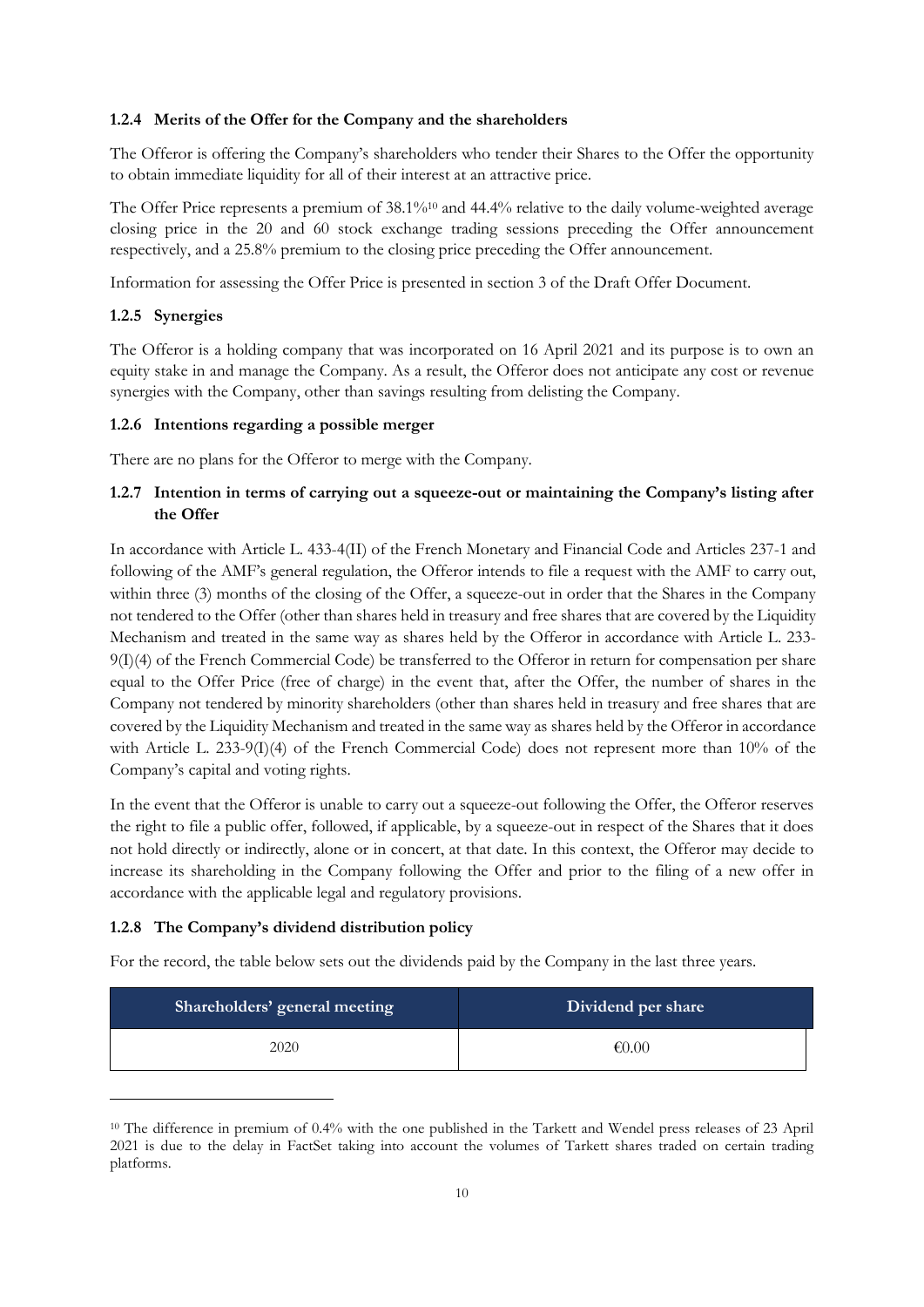| 2019 | € $0.60$ |
|------|----------|
| 2018 | € $0.60$ |

There are no plans to approve any payment of dividends to the Company's shareholders in the shareholders' general meeting scheduled for 30 April 2021.

In the next 12 months, the Offeror intends to maintain a dividend policy in line with that adopted in 2020 and 2021, i.e. not to make any dividend payments.

Any change to the dividend distribution policy will take place in accordance with the law and the Company's articles of association, taking into account the Company's ability to make distributions, financial position and funding needs.

## **1.3. Agreements that may materially affect the assessment of the Offer or its outcome**

## **1.3.1 Investment Agreement**

As stated in Section 1.1.1 "Reasons for the Offer" of the Draft Offer Document, the Investment Agreement was formed on 23 April 2021 between the Offeror, SID and the Investor.

# *Transfer of Shares held by SID to the Offeror*

The Investment Agreement provides for SID to contribute all of its stake in the Company, in kind, to the Offeror at its net carrying amount (the "**SID Contribution**"). The contribution, which was paid for with 398,276,047 newly issued ordinary shares in the Offeror, took place on 23 April 2021.

## *Transfer of securities in the Offeror to the Investor and shareholder loan*

In accordance with the Investment Agreement:

- (i) SID has transferred 1 ordinary share in the Offeror to the Investor and is today transferring 17,982,145 shares in the Offeror for an amount equal to €30,000,000; and
- (ii) to finance part of the Offer (with the rest of the funding consisting of the Bank Financing described below), the Investor has granted the Offeror a shareholder loan in a maximum amount of €250,000,000 (the "**Shareholder Loan**"). The intention is for the Shareholder Loan to be converted into equity when the Offer is completed or, as the case may be, after the Offeror has carried out a squeeze-out. The final drawn amount of the Shareholder Loan and therefore of the subsequent capital increase and the Investor's stake in the Offeror's equity will depend on the number of Shares acquired by the Offeror through the Offer and through the squeeze-out as the case may be.

# *Start of the Offer*

The Investment Agreement contains provisions regarding:

- (i) the filing of the Offer by the Offeror with the AMF on behalf of the Concert;
- (ii) an undertaking by each member of the Concert to facilitate the completion of the Offer, to take no action that may hinder the Offer and to co-operate with the independent appraiser;
- (iii) the financing of the Offer;
- (iv) insofar as is necessary, an undertaking by the Investor to take all necessary steps to obtain approvals from the competent antitrust authorities at the earliest opportunity;
- (v) an undertaking regarding co-operation by the Parties with respect to the Offer.

*Financing of the Offer*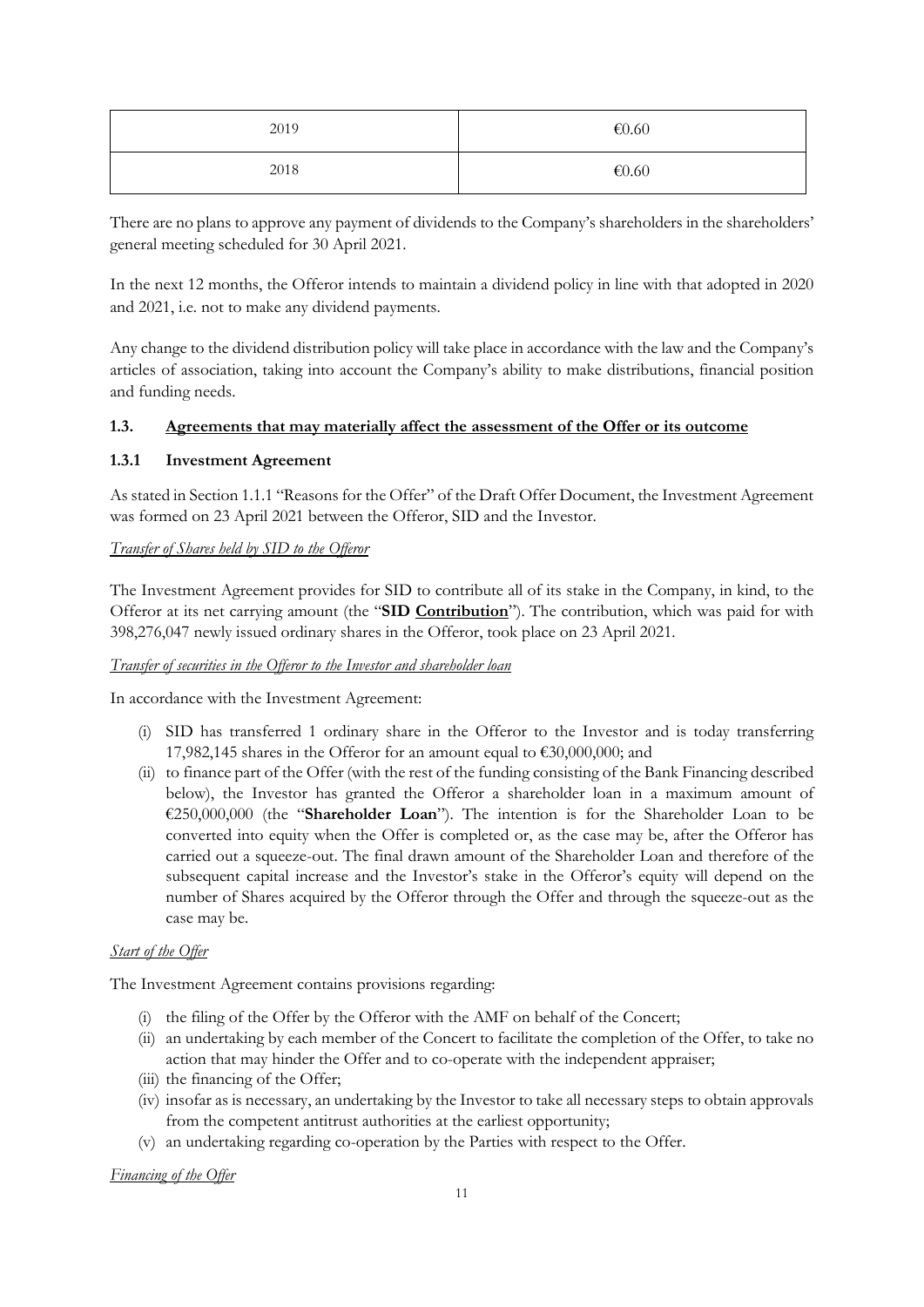To partially finance the Offeror's purchase of Shares through the Offer, the Offeror has also entered into a Senior Facilities Agreement, involving BNP Paribas, Crédit Agricole Corporate and Investment Bank and Société Générale as arrangers and guarantos of the Offer, under which the lenders will provide two credit facilities in a total principal amount of €1,300,000,000 (the "**Bank Financing**"), which will also be intended to refinance part of the Group's debt and to fund the Group's general requirements.

#### *Undertakings regarding the Group*

The Investment Agreement provides for an undertaking by SID (i) to ensure, insofar that it is able to do so, that the Company's business activities are managed normally until the Offer closes and (ii) to ensure, insofar that it is able to do so, that no Reserved Decision (as defined below) is taken without the Investor's agreement.

#### *Other undertakings*

The Investment Agreement also contains provisions regarding:

- (i) incentives for certain key executives and employees to be put in place by the Offeror, which are described in greater detail in section 1.3.3 of the Draft Offer Document;
- (ii) the creation of a liquidity mechanism for holders of Currently Vesting Free Shares and Free Shares Under Retention in the event that a squeeze-out takes place, as described in greater detail in section 1.3.4 of the Draft Offer Document.

#### **1.3.2 Shareholders' Agreement**

The members of the Concert formed a shareholders' agreement (the "**Shareholders' Agreement**") on 23 April 2021, governing relations between SID and the Investor regarding the Offeror and the subsidiaries it controls (including the Company) for a period of 15 years, the main terms of which are summarised below and which will come into force on the settlement date of the Offer or of the squeeze-out as the case may be.

## (a) Governance

(i) Governance of the Offeror

## **Supervisory Board**

*Composition of the Supervisory Board*: the Supervisory Board would consist of six (6) to nine (9) members, including (i) five (5) members proposed by SID, and (ii) one (1) or two (2) member(s) appointed by the Investor provided that the Investor holds more than 10% or 20% respectively of the Offeror's voting rights after the Offer, (iii) one (1) qualified person appointed by the Investor provided that the Investor holds more than 10% of the Offeror's voting rights and (iv) one (1) qualified person appointed by SID.

Each party to the Shareholders' Agreement may appoint up to two observers *(censeurs)*, subject, in the Investor's case, to its owning more than 5% of the Offeror's voting rights.

*Decisions of the Supervisory Board*: the Supervisory Board would take decisions on a simple majority basis and the Management Board would have to obtain prior authorisation from the Supervisory Board for certain decisions currently provided for in the internal rules of Tarkett's Supervisory Board.

In addition, certain extraordinary decisions, regarding both the Offeror and the Company or its subsidiaries and relating in particular to material investments, the use of debt above a certain threshold, acquisitions above certain thresholds, changes to the group's activities, the formation of agreements between related parties and amendments to the articles of association that may affect the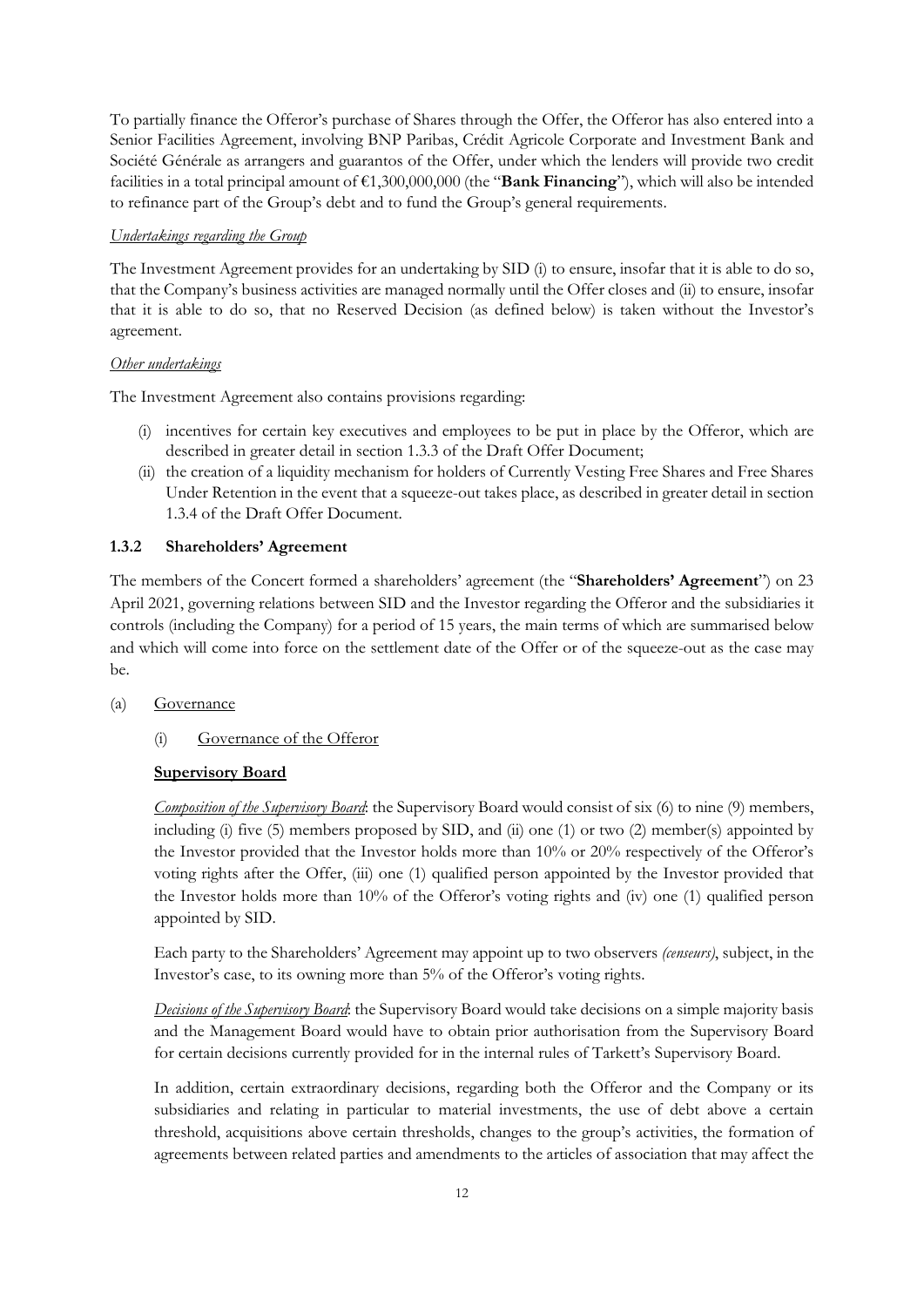Investor ("**Reserved Decisions**") could only be taken on a simple majority basis including votes in favour from at least one (1) representative of the Investor provided that the Investor holds more than 10% of the Offeror's voting rights.

**Management Board**: the Management Board would consist of the CEO and as the case may be one or more several deputy CEOs.

The Management Board's members would be appointed and dismissed on the basis of decisions by the Offeror's Supervisory Board taken on a simple majority basis, it being stipulated that as regards the appointment of the CEO (except the first CEO), the Investor has the right to oppose the appointment of a candidate to the role of CEO from among the candidates selected.

**Shareholders' general meetings**: ordinary decisions would be taken on a simple majority basis and extraordinary decisions (including decisions giving rise to a change to the articles of association) would be taken on a qualified majority basis, corresponding to two thirds of voting rights.

#### (ii) Governance of the Company

As described in section 1.2.2 of the Draft Offer Document, the Company's governance is likely to change after the Offer closes in order to reflect the Company's new ownership structure, it being stipulated that SID would remain the majority shareholder.

**Governance in the event of a squeeze-out**: if a squeeze-out takes place in relation to the Company's shares following the Offer, the Company would be converted into a simplified joint-stock corporation (*société par actions simplifiée*) led by the Offeror's CEO, namely Fabrice Barthélemy.

**Governance if the Company's Shares were to remain listed**: if the Company's Shares were to remain listed, the Company would retain a dual governance structure consisting of a Management Board and a Supervisory Board, it being stipulated that (i) a majority of the Supervisory Board members would be appointed on the basis of SID's proposals, (ii) if the Investor owns more than 10% of the Offeror's voting rights, a Supervisory Board member would be appointed on the basis of the Investor's proposal and (iii) at least a third of the Supervisory Board members would be independent according to the provisions of the Afep-Medef code applicable to controlled companies. The Composition of the Management Board would remain unchanged. It is intended that the Supervisory Board members appointed on the basis of proposals by SID and the Investor will undertake to vote in accordance with decisions that may be taken by the Offeror's Supervisory Board.

#### (b) Transfers of securities and exit clauses

The Shareholder's Agreement contains the following main provisions regarding the transfer of securities in the Offeror and exit clauses:

- (i) the Investor may not transfer its securities in the Offeror for five (5) years from the time the Shareholder's Agreement comes into force (the "**Lock-Up Period**");
- (ii) securities may be transferred freely between affiliates as usual in certain circumstances;
- (iii) at the end of the Lock-Up Period, the Investor may transfer its securities in the Offeror subject to SID having a right of first refusal;
- (iv) SID has a drag-along right allowing it to force the transfer to a third party of all securities held by the Investor subject to certain conditions;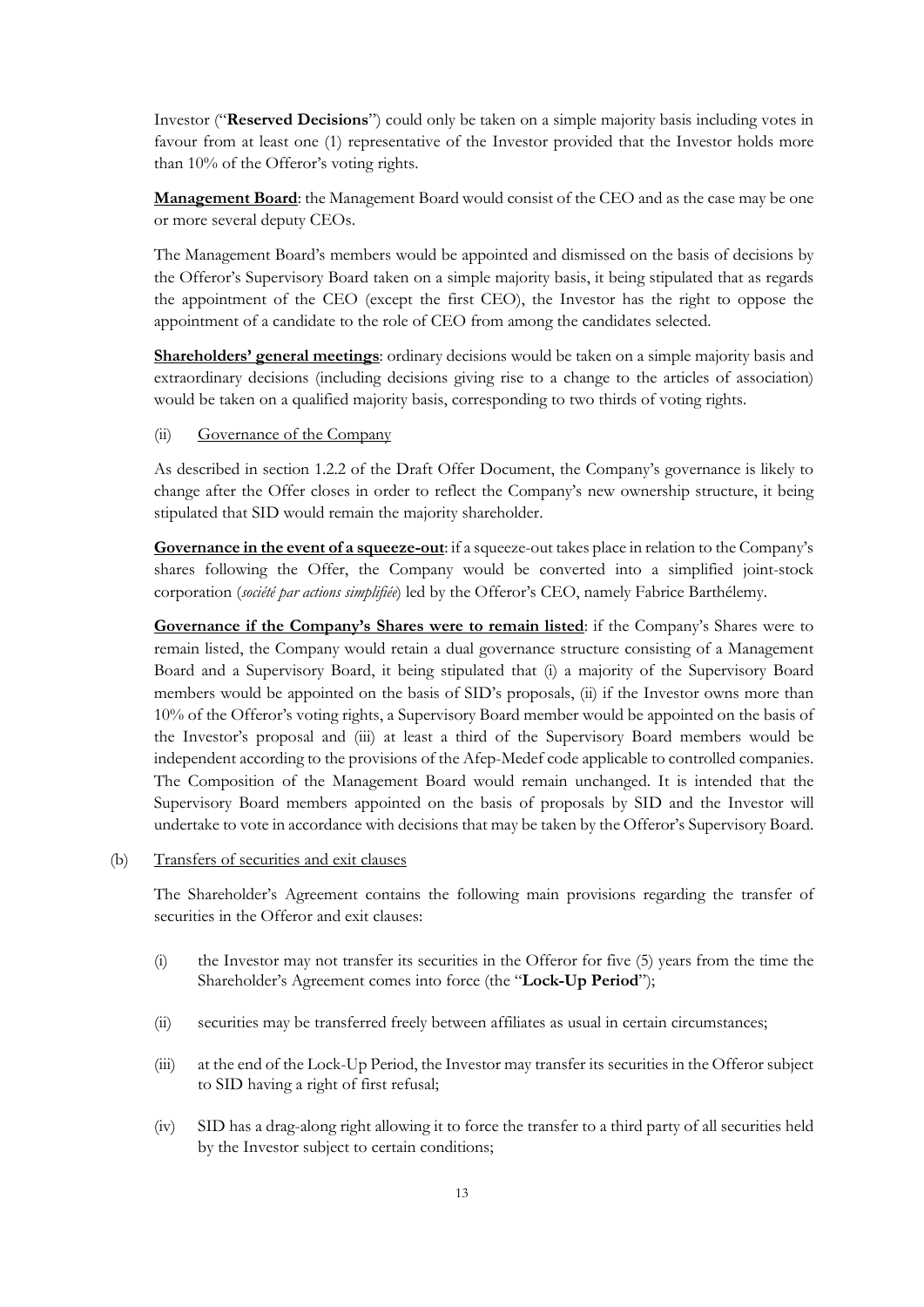- (v) if a plan is adopted for SID to sell securities in the Offeror, the Investor will have a total and/or proportional tag-along right depending on the number of securities sold;
- (vi) exit arrangements for the Investor, including the ability of the Investor, after a certain time, to carry out a competitive process to sell the securities in the Offeror held by the Investor and/or request an initial public offering.
- (vii) a standard anti-dilution right (subject as the case may be to issues of securities as part of employee incentive mechanisms).

#### **1.3.3 Investment and performance share plans involving the Offeror and the Company**

The members of the Concert have agreed as part of the Investment Agreement to implement, after the Offer, an investment and performance share plan involving the Offeror (the "**Plan**") for certain executives and senior managers of the Company (the "**Managers**").

The Plan would comprise:

- (i) an investment by the Managers in the ordinary shares of the Offeror, on a pari passu basis with the other shareholders, paid for with all or part of the proceeds from the Shares tendered to the Offer;
- (ii) an investment by certain Managers in "ratchet" preferred shares of the Offeror that would entitle their holders to a portion of the capital gain realised in the event of an Exit (as defined below);
- (iii) awards of ordinary and "ratchet" Free shares in the Offeror to the Managers.

The shares will subscribed at market value, determined by an appraiser as the case may be.

The value of the "ratchet" performance shares will depend on the overall investment multiple arising in the event of an Exit.

The Exit cases provided for by the Plan would be (i) an initial public offering of the Offeror's shares, (ii) the Investor's sale of its stake and (iii) an event after which SID would no longer control the Offeror. The Managers would benefit from a total tag-along right in the event of an Exit. In the event that SID transfers all of its securities in the Offeror, SID has in the same circumstances a drag-along right allowing it to force the Managers to sell their securities.

Aside from the Exit cases, the Managers would benefit from partial liquidity in portions of one-third of the ordinary shares they hold in the sixth, seventh and eighth years of their investment. From the eighth anniversary, the Offeror will also have the right to buy all securities held by the Managers.

In an Exit case, the Managers would not benefit from any mechanism allowing them to obtain a guaranteed sale price. There is no contractual mechanism that could (i) be analysed as additional consideration, (ii) render the Offer price per share inappropriate or jeopardise the equal treatment of minority shareholders or (iii) give rise to a guaranteed sale price clause for the benefit of the Managers.

#### **1.3.4 Liquidity Mechanism**

Under the Investment Agreement, the members of the Concert have agreed to set up, after the Offer closing date, a liquidity mechanism for holders of Currently Vesting Free Shares and Free Shares Under Retention (the "**Liquidity Mechanism**").

Under the Liquidity Mechanism, the Offeror will grant to each holder of Currently Vesting Free Shares and Bonus Shares Under Retention a call option, exercisable from the Date of Availability, and each holder of Free Shares and Free Shares Under Retention will grant a put option to the Offeror, exercisable from the end of the exercise period of the call option and only if that call option is not exercised.

The put and call options may be exercised if a Liquidity Event occurs.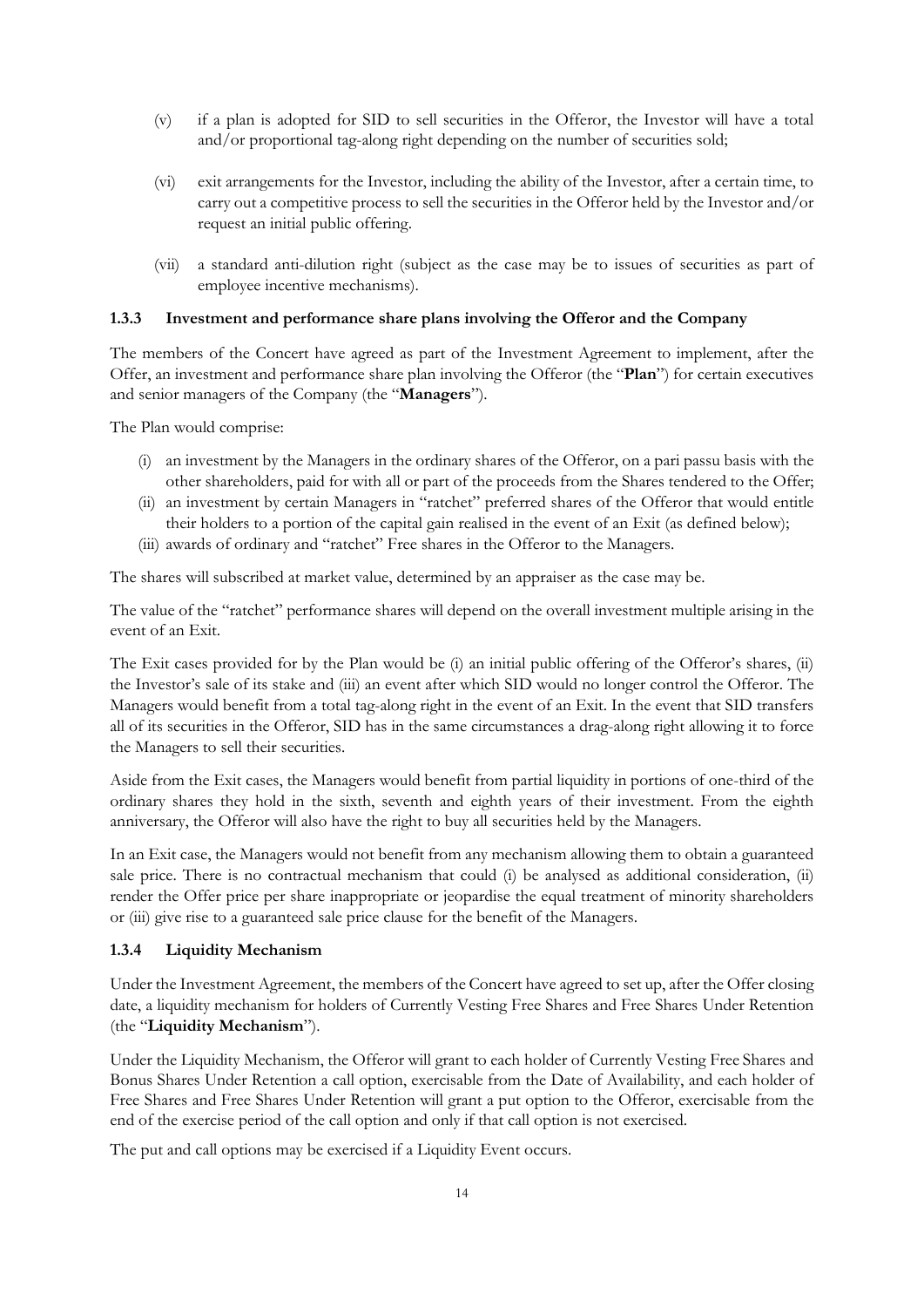The **Date of availability** means the day on which the Shares subject to a Liquidity Mechanism will become transferable as a result of the end of the vesting period or, as the case may be, the end of the holding period specified by tax laws or the end of the legal lock-up period.

A "**Liquidity Event**" means an event where (i) the Offeror is able to carry out a squeeze-out after the Offer, in accordance with Article L. 433-4(II) of the French Monetary and Financial Code and Articles 237- 1 and following of the AMF's general regulation or (ii) the average daily volume of Tarkett shares traded in the 20 stock exchange trading sessions before the Date of Availability is less than 0.05% of the Company's share capital on that date.

If an option is exercised, the exercise price will be determined, consistent with the Offer Price, using a formula that takes into account the EBITDA multiple arising from the Offer Price applied to the EBITDA of the 12 months preceding the Date of Availability as well as net debt calculated in a manner consistent with the Offer Price.

However, in the event that the Offeror exercises its call option, the price per Tarkett share paid to the beneficiary may not be less than 80% of the Offer price or €16 (that floor price is not applicable for the put option that follows that call option).

If it were determined on the date of the Draft Offer Document, the exercise price, as calculated in accordance with the formula above, would be equal to the Offer Price.

If a squeeze-out is carried out, the free shares subject to the Liquidity Mechanisms described above will be treated in the same way as Shares held by the Offeror in accordance with Article L. 233-9(I)(4) of the French Commercial Code, and will not be covered by the squeeze-out.

# **1.3.5 Other agreements of which the Offeror is aware**

With the exception of the agreements described in sections 1.3.1 to 1.3.4 of the Draft Offer Document, there is not, to the Offeror's knowledge, any other agreement that may affect the assessment or outcome of the Offer.

# **2. DETAILS OF THE OFFER**

# **2.1 Terms of the Offer**

In accordance with Article 231-13 of the AMF's general regulation, the Presenting Banks, acting on behalf of the Offeror as presenting institutions, filed the draft Offer with the AMF on 26 April 2021 in the form of a simplified public tender offer for all Shares not currently held, directly or indirectly, by the Offeror.

Under the Offer, which will take place according to the simplified procedure governed by Articles 233-1 and following of the AMF's general regulation, the Offeror irrevocably undertakes to acquire during the Offer period all Shares tendered to the Offer at a price of €20 per Share.

The attention of the Company's shareholders is drawn to the fact that, because the Offer is taking place according to the simplified procedure, it will not be reopened after the final result of the Offer is published.

BNP Paribas, CA-CIB and Société Générale, as guarantors, guarantee the content and irrevocable nature of the undertakings made by the Offeror in connection with the Offer, in accordance with Article 231-13 of the AMF's general regulation.

## **2.2 Adjustment of the Offer terms**

Any distribution of a dividend, interim dividend, reserve, issue premium or any other distribution (in cash or in kind) decided by the Company where the ex-date or any capital reduction would take place before the Offer closes will give rise to a reduction, on a euro-for-euro basis, in the price per share offered in the Offer.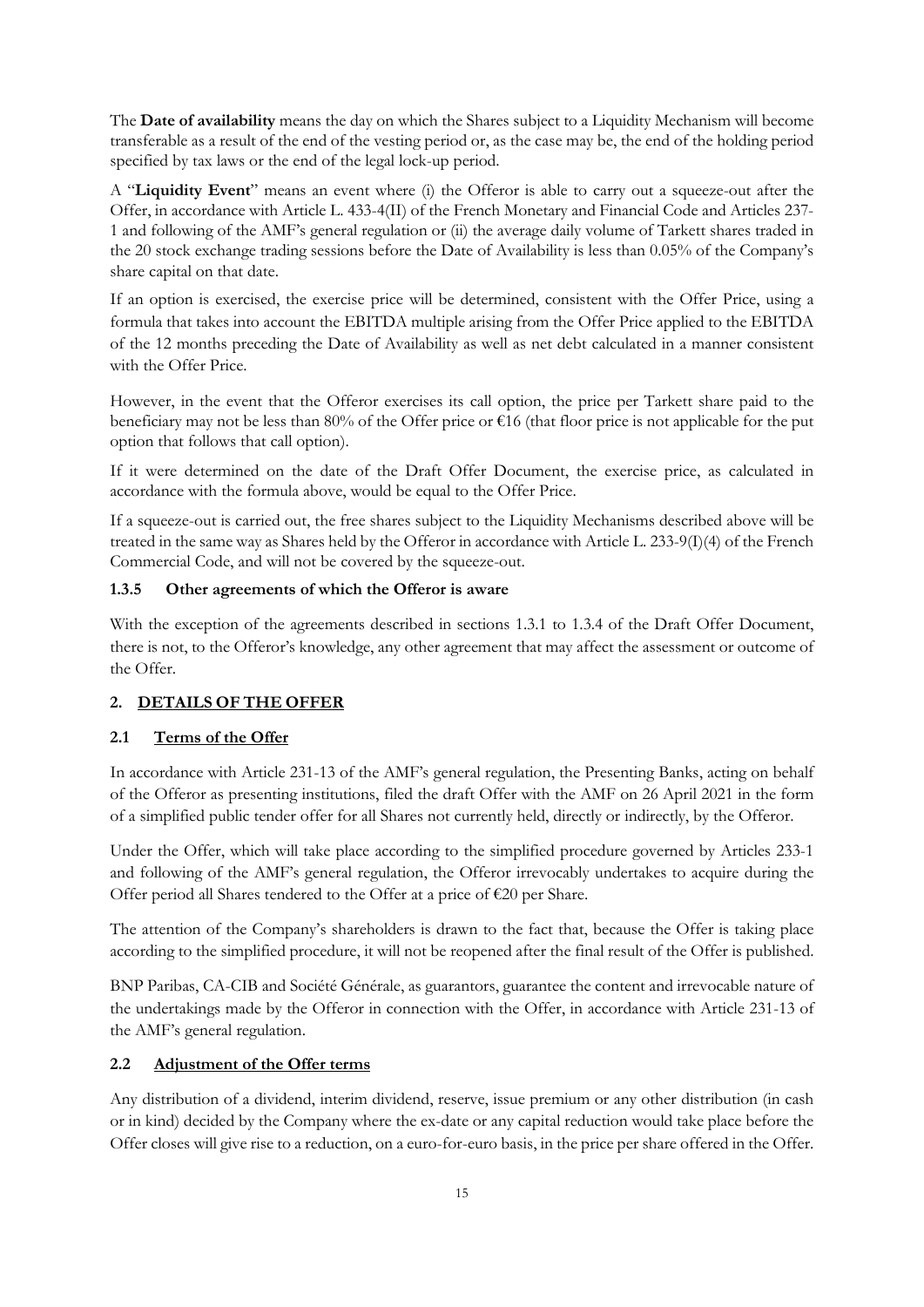## **2.3 Number and type of securities covered by the Offer**

As of the date of the Draft Offer Document, the Offeror holds 33,222,659 Shares representing 50.68% of the Company's capital and 50.14% of the Company's theoretical voting rights.

The Offer is for:

- all Shares not held directly or indirectly by the Offeror, alone or in concert, that are already in issue, except for Shares held in treasury by the Company<sup>11</sup>, it being stipulated that this represents, as of the date of the Draft Offer Document and to the Offeror's knowledge, a maximum of 31,935,195 Shares;
- all Shares that may be transferred before the Offer closes as a result of the vesting of shares awarded free of charge by the Company under the 2021 LTIP, i.e. to the Offeror's knowledge and as of the date of this document, a maximum of 250,377 Shares;

making a total maximum of 32,185,572 Shares. The situation in relation to the Offer of those awarded free shares, including holders of Free Shares Under Retention, is described in section 2.4.1 of the Draft Offer Document.

As of the date of the Draft Offer Document and to the Offeror's knowledge, there are no equity securities and no other financial instruments or rights that could give access, either immediately or in the future, to the Company's share capital or voting rights other than the Shares and the Currently Vesting Free Shares.

# **2.4 Position of the beneficiaries of free shares and liquidity mechanism**

# **2.4.1. Position of the beneficiaries of free shares**

The Company has put in place long-term incentive plans every year since 2011.

The table below summarises the main characteristics of the outstanding free share plans put in place by the Company, to the Offeror's knowledge, as of the date of the Draft Offer Document. The figures presented exclude awarded free shares that are unlikely to vest through the application of the terms of the plans concerned:

|                                              | LTIP 2018-2021            | LTIP 2019-2022            | LTIP 2020-2023 |
|----------------------------------------------|---------------------------|---------------------------|----------------|
| Date of the shareholders'<br>general meeting | 26 April 2018             | 26 April 2019             | 30 April 2020  |
| Date of the Management<br>Board's decision   | 25 July 2018              | 24 June 2019              | 30 July 2020   |
| <b>Vesting date</b>                          | 1 July 2021 <sup>12</sup> | 1 July 2022 <sup>13</sup> | 1 August 2023  |
| Performance conditions                       | ✓                         |                           |                |
| Number of shares vested                      | 1,200                     | 0                         | $\Omega$       |

<sup>&</sup>lt;sup>11</sup> It being stipulated that as of the date of this document, the Company holds 392,427 shares in treasury (of which 250,377 are allocated to awards of performance shares free of charge under the LTIP 2021 plan).

<sup>12</sup> 1 August 2021 for some beneficiaries. If the Offer or a squeeze-out closes before that date, the securities

concerned will be subject to the Liquidity Mechanism on the basis of the Offer Price.

<sup>13</sup> 1 August 2022 for some beneficiaries.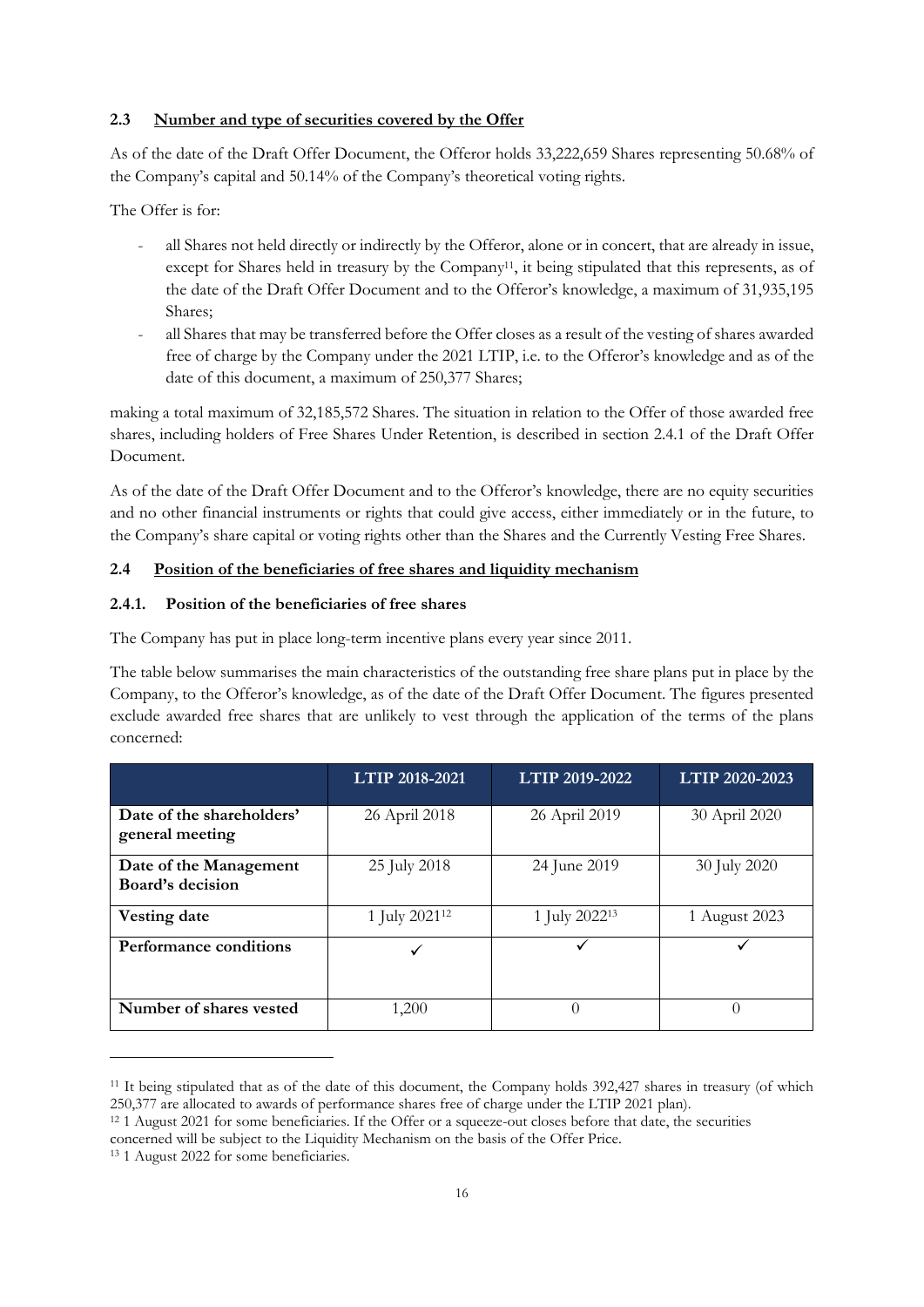| Number of shares likely to | 250,37714 | 335, 215 <sup>14</sup> | 476,200 <sup>14</sup> |
|----------------------------|-----------|------------------------|-----------------------|
| <b>vest</b>                |           |                        |                       |
|                            |           |                        |                       |

To the Offeror's knowledge, as of the date of the Draft Offer Document, a maximum of 811,415 Shares may be awarded under the LTIP 2019-2022 and LTIP 2020-2023 plans described above ("**Currently Vesting Free Shares**").

Subject to performance conditions being met, the 250,377 free shares that may vest under the LTIP 2018- 2021 plan will vest on 1 July 2021 and so it will be possible to tender them to the Offer.

In addition, some Shares currently held by beneficiaries of certain free share plans are locked up as of the date of the Draft Offer Document and will remain so until the estimated closing date of the Offer (the "**Free Shares Under Retention**"), including some Shares whose vesting period has ended as of the date of the Draft Offer Document. The Locked-up free Shares correspond to:

- (i) a maximum of 9,000 Shares under retention under Article L. 225-197-1(II) of the French Commercial Code, under which Tarkett's Supervisory Board has required Tarkett's corporate officers to retain their Shares until the end of their terms of office (the "**Additional Retention Period**");
- (ii) a maximum of 35,000 Shares under retention pending the expiration of a holding period specified by tax laws (period provided for in Article 150-0 D(1ter)(A)(a) of the French General Tax Code ("**FGTC**") for Shares eligible for the provisions of Article 200 A(3) of the FGTC in its wording arising from Article 135 of French act no. 2015-990 of 6 August 2015 for growth, activity and equal economic opportunities).

To the Offeror's knowledge, as of the filing date of the Draft Offer Document and subject to cases of early vesting and transferability provided for by law, the Currently Vesting Free Shares and the Free Shares Under Retention will not be capable of being tendered to the Offer to the extent that the vesting periods, Additional Retention Period and holding period specified by tax laws have not expired before the closing of the Offer.

# **2.4.2. Liquidity mechanism**

The Liquidity Mechanism that will be offered to holders of Free Shares Under Retention is described in greater detail in section 1.3.4 of this Draft Offer Document.

# **2.5 Offer details**

In accordance with Article 231-13 of the AMF's general regulation, the Presenting Banks, acting on behalf of the Offeror, filed the draft Offer and the Draft Offer Document with the AMF on 26 April 2021. On the same day, the AMF published a notice of filing relating to the Draft Offer Document on its website (www.amf-france.org).

In accordance with Article 231-16 of the AMF's general regulation, this Draft Offer Document, as filed with the AMF, is available to the public free of charge from the registered office of the Offeror and from the Presenting Banks, as well as online on the websites of the AMF (www.amf-france.org) and the Company (www.tarkett.com).

In addition, a press release containing the main elements of the Draft Offer Document and setting out how it may be obtained was published by the Offeror on 26 April 2021.

<sup>14</sup> Assuming a vesting of 100% of the shares.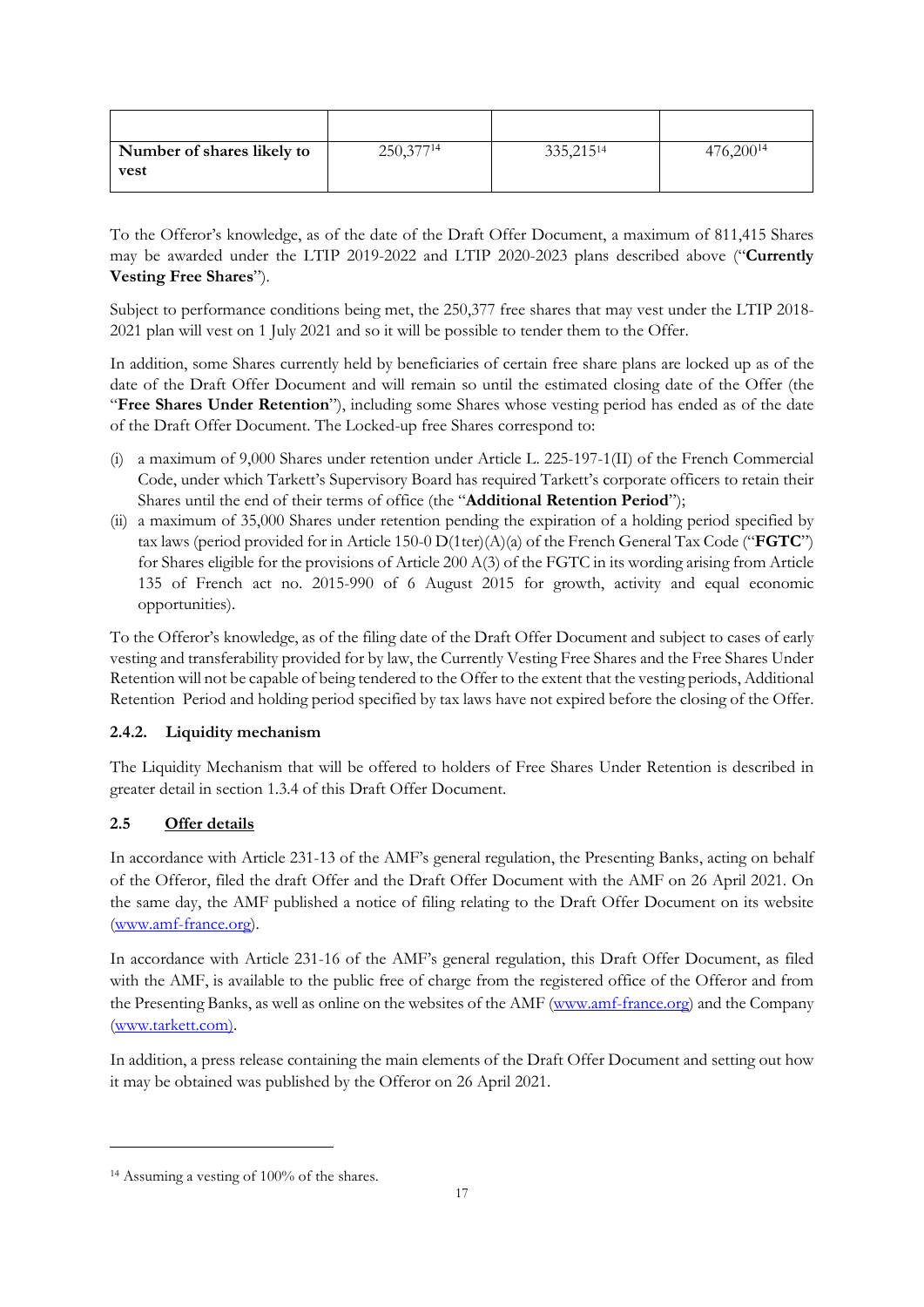This Offer and the Draft Offer Document remain subject to review by the AMF.

The AMF will publish on its website a reasoned clearance decision with respect to the draft Offer after verifying that the draft Offer complies with applicable laws and regulations. In accordance with Article 231- 23 of the AMF's general regulation, the clearance decision will constitute approval of the Offeror's offer document.

The offer document approved by the AMF as well as the other information relating in particular to the legal, financial and accounting characteristics of the Offeror, will be available to the public, in accordance with Article 231-28 of the AMF's general regulation, from the Offeror's registered office and from the Presenting Banks, no later than the day preceding the opening of the Offer. Such documents will also be available on the websites of the AMF (www.amf-france.org) and the Company (www.tarkett.com)).

In accordance with Articles 231-27 and 231-28 of the AMF's general regulation, a press release indicating how such documents are made available by the Offeror will be published no later than the day preceding the opening of the Offer including on the Company's website.

Prior to the opening of the Offer, the AMF will publish a notice announcing the opening and timetable of the Offer, and Euronext Paris will publish a notice announcing the arrangements and timetable of the Offer.

# **2.6 Procedure for tendering shares to the Offer**

Shares tendered to the Offer must be freely negotiable and free of any lien, charge, pledge, other guarantee or any restriction on the free transfer of their ownership. The Offeror reserves the right to reject any Share tendered to the Offer that does not comply with this condition.

The draft Offer and all of its related agreements are governed by French law. Any dispute or conflict, whatever its purpose or grounds, relating to this draft Offer will be brought before the competent courts.

The Offer would be open for a period of twenty-one (21) trading days. Shareholders' attention is drawn to the fact that, because the Offer is taking place according to the simplified procedure, it will not be reopened after the AMF publishes the result of the Offer.

Shares held in registered form must be converted into bearer form in order to be tendered to the Offer. As a result, shareholders whose Shares are in registered form and who wish to tender them to the Offer must request their conversion into bearer form at the earliest opportunity in order to tender them to the Offer.

Shareholders whose Shares are registered in an account managed by a financial intermediary and who wish to tender them to the Offer must send to the financial intermediary that is the custodian of their Shares an irrevocable order to tender or sell the Shares at the Offer Price, using the template provided by that intermediary in good time to allow their order to be executed and no later than the day on which the Offer closes, stating whether they are electing either to sell their Shares directly in the market or to tender their Shares to the semi-centralised Offer via Euronext Paris in order to benefit from the Offeror covering the brokerage fees as described in section 2.11 below.

# *Market-based procedure for tendering shares to the Offer*

Tarkett shareholders wishing to tender their Shares to the Offer using the market-based procedure must send back their sale order by the last day of the Offer and settlement will take place as and when orders are executed, two (2) trading days after the execution of each order, it being stipulated that trading fees (including related brokerage fees and VAT) will remain payable by the shareholder selling the Shares in the market.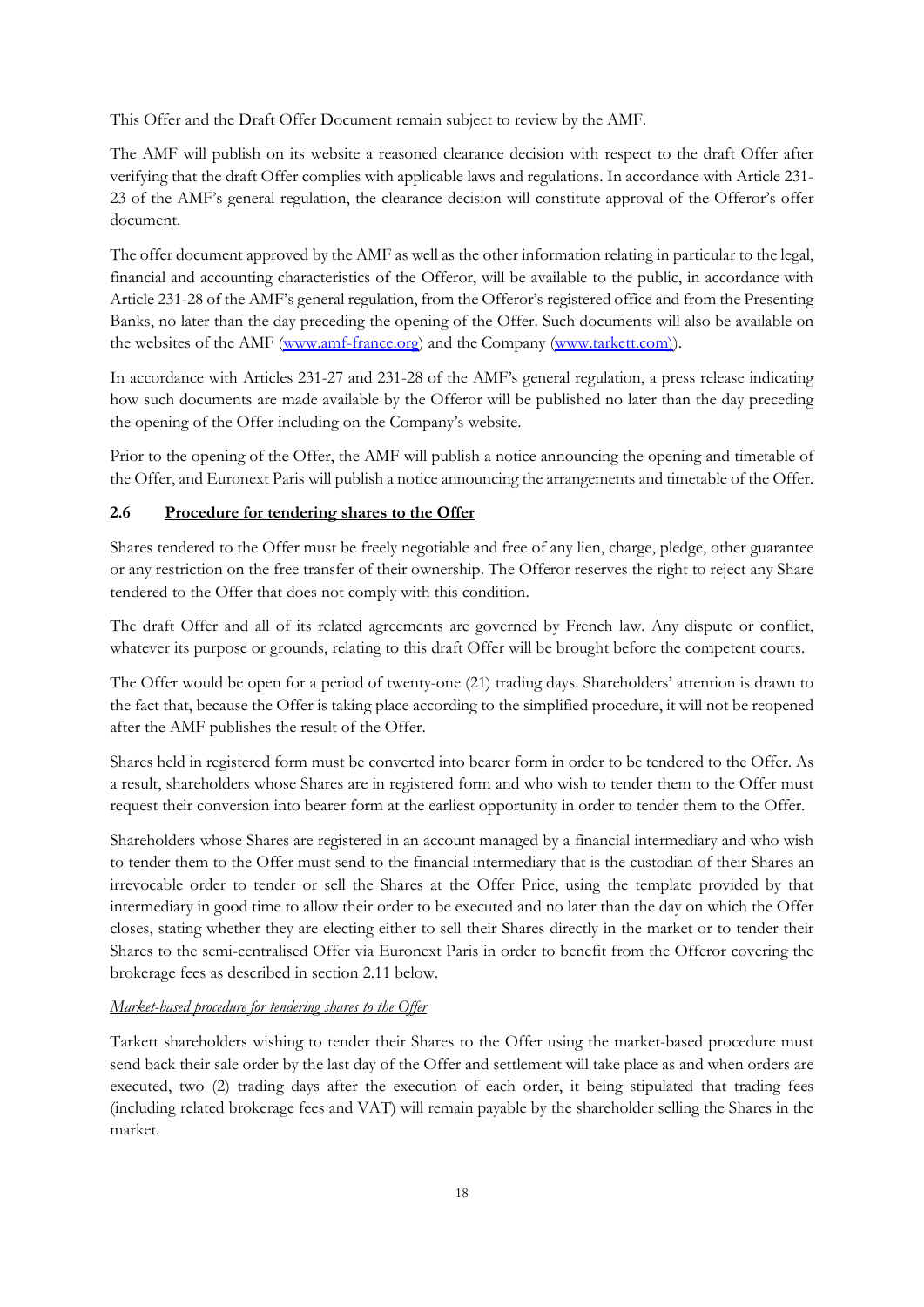Exane, an investment service provider authorised as a market member, will buy the Shares sold in the market on behalf of the Offeror, in accordance with applicable regulations.

# *Semi-centralised procedure for tendering shares to the Offer*

Tarkett shareholders wishing to tender their Shares to the Offer using the semi-centralised procedure via Euronext Paris must send back their tender order by the last day of the Offer (subject to timeframes specific to certain financial intermediaries). Settlement will take place after the semi-centralisation operations have been completed.

The Offeror will cover shareholders' brokerage fees, it being stipulated that the conditions under which it will do so are described in section 2.11 below.

Euronext Paris will pay directly to the financial intermediaries the amounts due in respect of the reimbursement of fees mentioned below from the semi-centralisation settlement date.

# **2.7 Trading of shares by the Offeror during the Offer period**

As declared on 23 April 2021 in a joint press release of the Company and the Offeror, the Offeror intends, until the opening of the Offer, to acquire shares, subject to limits set out in Article 231-38(IV) of the AMF's general regulation, i.e. up to 9,580,558 Shares, corresponding to up to 30% of the Shares targeted by the draft Offer at the Offer Price. Such acquisitions will be published on the AMF website in accordance with applicable regulations.

# **2.8 Indicative timetable of the Offer**

Prior to the opening of the Offer, the AMF will publish a notice stating the opening and timetable of the Offer, and Euronext Paris will publish a notice announcing the arrangements and opening of the Offer.

| Dates                    | Main stages of the Offer                                                                                                                                                                                                                                                                                                                                                                                                                                                                                                                                                                 |
|--------------------------|------------------------------------------------------------------------------------------------------------------------------------------------------------------------------------------------------------------------------------------------------------------------------------------------------------------------------------------------------------------------------------------------------------------------------------------------------------------------------------------------------------------------------------------------------------------------------------------|
| 26 April 2021            | Offeror's draft Offer and Draft Offer Document filed with the AMF.<br>÷.<br>Draft Offer Document made available to the public at the registered offices of the<br>$\overline{\phantom{0}}$<br>Offeror and the Presenting Banks and posted on the websites of the Company<br>(www.tarkett.com) and the AMF (www.amf-france.org).<br>Publication of the press release relating to the filing and availability of the Draft Offer<br>$\overline{\phantom{0}}$<br>Document.                                                                                                                  |
| $[25 \text{ May } 2021]$ | Filing of the Company's draft reply document, including the reasoned opinion of the<br>$\overline{\phantom{a}}$<br>Company's Supervisory Board and the report of the independent appraiser.<br>The Company's draft reply document made available to the public at the registered<br>$\overline{\phantom{0}}$<br>office of the Company and posted on the websites of the Company (www.tarkett.com)<br>and the AMF (www.amf-france.org).<br>Publication of the press release relating to the filing and availability of the Company's<br>$\overline{\phantom{0}}$<br>draft reply document. |
| [22 June 2021]           | Publication of the statement of compliance relating to the Offer by the AMF, signifying<br>$\equiv$<br>approval of the Offeror's offer document and the Company's reply document.<br>Approved offer document made available to the public at the registered offices of the<br>$\overline{\phantom{0}}$<br>Offeror and the Presenting Banks and posted on the websites of the Company<br>(www.tarkett.com) and the AMF (www.amf-france.org).                                                                                                                                              |

An indicative timetable of the Offer is set out below: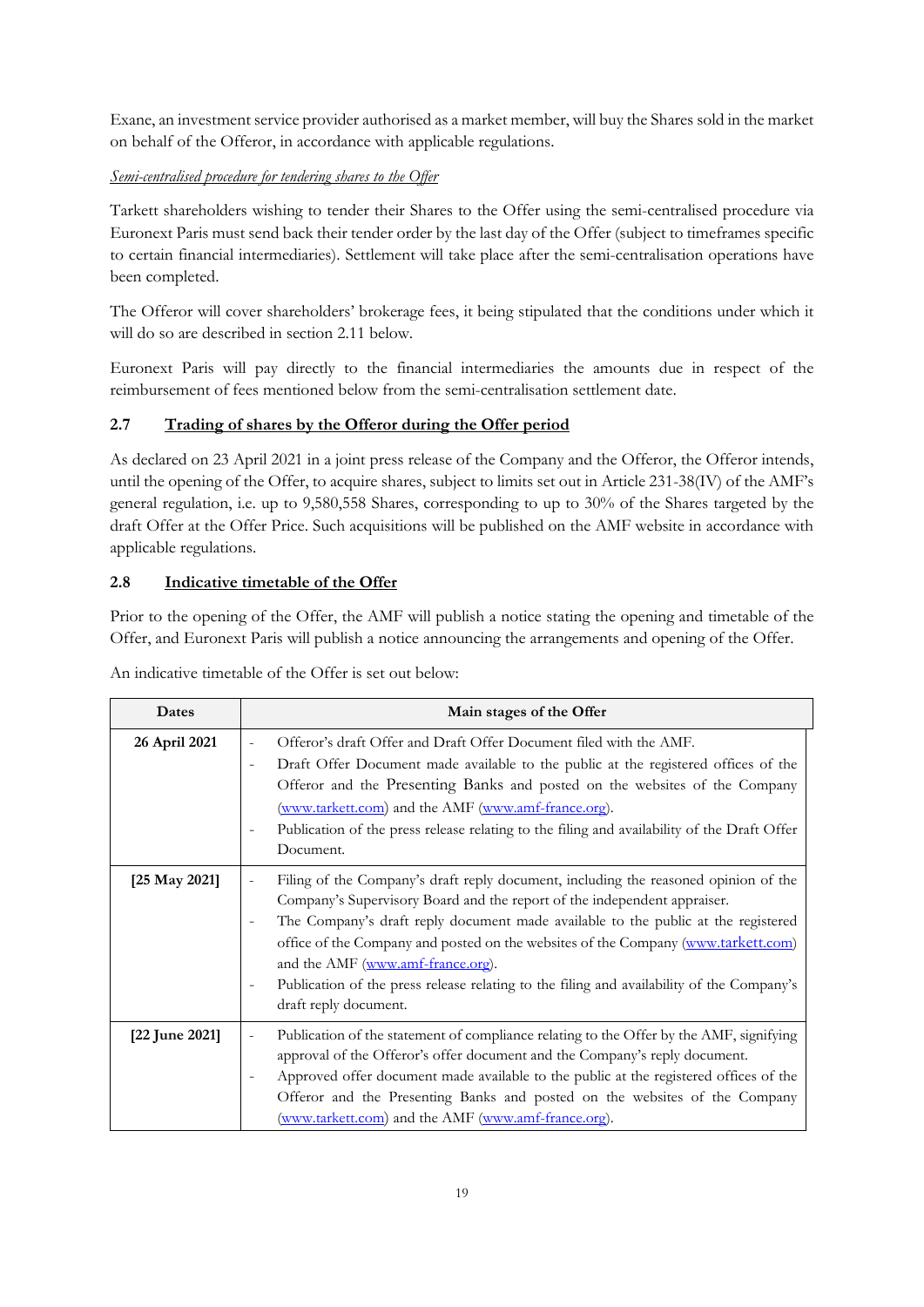|                                              | Approved reply document made available to the public at the registered office of the<br>Company and posted on the websites of the Company (www.tarkett.com) and the AMF<br>(www.amf-france.org.                                                                                                                                                                                                                                                                                                                                                                                                                                                                                                                                                                                                                                                                                                                                                                                                                                                                                                                                                                                                        |
|----------------------------------------------|--------------------------------------------------------------------------------------------------------------------------------------------------------------------------------------------------------------------------------------------------------------------------------------------------------------------------------------------------------------------------------------------------------------------------------------------------------------------------------------------------------------------------------------------------------------------------------------------------------------------------------------------------------------------------------------------------------------------------------------------------------------------------------------------------------------------------------------------------------------------------------------------------------------------------------------------------------------------------------------------------------------------------------------------------------------------------------------------------------------------------------------------------------------------------------------------------------|
| [23 June 2021]                               | Information relating in particular to the legal, financial and accounting characteristics of<br>$\overline{\phantom{0}}$<br>the Offeror made available to the public at the registered offices of the Offeror and the<br>Presenting Banks and posted on the websites of the Company (www.tarkett.com) and<br>the AMF (www.amf-france.org).<br>Publication by the Offeror of the press release stating how the approved Offer<br>$\overline{\phantom{a}}$<br>Document and information relating in particular to the legal, financial and accounting<br>characteristics of the Offeror is being made available.<br>Information relating in particular to the legal, financial and accounting characteristics of<br>$\overline{\phantom{a}}$<br>the Company made available to the public at the registered office of the Company and<br>posted on the websites of the Company (www.tarkett.com) and the AMF (www.amf-<br>france.org).<br>Publication by the Company of the press release stating how the approved reply<br>$\overline{\phantom{a}}$<br>document and information relating in particular to the legal, financial and accounting<br>characteristics of the Company are being made available. |
| [24 June 2021]                               | Opening of the Offer<br>$\overline{\phantom{0}}$                                                                                                                                                                                                                                                                                                                                                                                                                                                                                                                                                                                                                                                                                                                                                                                                                                                                                                                                                                                                                                                                                                                                                       |
| [22 July 2021]                               | Closing of the Offer <sup>15</sup>                                                                                                                                                                                                                                                                                                                                                                                                                                                                                                                                                                                                                                                                                                                                                                                                                                                                                                                                                                                                                                                                                                                                                                     |
| [26 July 2021]                               | Publication by the AMF and Euronext Paris of the notice stating the result of the Offer.                                                                                                                                                                                                                                                                                                                                                                                                                                                                                                                                                                                                                                                                                                                                                                                                                                                                                                                                                                                                                                                                                                               |
| [29 July 2021]                               | Settlement of the semi-centralised Offer with Euronext Paris                                                                                                                                                                                                                                                                                                                                                                                                                                                                                                                                                                                                                                                                                                                                                                                                                                                                                                                                                                                                                                                                                                                                           |
| Shortly after the<br>closing of the<br>Offer | Implementation of the squeeze-out as the case may be.                                                                                                                                                                                                                                                                                                                                                                                                                                                                                                                                                                                                                                                                                                                                                                                                                                                                                                                                                                                                                                                                                                                                                  |

## **2.9 Expenses relating to the Offer**

The overall amount of all expenses, costs and disbursements incurred by the Offeror solely in connection with the Offer, including the fees and other expenses of its external financial, legal and accounting advisors, along with those of appraisers and other consultants, and publicity and communication expenses, is estimated at approximately €25 million (excluding VAT).

#### **2.10 Financing of the Offer**

The maximum cost of the Offeror acquiring all Shares covered by the Offer as filed on 26 April 2021, based on the Offer Price for the Shares, is €643,711,440 (excluding various expenses and commissions).

The Offer will be financed through the Shareholder Loan and the Bank Financing.

#### **2.11 Reimbursement of brokerage fees**

Except as indicated below, no expenses will be reimbursed and no commission will be paid by the Offeror to any intermediary or any person soliciting the tendering of Shares to the Offer.

The Offer will cover the brokerage fees and related VAT paid by holders of Shares who tender their Shares to the semi-centralised Offer, subject to a maximum of 0.3% (excluding VAT) of the amount of Shares

<sup>15</sup> Since the Offer is open to American shareholders, it is expected that it remains open for 21 trading days in accordance with the applicable regulations.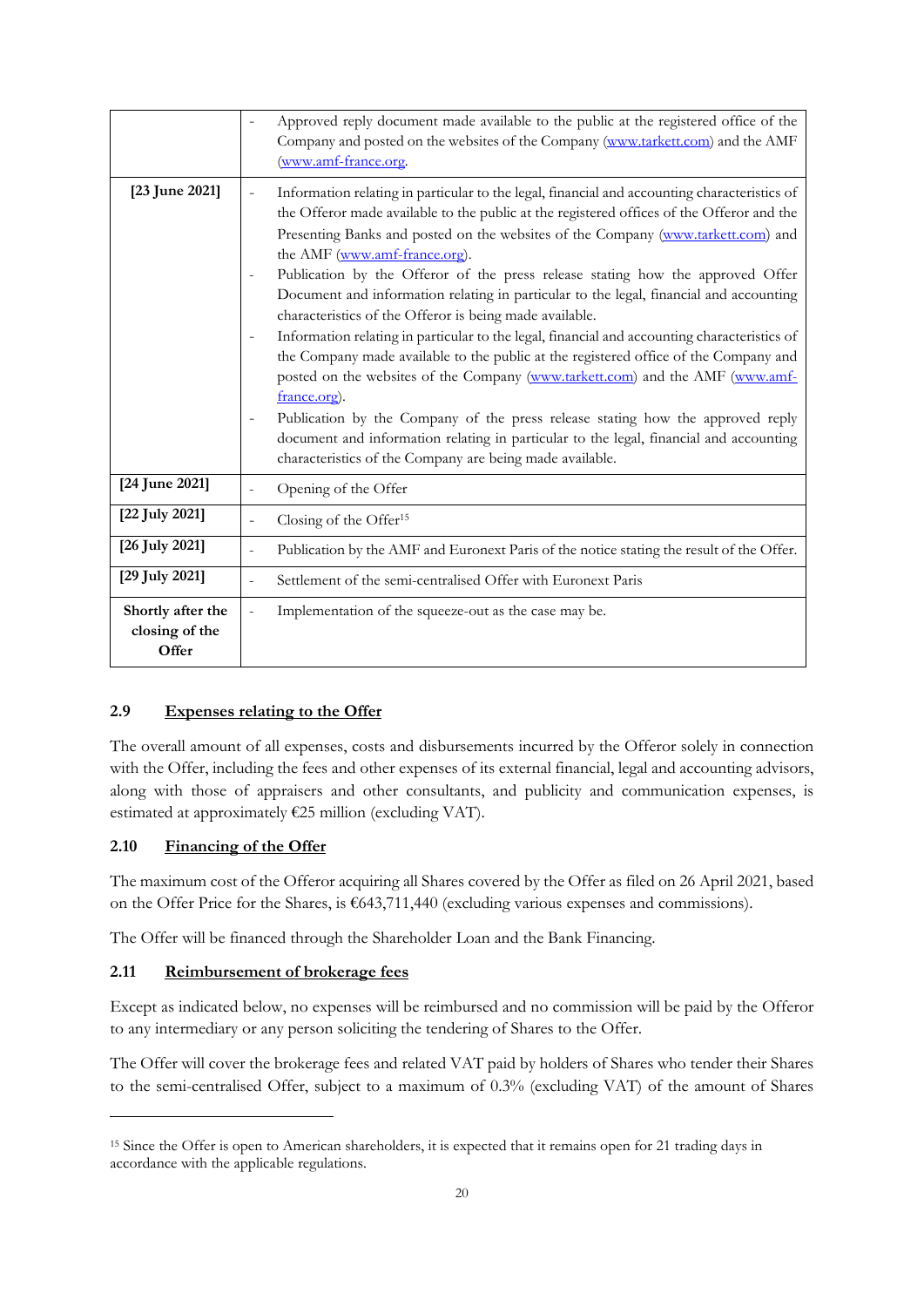tendered to the Offer with a maximum of €250 per application (including VAT). Only holders of Shares that are registered in an account the day before the opening of the Offer and who tender their Shares to the semi-centralised Offer may have their brokerage fees reimbursed as mentioned above (and the related VAT). Holders who sell their Shares in the market will not be able to have their brokerage fees (or of the related VAT) reimbursed.

## **2.12 Restrictions on the Offer outside France**

No request to register the Offer or to obtain approval has been made to a financial market supervisory authority other than the AMF and no such request will be made.

As a result, the Offer is made to shareholders of the Company located in France and outside France, provided that the local laws to which they are subject allow them to take part in the Offer without the Offeror being required to complete any additional formalities.

The publication of the Draft Offer Document, the Offer, the acceptance of the Offer and the delivery of the Securities may in some countries be subject to specific regulations or restrictions. As a result, the Offer is not addressed to persons subject to such restrictions, either directly or indirectly, and is not capable of being accepted in a country in which the Offer is subject to restrictions.

Neither the Draft Offer Document nor any other document relating to the Offer constitutes an offer to buy or sell financial instruments or a solicitation of an offer in any country in which such offer or solicitation would be illegal, could not be legally made or would require the publication of a prospectus of any other formality in accordance with local financial laws. The holders of Securities located outside of France may participate in the Offer only to the extent that such participation is authorised by the local laws to which they are subject.

As a result, persons in possession of the Draft Offer Document are required to inform themselves about any applicable local restrictions and to comply with them. A failure to comply with these restrictions may constitute a violation of applicable stock exchange laws and regulations.

The Offeror will not be liable for the violation of applicable legal or regulatory restrictions by any person.

## *United States*

In particular, as well as in France, the Offer will be made in the United States of America in accordance with Section 14(e) of the US Securities Exchange Act of 1934 as amended (the "1934 Act") and with the rules and regulations promulgated under that act, including Rule 14E, and will be subject to certain exemptions provided for by Rule 14d-1(d) of the 1934 Act and to French law. As a result, the Offer will be subject to certain disclosure and procedural rules, including those relating to the notice of extension of the Offer, settlement, purchases of Shares outside of the Offer and payment dates, which differ from those arising from American rules relating to public offers.

The payment of the Offer price to Tarkett's US shareholders could be a transaction subject to tax including US federal income tax. Each of Tarkett's US shareholders are strongly advised to consult immediately an independent professional advisor regarding the tax consequences of accepting the Offer.

It could be difficult for Tarkett's US shareholders to assert their rights under US federal stock exchange law, since the Offeror and Tarkett have their registered offices outside the United States of America and some or all of their managers and directors are residents of countries other than the United States of America. Tarkett's US shareholders may be unable to commence proceedings before a court outside the United States against a non-US company, its managers or its directors by invoking breaches of US stock exchange law. It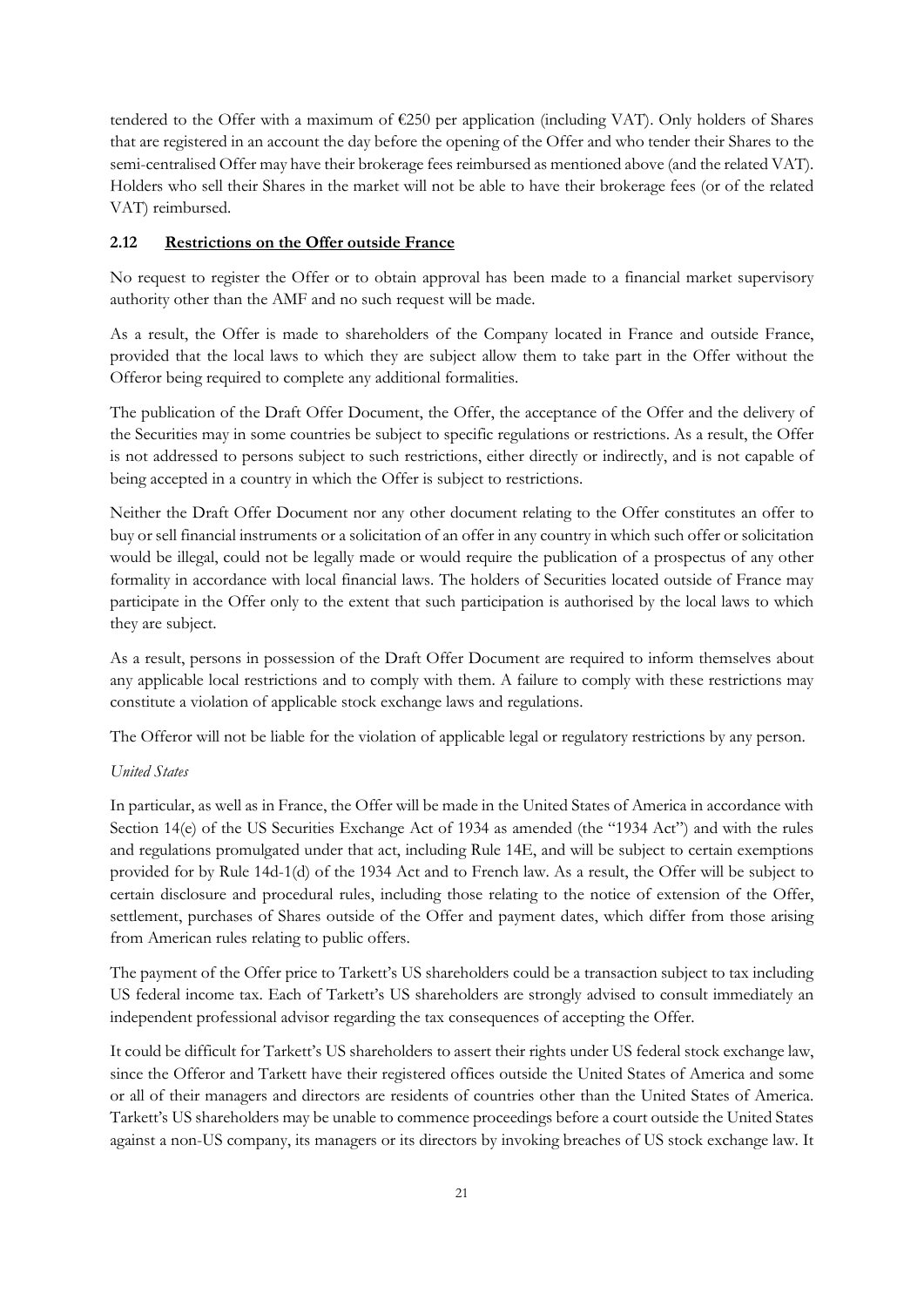may also be difficult to force a non-US company and its affiliates to comply with judgments handed down by a US court.

To the extent allowed by the applicable laws and regulations, including Rule 14e-5 of the 1934 Act, and in accordance with standard practice in France, the Offeror and its affiliates and/or its broker(s) (acting as agent in the name of and on behalf of the Offeror or its affiliates as the case may be) and Tarkett and its affiliates and/or its broker(s) (acting as agent in the name of and on behalf of Tarkett or its affiliates as the case may be) may, before or after the date of the Draft Offer Document, directly or indirectly, buy or take the necessary steps to buy Shares outside of the Offer ( the Offeror's intentions in this respect are described in Section 2.7 of the Draft Offer Document). Such purchases may take place on the market or through offmarket transactions at the Offer Price. To the extent that information about such purchases and such provisions is made public in France, it would also be made public through a press release or any other method that would allow Tarkett's US shareholders to be informed and on Tarkett's website (www.tarkett.com). No purchases outside of the Offer shall take place by or on behalf of the Offeror, Tarkett or their respective affiliates in the United States of America. The affiliates of the financial advisors of the Offeror and of Tarkett may continue ordinary trading in Tarkett securities, which may include purchases or certain steps to purchase such securities.

This Draft Offer Document has not been filed or examined by any market authority (federal or state) or any other regulatory authority in the United States of America, and none of those authorities has commented on the accuracy or adequacy of the information contained in this Draft Offer Document. Any statement to the contrary would be unlawful and could constitute a criminal offence.

#### **2.13 Tax regime of the Offer**

This section presents, for general information purposes, certain tax consequences under current French tax laws and regulations that may apply to shareholders of the Company participating in the Offer.

Such shareholders should note, however, that this information is only a summary of the main tax regimes applicable under French legislation currently in force and is not intended to be an exhaustive analysis of all situations and tax effects that may apply to them. Shareholders are therefore invited to contact their usual tax advisor in order to inform themselves about the tax regime applicable to their particular situation.

This summary is based on the French legislative and regulatory provisions in force as of the date of the Draft Offer Document and may therefore be affected by possible changes in French tax rules, which could have a retroactive effect or apply to the current calendar year or accounting period, and by any interpretation of them that could be made by the French tax authorities or in the case law.

People who are not resident in France for tax purposes must also comply with the tax laws in force in their State of residence and with the provisions of any international tax treaty signed by France and that State.

- **2.13.1 Shareholders who are natural persons resident in France for tax purposes, holding shares as part of their private assets and not trading on the markets on a regular basis (i.e. in a way that is not the same as that which characterises an activity carried out by a professional) and not holding shares as part of a company or group savings plan or an employee share ownership plan (involving free shares or stock options)** 
	- **(i) Normal regime**

Natural persons who carry out stock market transactions under conditions similar to those that characterise an activity carried out by a person conducting such operations on a professional basis and natural persons who hold shares acquired through a company savings plan or through an employee share ownership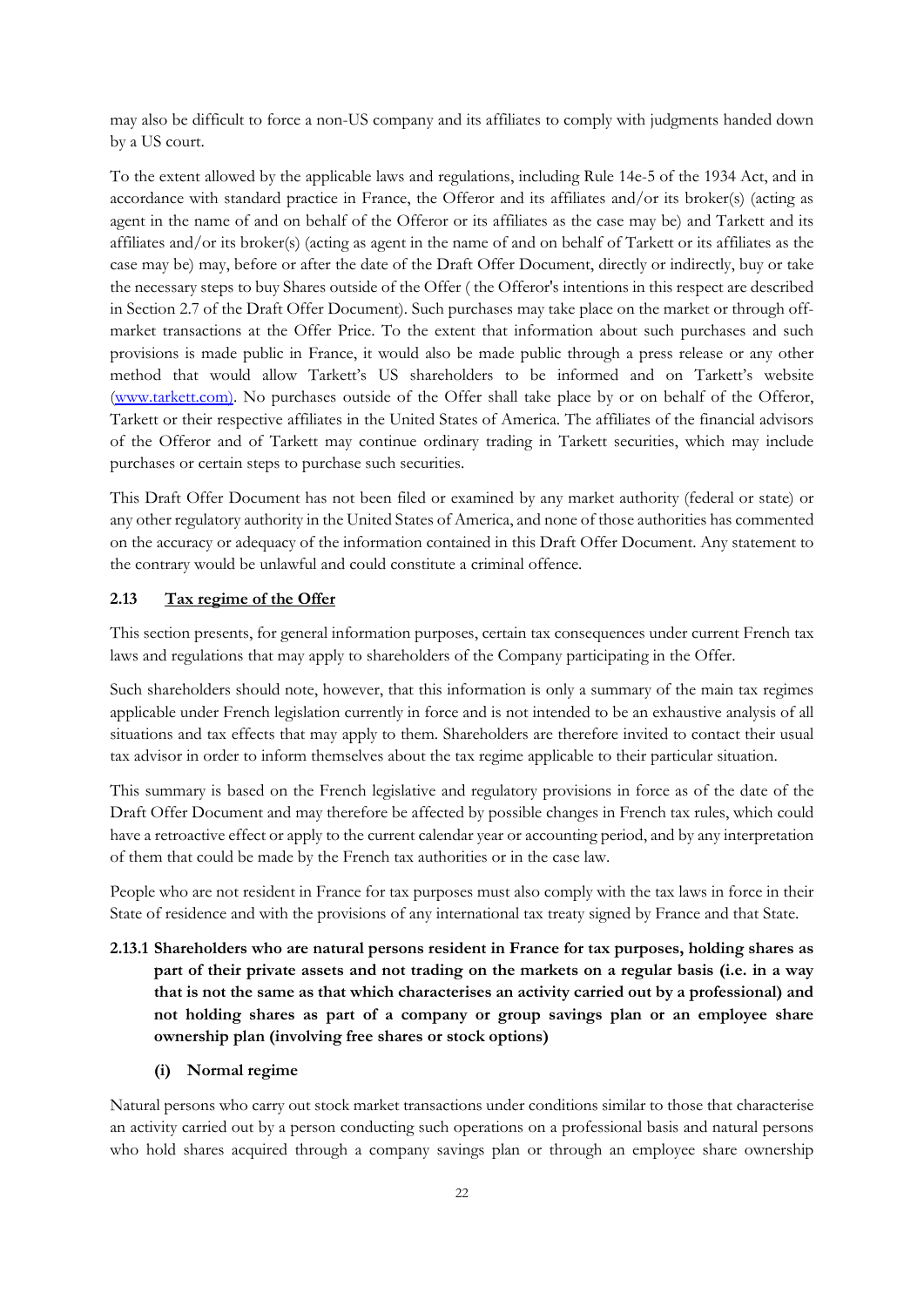arrangement (such as those involving stock options or free shares) are invited to check with their usual tax advisor the tax rules applying to their specific situation.

# (a) Personal income tax

In accordance with Articles 200 A, 158, 6 bis and 150-0 A of the FGTC, net capital gains resulting from the sale of securities by natural persons who are resident in France for tax purposes are, in principle, subject to a 12.8% single flat tax by operation of law, without the application of any allowance. In accordance with Article 150-0 D(1) of the FGTC, net capital gains are the difference between the Offer Price, net of expenses and levies paid by the seller, and the purchase price of the shares tendered to the Offer.

However, in accordance with Article 200 A(2) of the FGTC, net capital gains from sales of securities and similar rights may, as an exception from the flat tax and based on an express and irrevocable election by the taxpayer, be taken into account when determining the taxpayer's overall net income subject to income tax on the progressive scale. The election is global and applies on a yearly basis to all investment income and income from securities falling within the scope of the 12.8% single flat tax and arising during the same year. It is made each year when filing the tax return and must be made by the filing deadline.

If such an election is made, net capital gains resulting from the sale of shares, acquired or subscribed before 1 January 2018 will be taken into account for the purposes of determining the overall net income subject to the income tax on the progressive scale after application of a proportional allowance based on the holding period, as provided for in Article 150-0 D (1 ter) of the FGTC, equal, except in specific cases, to:

- 50% of their amount where the shares have been held for at least two years and less than eight years, at the date of their sale;
- 65% of their amount where the shares have been held for at least eight years, at the date of their sale.

For this allowance to apply, the holding period is, subject to special cases, computed from the share subscription or acquisition date and ends on the date on which their legal ownership is transferred. In any event, no such allowance will apply to shares acquired or subscribed on or after 1 January 2018.

Shareholders who intend to elect for all net capital gains and income falling within the scope of the single flat tax to be subject instead to income tax on the progressive scale are invited to contact their usual tax advisor to determine the consequences of making that election.

Taxable net capital gains will be calculated, in accordance with Article 150-0 D(11) of the FGTC, after deducting capital losses of the same nature arising during the same year and then, if the balance is positive, capital losses of the same nature arising in previous years up to and including the tenth year. The aforementioned allowance based on the holding period will apply, subject to the conditions set out above, to the resulting balance after taking into account available capital losses.

Taxpayers with net capital losses that can be carried forward or who realise capital losses on the sale of shares in the Company in the context of the Offer are invited to consult their usual tax advisor in order to review the conditions for using such capital losses.

As the case may be, tendering shares in the Company to the Offer may end any tax deferral or rollover relief that may have been available to the holders of those shares in prior transactions and/or jeopardise specific tax reductions. Those concerned are also invited to consult their usual tax advisor to determine the consequences that apply to their specific situation.

## (b) Social security contributions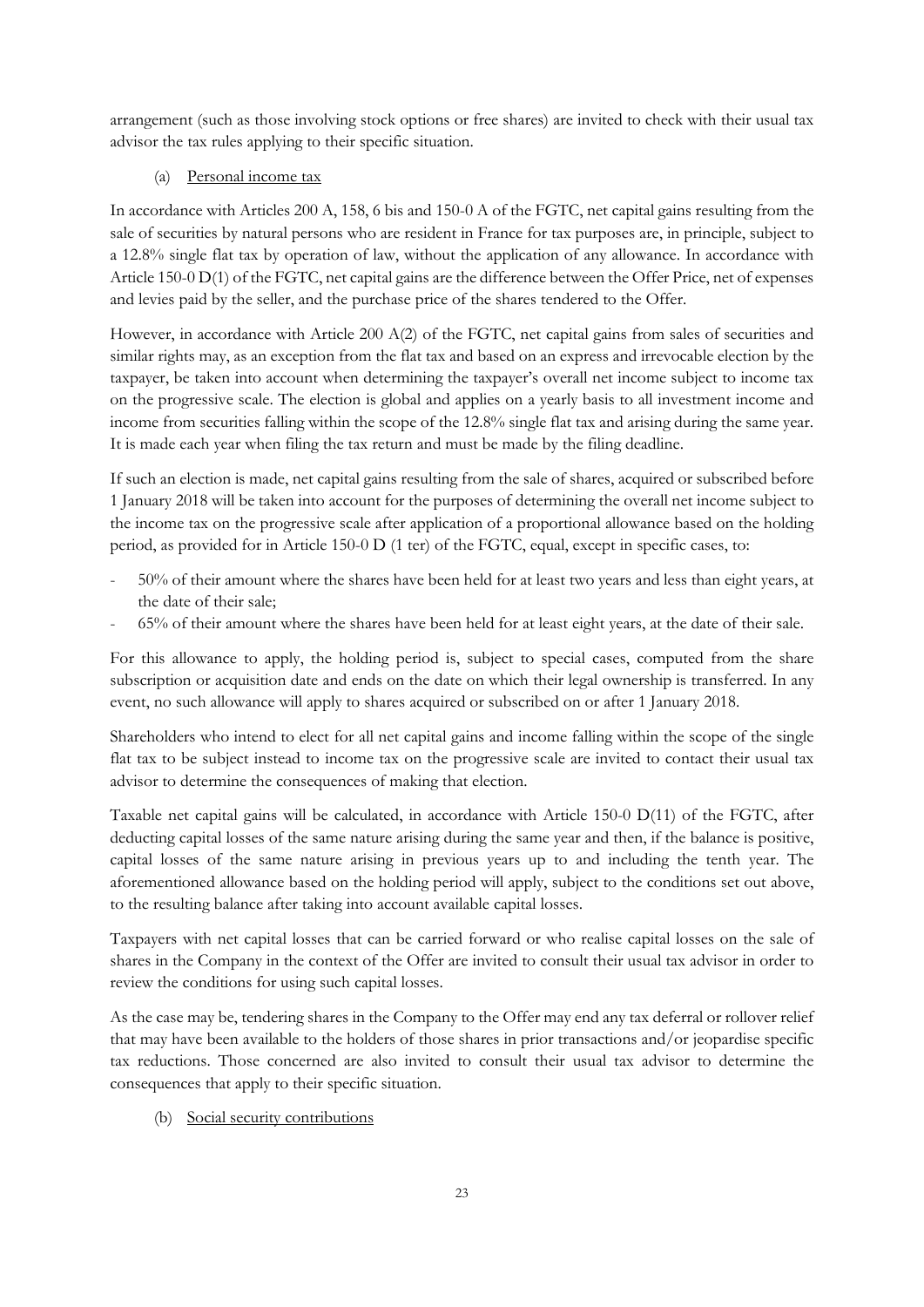Net capital gains realised on disposals of securities as part of the Offer by the aforementioned natural persons are also subject, before the application of any allowance based on the holding period as mentioned in (a) above, to social security contributions at the overall rate of 17.2%, breaking down as follows:

- 9.2% with respect to the general social security contribution ("**CSG**");
- 0.5% with respect to the social debt repayment contribution ("**CRDS**"); and
- 7.5% with respect to the solidarity levy ("prélèvement de solidarité").

If the net capital gains resulting from the sale of shares are subject, with respect to income tax, to the aforementioned 12.8% flat tax, none of these social security contributions are deductible from the taxable income. However, if the taxpayer elects for those gains to be subject to income tax on the progressive scale, the CSG is partially deductible, at a rate of 6.8%, from taxable income in the year during which it is paid. The other social-security contributions listed above are not deductible from taxable income.

# (c) Exceptional contribution on high incomes

Article 223 sexies of the FGTC provides that taxpayers subject to personal income tax are also subject to an exceptional contribution on high incomes applicable when their reference income for tax purposes exceeds certain thresholds.

This contribution is calculated by applying a rate of:

- 3% to the portion of reference income (i) in excess of  $\epsilon$ 250,000 and less than or equal to  $\epsilon$ 500,000 for taxpayers who are single, widowed, separated or divorced and (ii) in excess of  $\epsilon$ 500,000 and less than or equal to  $\epsilon$ 1,000,000 for taxpayers subject to joint taxation;
- $4\%$  to the portion of reference income (i) in excess of  $€500,000$  for taxpayers who are single, widowed, separated or divorced and (ii) in excess of  $\epsilon 1,000,000$  for taxpayers subject to joint taxation.

For the purposes of such rules, the reference income of a tax household is defined in accordance with Article 1417(IV)(1) of the FGTC, without application of the "quotient" rules defined under Article 163-0 A of the FGTC.

The aforementioned reference tax income will include net capital gains resulting from the sale of shares by the relevant taxpayers, before the application of the allowance arising from the holding period, if such an allowance is applicable in accordance with the conditions described above, in the event that the taxpayer elects for taxation according to income tax on the progressive scale in accordance with (a) above.

## **(ii) Specific regime applicable to shares held in a PEA equity savings plan**

Persons holding shares in the Company as part of an equity savings plan ("**PEA**") may participate in the Offer.

Subject to certain conditions, a PEA offers:

- during the lifetime of the PEA, an exemption from personal income tax and social-security contributions with respect to capital gains and other income derived from the investments made through the PEA, provided, in particular, that such income and capital gains are kept within the PEA; and
- when the PEA is closed or if a partial withdrawal is made from the PEA (if the closure or partial withdrawal occurs more than five years after the PEA is opened), an exemption from income tax on the net gain arising since the plan was opened.

That net gain is not taken into account for the calculation of the exceptional contribution on high incomes, described in section 2.13.1(i)(c) above, but remains subject to the social security contributions at the rate in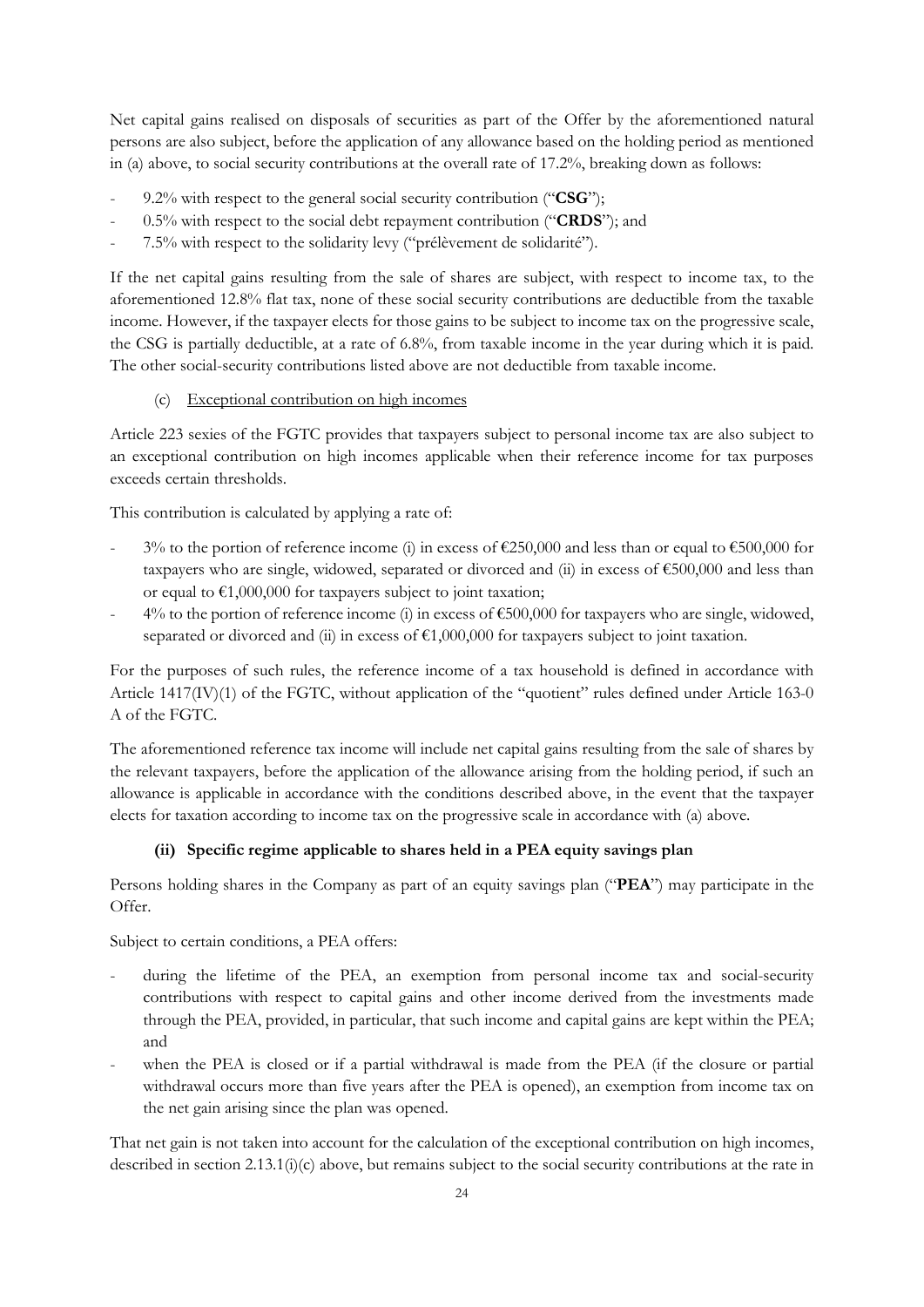force on the date of the event that triggered the capital gain for PEAs opened since 1 January 2018. The overall rate of social-security contributions as of the date of the Draft Offer Document is 17.2%, as described above. For PEAs opened before 1 January 2018, the applicable rate of social-security contributions may vary. The taxpayers concerned are invited to consult their usual tax advisor.

Specific provisions, not described in the Draft Offer Document, apply if capital losses are realized, if the plan is closed before the end of the fifth year following the opening of the PEA or if a withdrawal is made from the PEA in the form of an annuity. The individuals concerned are invited to consult their usual tax advisor.

Persons holding shares of the Company as part of a PEA who wish to participate in the Offer are invited to consult their usual tax advisor in order to determine the tax consequences of the sale of their shares held as part of a PEA in the context of the Offer.

# **2.13.2 Shareholders that are legal entities resident in France for tax purposes and subject to corporate income tax according to the ordinary regime**

# **(i) Ordinary regime**

Unless a special regime applies, net capital gains realised on the sale of shares in the Company as part of the Offer will in principle be included in income subject to corporate income tax at the ordinary rate which, for accounting periods starting on or after 1 January 2021, is 26.5% or, for companies with ex-VAT revenue of €250 million or more<sup>16</sup>, 27.5%. Those gains will also be subject, as the case may be, to a social security levy on corporate income tax at a rate of 3.3% after applying an allowance not exceeding €763,000 per 12-month period, in accordance with Article 235 ter ZC of the FGTC.

However, companies whose revenue, adjusted if necessary to reflect a 12-month period, is less than €7,630,000 and at least 75% of whose share capital, fully paid-up, has been held continuously during the period in question by natural persons or by companies that themselves meet those conditions, pay corporate income tax at a reduced rate of 15% subject to a limit of €38,120 of taxable income in a 12-month period. Those companies are also exempt from the aforementioned social-security levy on corporate income tax.

For accounting periods starting on or after 1 January 2021, companies with revenue of between  $\epsilon$ 7,630,000 and €10,000,000 are also eligible for the reduced 15% rate of corporate income tax subject to a limit of €38,120 of taxable income, provided that the aforementioned conditions relating to paid-up capital and ownership are met. However, those companies remain, if applicable, liable to pay the social-security levy of  $3.3\%$ .

In accordance with the French 2018 finance act (act no. 2017-1837 of 30 December 2017) and subject to legislative changes that might take place after the date of the Draft Offer Document, the normal rate of corporate income tax provided for in Article 219(I) of the FGTC is gradually reduced for accounting periods starting on 1 January 2018. The terms of this decrease are as follows for fiscal years beginning respectively in 2021 and 2022:

| Taxable income<br>Revenue<br>bracket |      | Fiscal year beginning on |  |  |
|--------------------------------------|------|--------------------------|--|--|
|                                      | 2021 | 2022                     |  |  |

<sup>16</sup> When assessing the €250 million threshold, revenue is understood as revenue generated by the taxpayer during the accounting period or tax period, adjusted if necessary to reflect a 12-month period. For the parent company of a tax consolidation group, revenue is assessed as the sum of the revenues generated by each member of the group.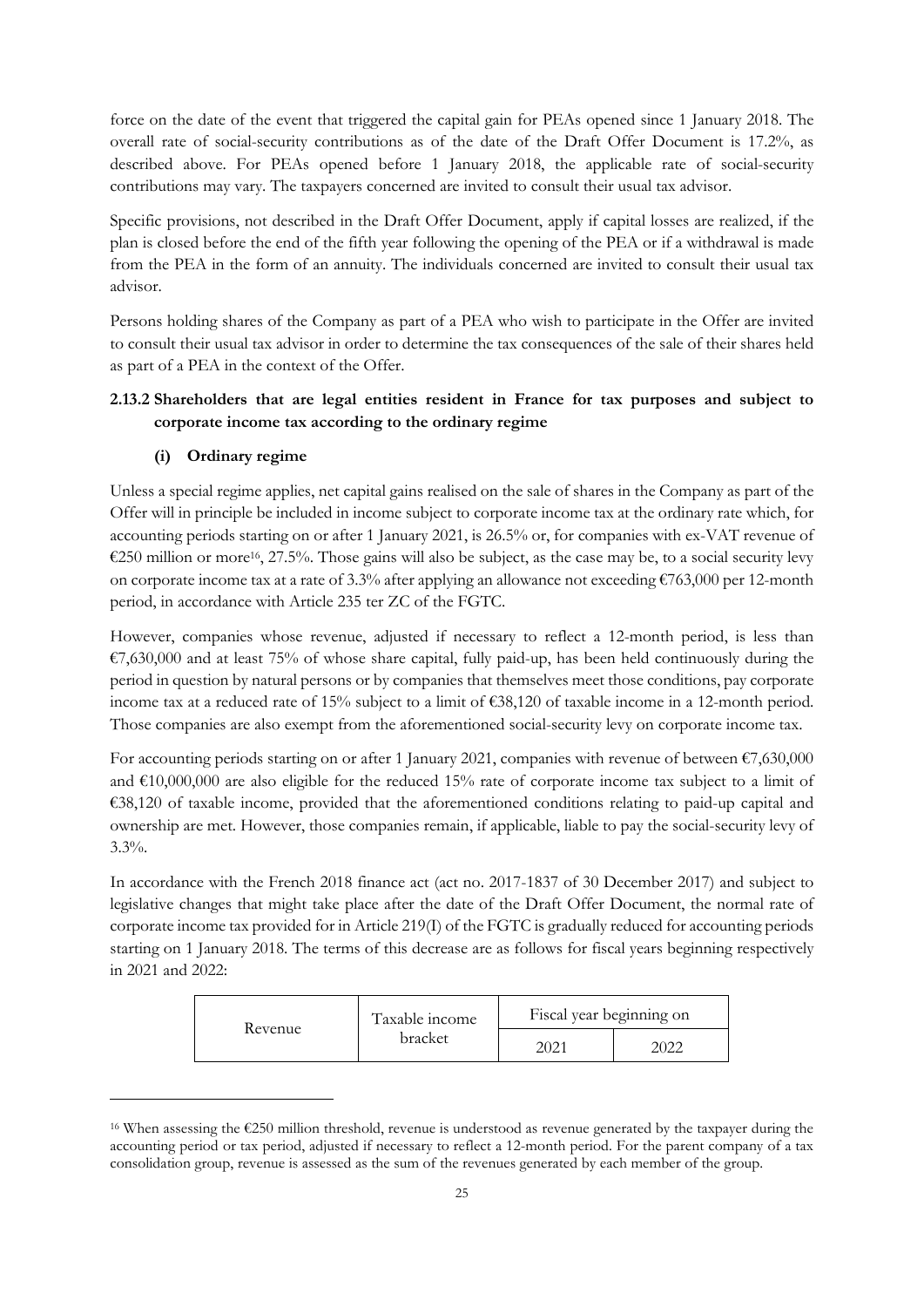|                                                | 0 to 38,120 Euros | 15%             | 15% |
|------------------------------------------------|-------------------|-----------------|-----|
| $R \le 7.63$ M Euros                           | $>$ 38,120 Euros  | $26.5\%$        | 25% |
| 0 à 38,120 Euros<br>7.63 M Euros $\leq R \leq$ |                   | 15%             |     |
| 10 M Euros $(1)$                               | $>$ 38,120 Euros  | $26.5\%$        | 25% |
| 10 M euros $\leq R \leq 250$<br>M Euros        | Total benefits    | $26.5\%$        | 25% |
| $R \geq 250$ M Euros                           | Total benefits    | $27.5\%$<br>(2) | 25% |

*(1) Article 18 of the Finance Act for 2021 raised, for fiscal years beginning on or after 1January 2021, the revenue ceiling allowing companies subject to corporate income tax to benefit from the reduced rate of corporate income tax set at 15% within the limit of 38,120 euros.* 

*(2) Pursuant to Article 39 of the Finance Act for 2020, and only for fiscal years beginning on or after 1 January 2021 and ending on or after 31 December 2021, the standard corporate income tax rate for taxable companies with revenues equal to or greater than 250 million Euros (alone or with companies that are members of a tax consolidation group of which they are a member in accordance with the provisions of Articles 223 A et seq. of the FGTC) will be 27.5%. Taxpayers are invited to consult their usual tax advisor to determine the rate applicable to their situation..* 

The capital losses realized by the sale of the Company's shares in the context of the Offer will, in principle and except for the special regime described below, be deducted from the corporate income taxable by the legal entity.

In addition, (i) some of the above-mentioned thresholds follow specific rules if the taxpayer is a member of a tax consolidation group, and (ii) tendering shares in the Company to the Offer may end any tax deferral or rollover relief that may have been available to the holders of those shares in prior transactions and/or jeopardise specific tax reductions.

Taxpayers are invited to consult their usual tax advisor to determine the rate applicable to their situation.

#### **(ii) Special regime for long-term capital gains (capital gains from selling equity securities)**

In accordance with Article 219 I-a quinquies of the FGTC, net capital gains realised when selling "equity" securities" within the meaning of that article that have been held for at least two years at the time of sale are exempt from corporate income tax, provided that a portion of expenses and charges equal to 12% of the gross amount of realised capital gains are added back to taxable income. The amount added back is subject to corporate income tax at the ordinary rate plus, as the case may be, the 3.3% social-security levy.

For the application of the provisions of Article 219 I-a quinquies of the FGTC, equity securities comprise (i) shares that qualify as equity securities in accounting terms, (ii) shares acquired through a public tender or exchange offer by the company initiating that offer, and (iii) shares giving access to the parent/subsidiary tax regime (as defined in Articles 145 and 216 of the FGTC) provided that the holder holds at least 5% of the issuing company's voting rights, if the shares are entered in an equity securities account or a special subdivision of another balance-sheet account corresponding to their accounting designation, except for securities in mainly property-focused companies (as defined in Article 219 I-a sexies-0 bis of the FGTC).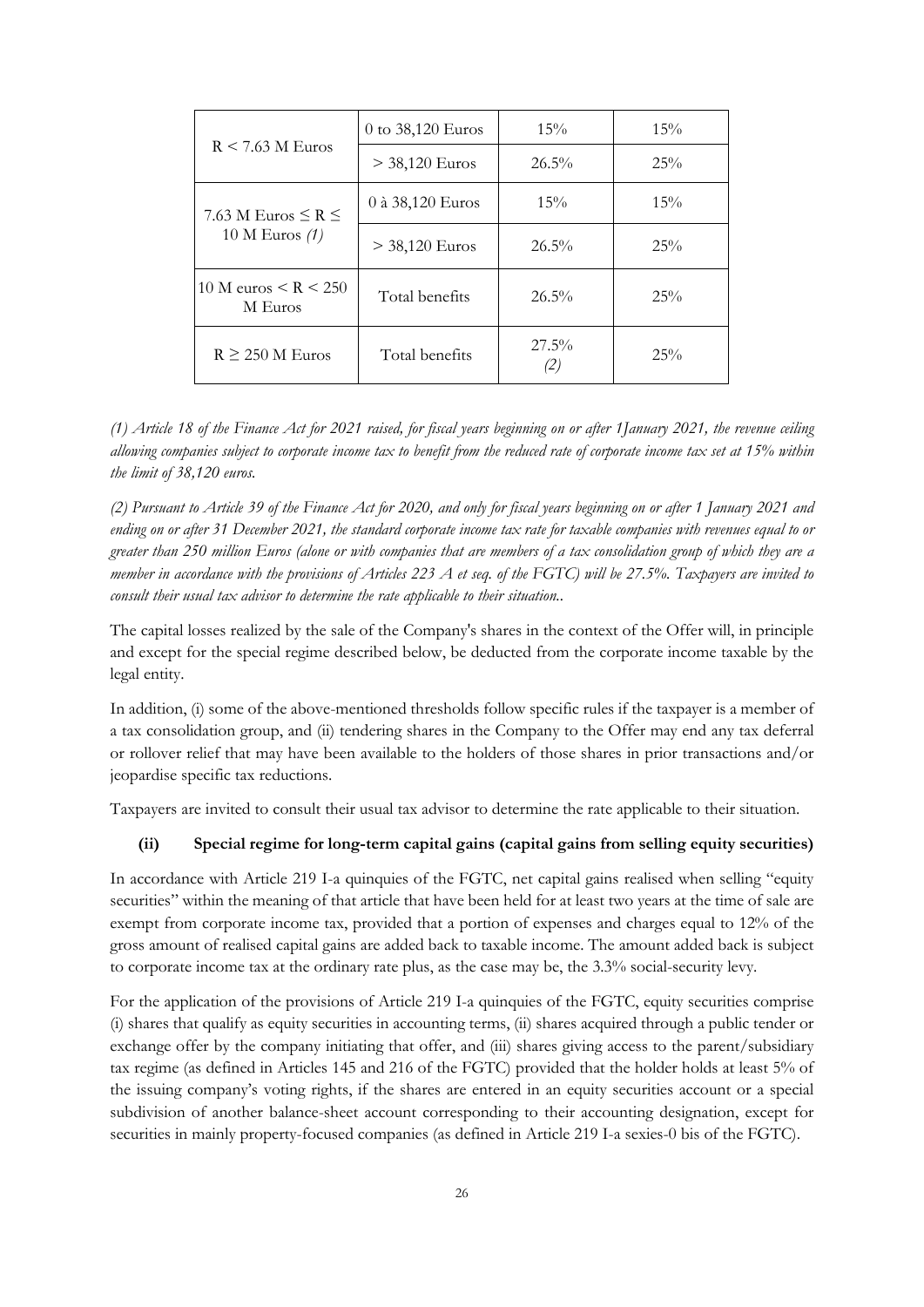Those who may be concerned are invited to consult their usual tax advisor in order to assess whether or not the shares they hold qualify as "equity securities" within the meaning of Article 219 I-a quinquies of the FGTC.

The use of long-term capital losses is subject to specific rules, and taxpayers are invited to contact their usual tax advisor in relation to this matter.

#### **2.13.3 Shareholders who are not resident in France for tax purposes**

Shareholders who are not resident in France for tax purposes are invited to consult their usual tax advisor regarding their particular situation in order to take into consideration the tax regime applicable both in France and in the State in which they reside for tax purposes.

Subject to any international tax treaties and any specific rules that may apply to shareholders who are natural persons who are not resident in France for tax purposes and have acquired their shares through an employee share ownership plan, capital gains on the sale of shares as part of the Offer by natural persons who are not domiciled in France for tax purposes within the meaning of Article 4B of the FGTC or by legal entities that are not resident in France for tax purposes (and where the ownership of the shares is not connected to a fixed base or a permanent establishment subject to taxation in France on whose balance sheet the shares are recorded as an asset) are in principle exempt from tax in France provided that:

- entitlements held, directly or indirectly, by the seller (natural person, legal entity or organisation) together with the seller's spouse, ascendants and descendants, to the company's profits have not at any time in the five years preceding the sale exceeded 25% of those profits (resulting from the provisions of Articles 244 bis (B) and (C) of the FGTC); and that
- the seller is not domiciled, established or incorporated outside of France in a non-cooperative state or territory within the meaning of Article 238-0 A of the FGTC (hereinafter "**NCST**") other than those mentioned in subsection (2bis)(2) of that Article.

In the latter case, subject to the provisions of any international tax treaties that may be applicable, regardless of the percentage of entitlements to the Company's profits held, capital gains will be taxed at the flat rate of 75%, unless it is demonstrated that the principal purpose or effect of the transactions triggering such gains is not simply to allow them to be located in an NCST.

The list of NCSTs is published by ministerial order<sup>17</sup> and may be updated at any time, and in principle at least once per year, in accordance with Article 238-0 A(2) of the FGTC, and applies from the first day of the third month following the publication of the order. In this respect, readers are reminded that French act no. 2018-898 of 23 October 2018 on the fight against fraud, which came into force on 1 December 2018, expanded the list of NCSTs as defined in Article 238-0 A of the FTC to jurisdictions on the European list of non-cooperative countries and territories (the "blacklist") published by the Council of the European Union and updated regularly.

Shareholders in the Company who are not resident in France for tax purposes are invited to consult their usual tax advisor in order to consider the tax regime applicable to their particular circumstances, both in France and in the State in which they reside for tax purposes.

<sup>&</sup>lt;sup>17</sup> In accordance with the order of 26 February 2021, amending the order of 12 February 2010 in application of the second paragraph of Article 238-0 A(1) of the FGTC and published in France's official journal on 4 March 2021, the list of NCSTs within the meaning of Article 238-0 A of the FGTC is as follows: Anguilla, Dominica, Fiji, Guam, the British Virgin Islands, the US Virgin Islands, Panama, Palau, Samoa, American Samoa, the Seychelles, Trinidad and Tobago and Vanuatu. Restrictive tax measures will apply to NCSTs newly added to the French list from 1 June 2021.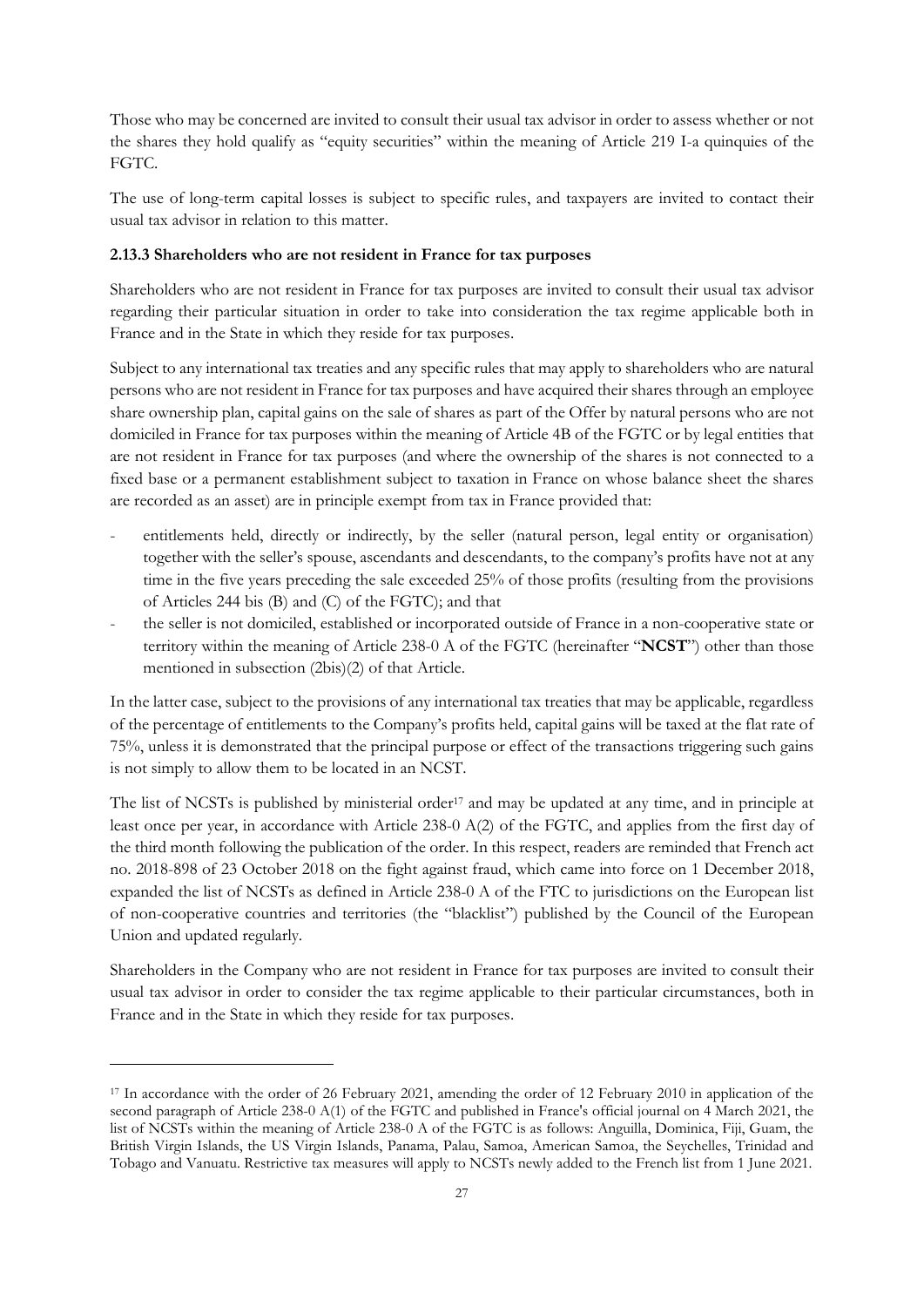The sale of shares in the context of the Offer may also end any payment deferral that may apply to individuals subject to the "exit tax" rules set out in Article 167 bis of the FGTC in the context of the transfer of their tax residence outside of France. The individuals concerned are invited to consult their usual tax advisor.

# **2.13.4 Shareholders subject to a different tax regime**

Shareholders of the Company taking part in the Offer and subject to a tax regime other than those referred to above, in particular taxpayers whose transactions in transferable securities go beyond the management of personal assets, taxpayers that have recorded their shares as assets on their business balance sheet or natural persons who hold their shares received as part of an employee savings plan (including via an employee savings mutual fund) or employee incentive plan, are invited to consider their particular tax circumstances with their usual tax advisor.

# **2.13.5 Transfer tax or financial transactions tax**

In accordance with Article 235 ter ZD of the FGTC, the financial transactions tax ("**FTT**") applies to acquisitions against payment of equity securities admitted to trading on a French, European or foreign regulated market, issued by a company whose registered office is located in France and whose market capitalisation is over  $\epsilon$ 1 billion on 1 December of the year before the tax year in question. A list of companies falling within the scope of application of the French FTT is published each year. Since the Company is not on the list of French companies whose market capitalisation was more than €1 billion on 1 December 2020, as published in document BOI-ANNX-000467 dated 23 December 2020, no FTT will arise from the Offer.

In accordance with Article 726 of the FGTC, no registration duty is payable in France on the sale of shares in a company whose registered office is in France and whose securities are traded on a regulated market for financial instruments or a multilateral trading facility, unless the sale is recorded by a legal instrument signed in France or abroad. In the latter case, the sale of shares is subject to a transfer levy of 0.1% based on the higher of the selling price or the actual value of the securities, subject to certain exceptions mentioned in Article 726(II) of the FGTC.

## **3. ASSESSMENT OF THE OFFER PRICE**

The assessment of the Offer Price set out below has been prepared by the Presenting Banks on behalf of the Offeror. The assessment has been based on a multi-criterion approach involving standard valuation methods as set out below, selected taking into account the Company's specific features such as its size and business sector. It has been prepared on the basis of publicly available information and written and oral information provided by the Company. The information has not been independently checked by the Presenting Banks, in particular regarding its accuracy or completeness.

The information, quantitative data and analysis contained in the Draft Offer Document, other than historical data, reflect forward-looking information, expectations and assumptions that involve risk, uncertainty and other factors, in respect of which no guarantee can be given, and actual events and results may differ materially from the contents of the Draft Offer Document.

The price offered by the Offeror is  $\epsilon$ 20.0 in cash per Tarkett share.

The following main information was used when carrying out the valuation work:

- the Company's historical public financial data (up to its figures for the 2020 financial year ended 31 December 2020);
- the 2021-26 business plan prepared by the management, completed in late March 2021 and approved by Tarkett's Supervisory Board on 31 March 2021 (the "**Company's Business Plan**");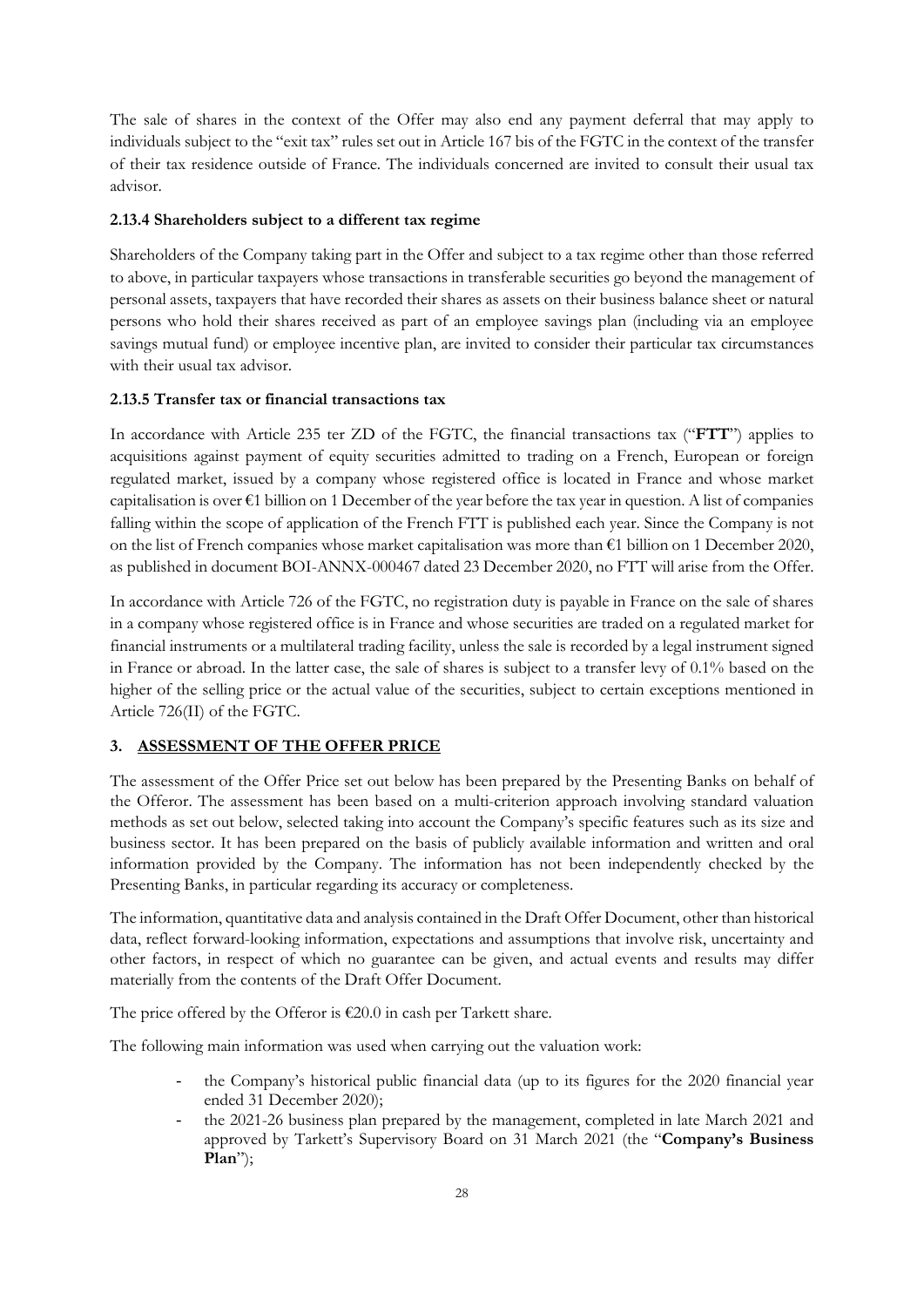- a "vendor assistance" financial report by PwC dated 10 March 2021 (the "**PwC Report**");
- research notes on the Company and its peers.

## **3.1 Valuation methods and criteria**

The Offer Price was assessed using a multi-criterion approach described below, based on commonly used valuation methods and criteria.

# **3.1.1 Valuation methods and criteria used**

3.1.1.1. Main methods and criteria used

*(i) Historical share prices* 

The Company's share capital is made up of a single class of ordinary shares admitted to trading on Euronext's regulated market in Paris (Compartment B) under ISIN FR0004188670.

The historical share price-based approach consists of comparing the Offer Price with the Company's share price over various periods preceding the announcement of the Offer.

*(ii) Research analyst target prices* 

Tarkett enjoys good coverage among financial analysts (Jefferies, Société Générale, Kepler Cheuvreux, Exane BNP Paribas, CIC, Barclays, Oddo and Alpha Value). The target price-based approach consists of comparing the Offer Price with the target prices published by the financial analysts who cover the Company.

*(iii) Discounted free cash flow (DCF)* 

This method is based on the principle that a company's enterprise value is the sum of its future free cash flows, before the impact of financing methods, discounted to present value using the weighted average cost of capital (WACC).

- 3.1.1.2. Methods and criteria used for information only
	- *(i) Peers' trading multiples*

The approach based on peer's trading multiples consists of valuing the Company by taking the financial balances in the Company's Business Plan, applying to them multiples observed in a sample of listed peers, and comparing the resulting figures with the Offer Price.

Given the Company's specific operational and financial profile (scale, geographical presence, product range, margins, capital intensity), there are no listed companies that are directly comparable with Tarkett. As a result, the Presenting Banks applied the peers' trading multiples for information only.

# **3.1.2 Valuation methods and criteria not used**

*(i) Comparable transaction multiples* 

The approach based on multiples from comparable transactions consists of assessing a company by taking its financial balances and applying to them multiples arising from acquisitions of companies, both listed and unlisted, which recently took place in the business sector of the entity being valued. The Presenting Banks ruled out the comparable transactions approach for the following reasons: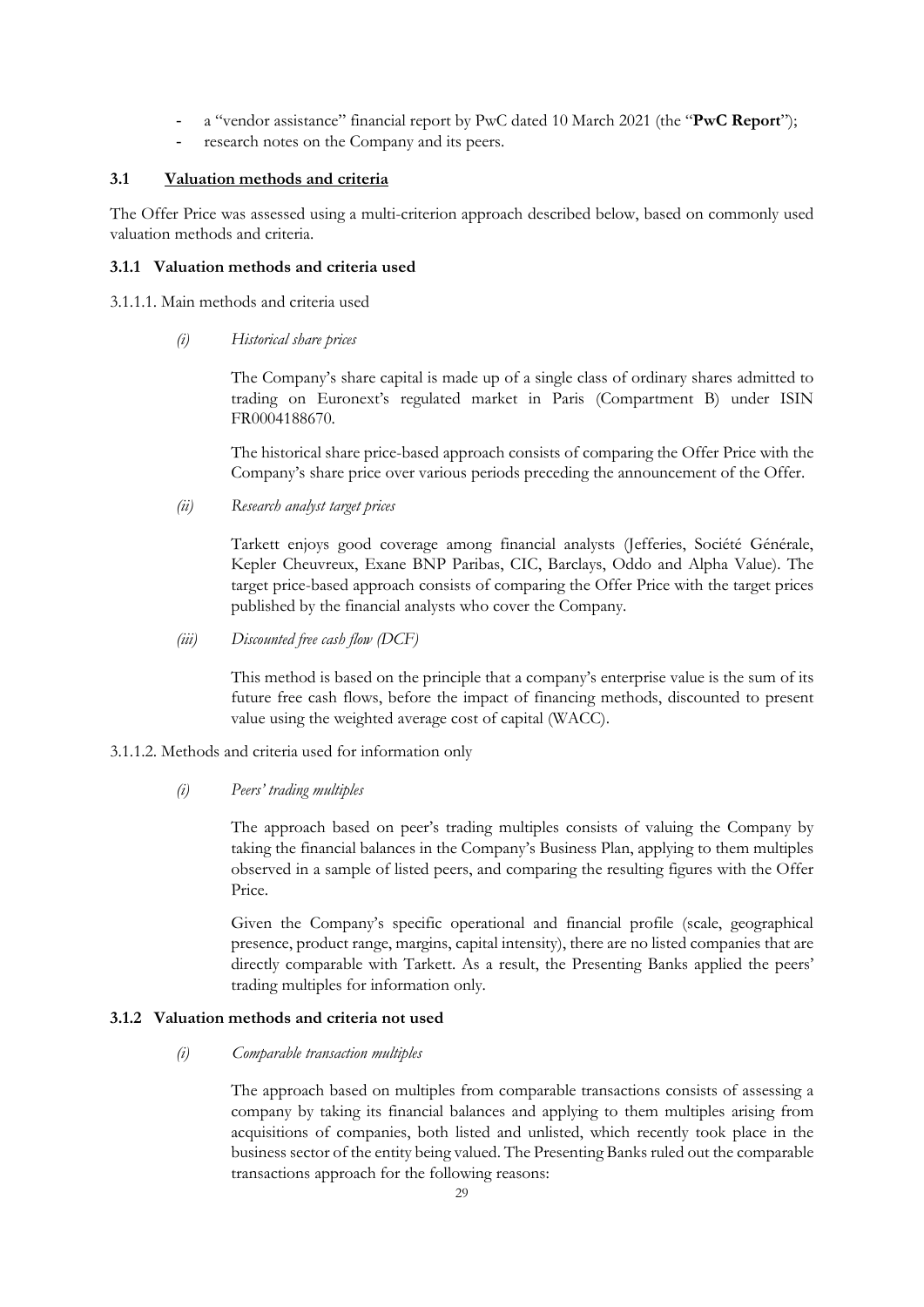- transactions in the sector have involved target companies with different market positions and/or financial profiles from those of the Company;
- applying the method requires reliable information on the companies involved in the transactions;
- unlike most transactions in the sector, the planned transaction will not generate synergies given the nature of the Offeror (family holding company and financial investor);
- finally, the method is not a relevant way of assessing the price offered in the intended simplified offer, a particular feature of which is that it will not involve a change of control.
- *(ii) Net book value and net asset value*

These methods consist of assessing a company based on the carrying amount of its assets or their carrying amount adjusted for unrealised capital gains and losses not reflected in the balance sheet. These methods do not reflect the company's future prospects and are not appropriate when valuing a company as a going concern. In addition, they are often used to assess holding and real-estate companies that own and operate assets whose value is independent from their inclusion in any operating processes.

For information, the Company's consolidated net book value at 31 December 2020 was €11.818 per Share.

#### *(iii) Discounted theoretical future dividends*

This method consists of assessing a company's equity by discounting to present value, using the company's cost of capital as the discount rate, the dividends that it is expected to pay to its shareholders. The method was not applied because it would be redundant, given the use of the discounted free cash flow method. It should be noted that the Company did not pay a dividend with respect to 2019 and no proposal has been made to the Company's shareholders' general meeting scheduled for 30 April 2021 to approve the payment of a dividend to the Company's shareholders with respect to 2020.

## **3.2 Financial data used for valuation purposes**

#### **3.2.1 Financial projections**

The Presenting Banks performed their valuation work on the basis of historic published financial data and the Company's Business Plan.

The Company's Business Plan was finalised by Tarkett's management in late March 2021 and approved by the Supervisory Board on 31 March 2021. It was based on 2021-2026 projections prepared by the heads of each Group division, i.e. EMEA, North America, Eastern Europe and Sports.

The main financial elements of the Company's Business Plan are as follows:

- Average revenue growth rate of around 2.0% per year;

<sup>&</sup>lt;sup>18</sup> Based on equity attributable to equity holders of the parent of  $\epsilon$ 770.3 million on the consolidated balance sheet at 31 December 2020 and 65,283,043 shares taken into account in the valuation.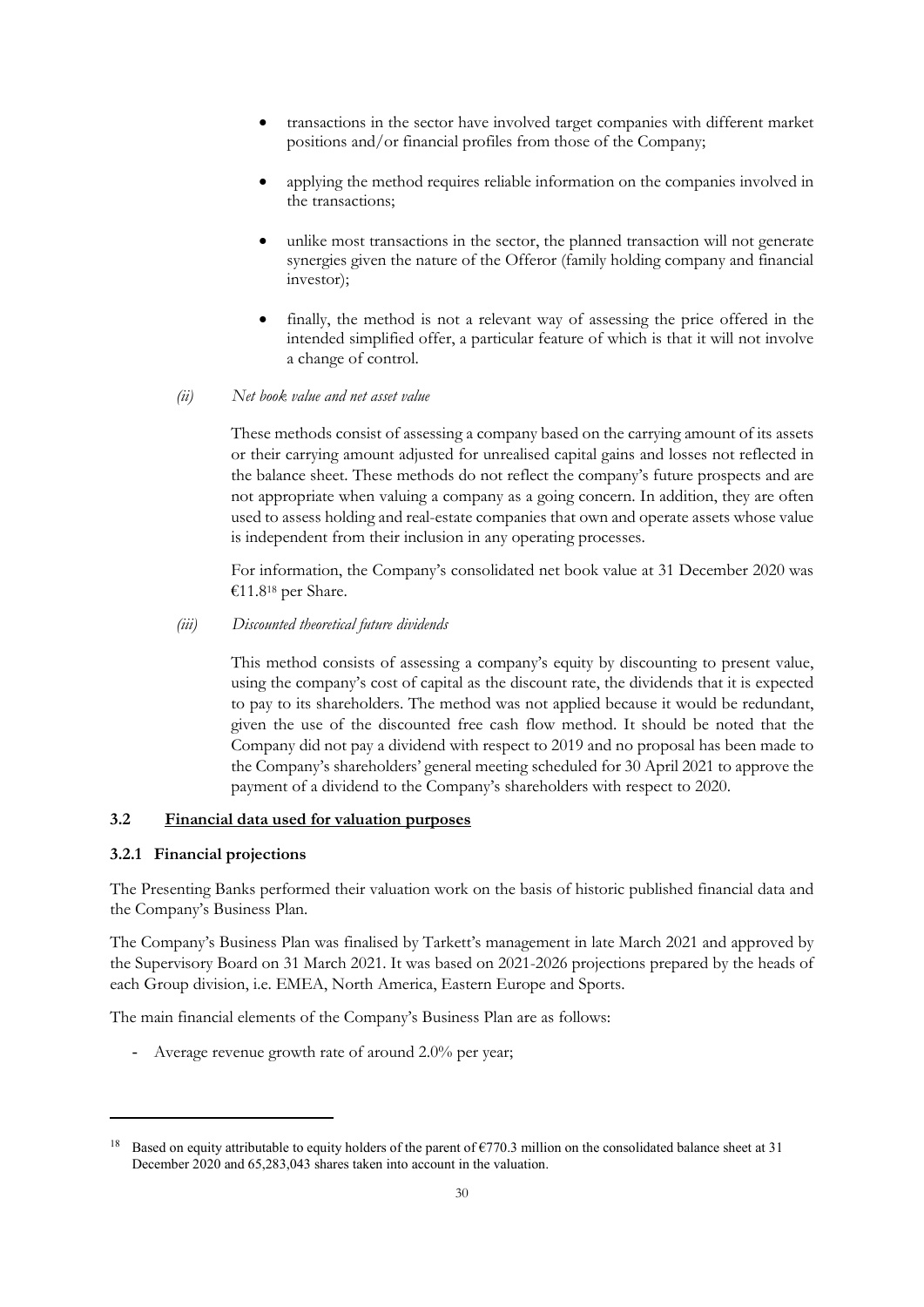- An increase in EBITDA margin (pre-IFRS 16) to just over 11% in 2026 (as opposed to 9.4% in 2020);
- Capital expenditure averaging 3.4% of revenue per year.

# **3.2.2 Enterprise value to equity value bridge**

In their valuation work, the Presenting Banks estimated the bridge from enterprise value to equity value published as of 31 December 2020 or estimated as of 30 June 2021 depending on the valuation method. Net debt of €434.8 million at 30 June 2021 was estimated on the basis of net debt of €365.0 million at 31 December 2020 and management's cash flow forecasts for the first half of 2021.

It should be noted that net debt at 31 December 2020 reflects a low point for the working capital requirement.

The Company adopted a non-recourse factoring programme in June 2019. The amount of deconsolidated receivables (€133.8 million) was restated as debt given the following factors:

- in the group's cash management, factoring is similar to a revolving credit facility (RCF). The factoring programme enabled it to repay the RCF, on which there were €140 million of drawings at end-May 2019;
- the factoring programme gives rise to interest and credit insurance expenses, which are recognised as financial expenses;
- the future existence of the factoring programme is uncertain and its amount may decrease as a result of reductions in credit limits in the event that the financial position of certain clients deteriorates.

At 31 December 2020, the Company had €190 million of deferred tax assets arising losses (including €147 million in Luxembourg) of which €18.4 million were recognised in the audited financial statements given recovery prospects. Those deferred tax assets were not taken into account in the adjustments but are reflected in the tax rate used when applying the discounted cash flow valuation method.

The enterprise value to equity value bridge also takes into account equity-accounted companies for €0.5 million and provisions for retirement benefit obligations and similar, net of deferred tax assets related to retirement benefit obligations, for €91.4 million.

Other provisions (litigation provisions, contingency and loss provisions etc. totalling €83.1 million at 31 December 2020) were not included in the enterprise value to equity value bridge since the associated costs and disbursements are taken into account in the financial balances and cash flows of the Company's Business Plan.

| (in millions of euros)                | Actual<br>31/12/20 | Estimated<br>30/06/21 |
|---------------------------------------|--------------------|-----------------------|
| State-guaranteed loan<br>Schuldschein | 70.0<br>606.3      | ۰<br>549.8            |
| Syndicated revolving credit facility  |                    | 17.7                  |
| Other borrowings                      | 17.3               | 17.3                  |
| Gross debt (pre-IFRS 16)              | 693.6              | 584.8                 |
| (-) Cash and cash equivalents         | (328.6)            | (150.0)               |
| Net debt (pre-IFRS 16)                | 365.0              | 434.8                 |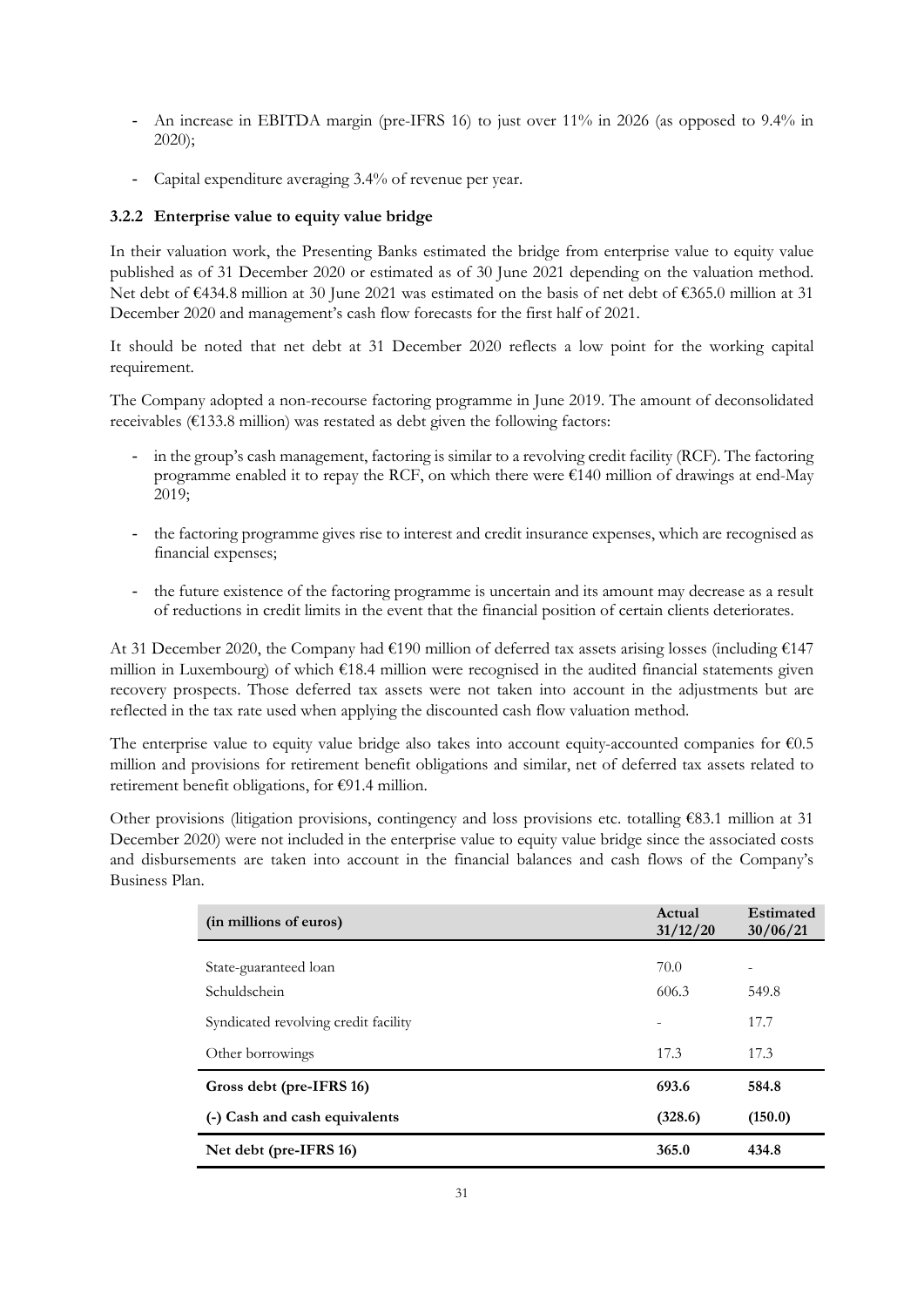| (+) Non-controlling interests                                           |        |        |
|-------------------------------------------------------------------------|--------|--------|
| (-) Equity-accounted companies                                          | (0.5)  | (0.5)  |
| (+) Provisions for retirement benefit obligations and similar after tax | 91.4   | 91.4   |
| Provisions for retirement benefit obligations and similar before tax    | 135.1  | 135.1  |
| Deferred tax assets related to retirement benefit obligations           | (43.7) | (43.7) |
| (+) Factoring                                                           | 133.8  | 133.8  |
| Other adjustments                                                       | 224.7  | 224.7  |
| <b>Total adjustments</b>                                                | 589.7  | 659.5  |

The enterprise value to equity value bridge was applied on the following dates as part of the valuation work:

- 30 June 2021 (estimate) for the discounted free cash flow method, given the timetable of the transaction and the availability of details regarding cash flows in the first half of 2021;
- 31 December 2020 (actual) for the peers' trading multiples comparison method, due to the absence of balance-sheet forecasts for the Company's peers at 30 June 2021. It should be noted that the balance-sheet figures of all listed peers were taken at 31 December 2020 without any adjustment relating to their normal WCRs.

#### **3.2.3 Number of shares**

The number of Tarkett Shares used in the valuation work was 65,283,043, i.e. the total number of Shares after taking into account the 2018-2021 LTIP bonus share plan expiring on 1 July 2021. That amount corresponds to the total number of Shares in issue as of 31 March 2021 (65,550,281 Shares), less 392,427 Shares held in treasury, plus 125,189 bonus shares that may be awarded to beneficiaries before the offer closes under the 2018-2021 LTIP (assuming that 50% of the potential shares are awarded, since awards depend on performance criteria).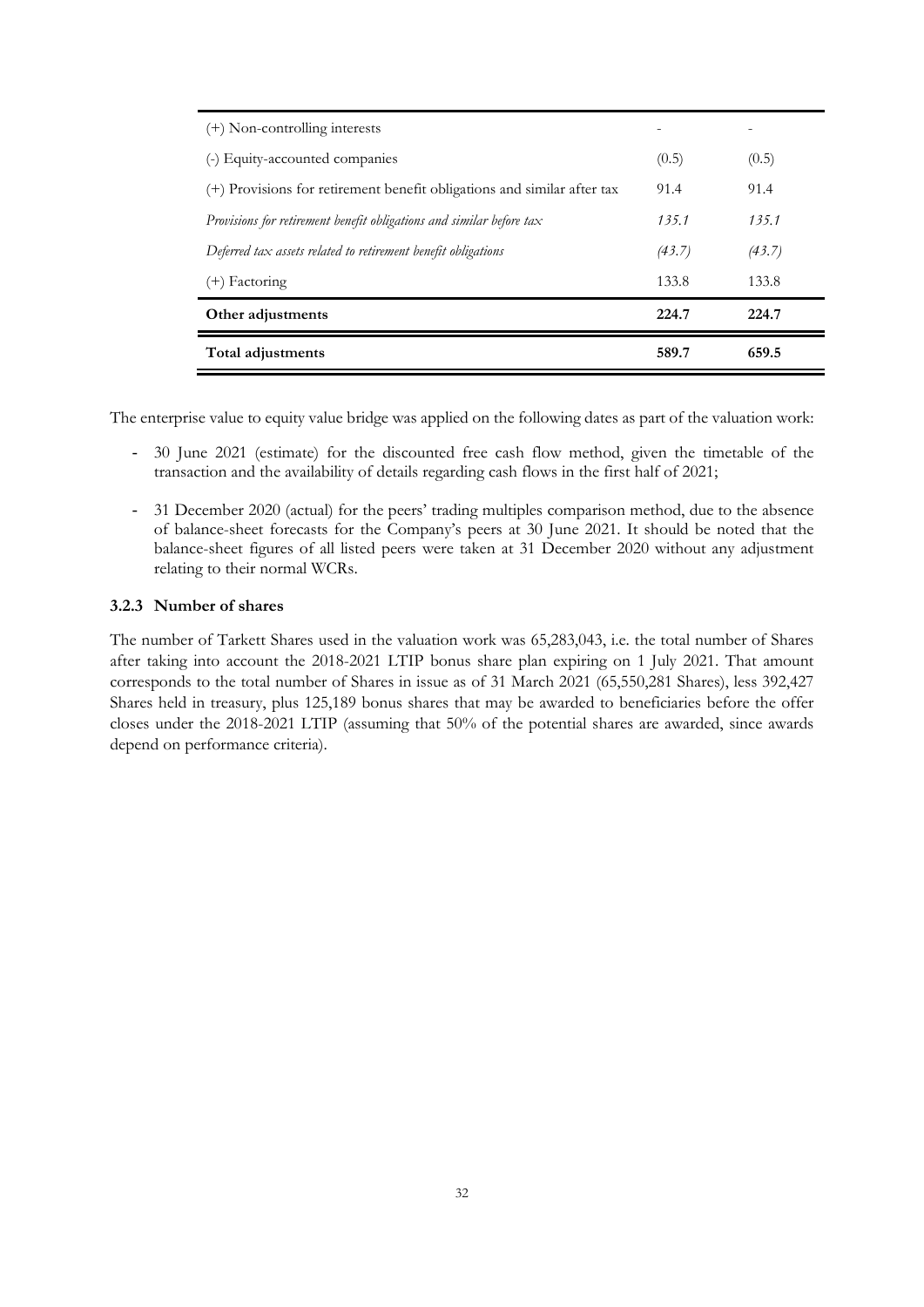#### **3.3 Description of the valuation methods and criteria used**



#### **3.3.1 Approach based on Tarkett's historical share price**

In the last year, Tarkett's share price has outperformed the market, with a 95.7% gain as opposed to a 40.5% gain for the SBF 120 index. That performance partly reflects a catch-up effect after the market decline seen in March and April 2020 in response to the Covid-19 pandemic. It should be noted that Tarkett's share price fell after the Company published full-year 2020 results on 18 February 2021 (a decline of 13.7% on 19 February 2021) but rose 27.9% over the month preceding the announcement of the Offer.

The reference point for the share price-based approach is Tarkett's closing price on 22 April 2021, the last trading day before trading in the shares was suspended on which the Offer was announced, i.e. €15.9 per Share.

The share price-based approach also takes into account volume-weighted average prices (VWAPs) as of 22 April 2021.

The table below shows the premiums offered compared with the closing price on 22 April 2021 and compared with VWAPs over 20, 60, 120, 180 and 250 days.

|                        | <b>Share Price</b><br>$(\mathbf{\epsilon})$ | Minimum<br>$(\mathbf{\epsilon})$ | Maximum<br>$(\mathbf{\epsilon})$ | Premium represented<br>by the Offer Price |
|------------------------|---------------------------------------------|----------------------------------|----------------------------------|-------------------------------------------|
| Close on 22 April 2021 | 15.9                                        |                                  |                                  | $+25.8\%$                                 |
| 20-day VWAP            | 14.5                                        | 13.0                             | 16.1                             | $+38.1\%$                                 |
| 60-day VWAP            | 13.8                                        | 12.4                             | 16.1                             | $+44.4%$                                  |
| 120-day VWAP           | 13.7                                        | 10.3                             | 16.1                             | $+45.6%$                                  |
| 180-day VWAP           | 21.8                                        | 8.6                              | 16.1                             | $+56.3%$                                  |
| 250-day VWAP           | 12.1                                        | 8.5                              | 16.1                             | $+64.7\%$                                 |

The Offer Price represents a premium range between 25.8% and 64.7% of the last quoted price for the Shares and the VWAPs in question.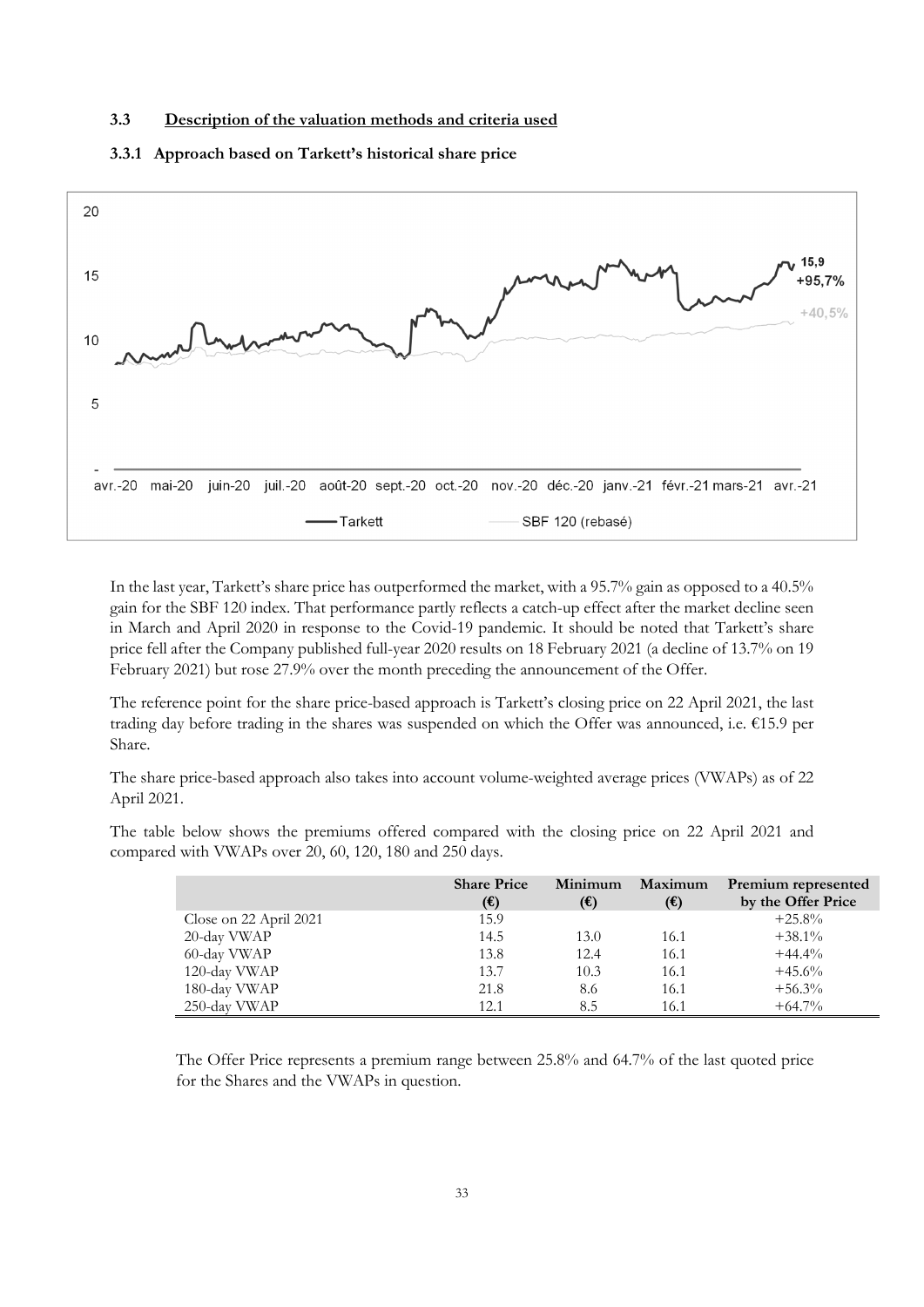#### **3.3.2 Research analyst target prices**

Eight research analysts provide regular coverage of Tarkett: Société Générale, Jefferies, Barclays, Exane BNP Paribas, CIC, Kepler Cheuvreux, Oddo BHF and Alpha Value<sup>19</sup>. All analysts have published a note since Tarkett published its full-year 2020 results on 18 February 2021. Four out of eight analysts recommend buying Tarkett shares, two have neutral recommendations and two recommend selling the stock at its current price. On 22 April 2021, the arithmetic mean of research analyst target prices was  $\epsilon$ 15.8, to which the Offer Price represents a premium of 26.7%. The Offer Price also equals the highest target price ( $E20.0$ ) and represents a premium of 58.4% to the most recent target price published by a research analyst ( $\epsilon$ 12.6, Jefferies).

|                          | Date         | Value per Share | I ICHIIUIII ICHICSCHICU   |
|--------------------------|--------------|-----------------|---------------------------|
|                          |              |                 | by the Offer Price $(\%)$ |
| AlphaValue/Baader Europe | 21 Apr. 2021 | 16.7            | $+19.8\%$                 |
| Jefferies                | 13 Apr. 2021 | 12.6            | $+58.4%$                  |
| Oddo BHF                 | 19 Mar.2021  | 20.0            |                           |
| Kepler Chevreux          | 22 Feb. 2021 | 14.5            | $+37.9%$                  |
| CIC Market et Solutions  | 22 Feb. 2021 | 16.5            | $+21.2%$                  |
| <b>Barclays</b>          | 22 Feb. 2021 | 18.0            | $+11.1\%$                 |
| Exane BNP Paribas        | 22 Feb. 2021 | 15.0            | $+33.3\%$                 |
| Société Générale         | 19 Feb. 2021 | 13.0            | $+53.8\%$                 |
| Mean                     |              | 15.8            | $+26.7%$                  |
| Median                   |              | 15.8            | $+27.0%$                  |
| Minimum                  |              | 12.6            | $+58.4\%$                 |
| Maximum                  |              | <i>20.0</i>     |                           |

**Premium represented** 

#### **3.3.3 Discounted free cash flow**

Given the Offer timetable, the date of 30 June 2021 was used when valuing the Company according to the discounted cash flow method.

The Company's Business Plan was used when applying this valuation method.

3.3.3.1. Method for determining the WACC

The weighted average cost of capital of 9.5% used for Tarkett was calculated on the basis of:

- Tarkett's levered beta (Bloomberg);
- market risk premiums (Bloomberg, 1-month average) in the main countries in which the Company operates (France, United States, Russia), weighted on the basis of 2020 EBITDA generated in the EMEA, North America and Eastern Europe regions;
- assumption of a 200 bp cost of debt in line with the cost of crossover debt;
- corporate income tax rates in the main countries in which the Company operates;

<sup>19</sup> It is specified that HSBC no longer follows Tarkett since 23 February 2021.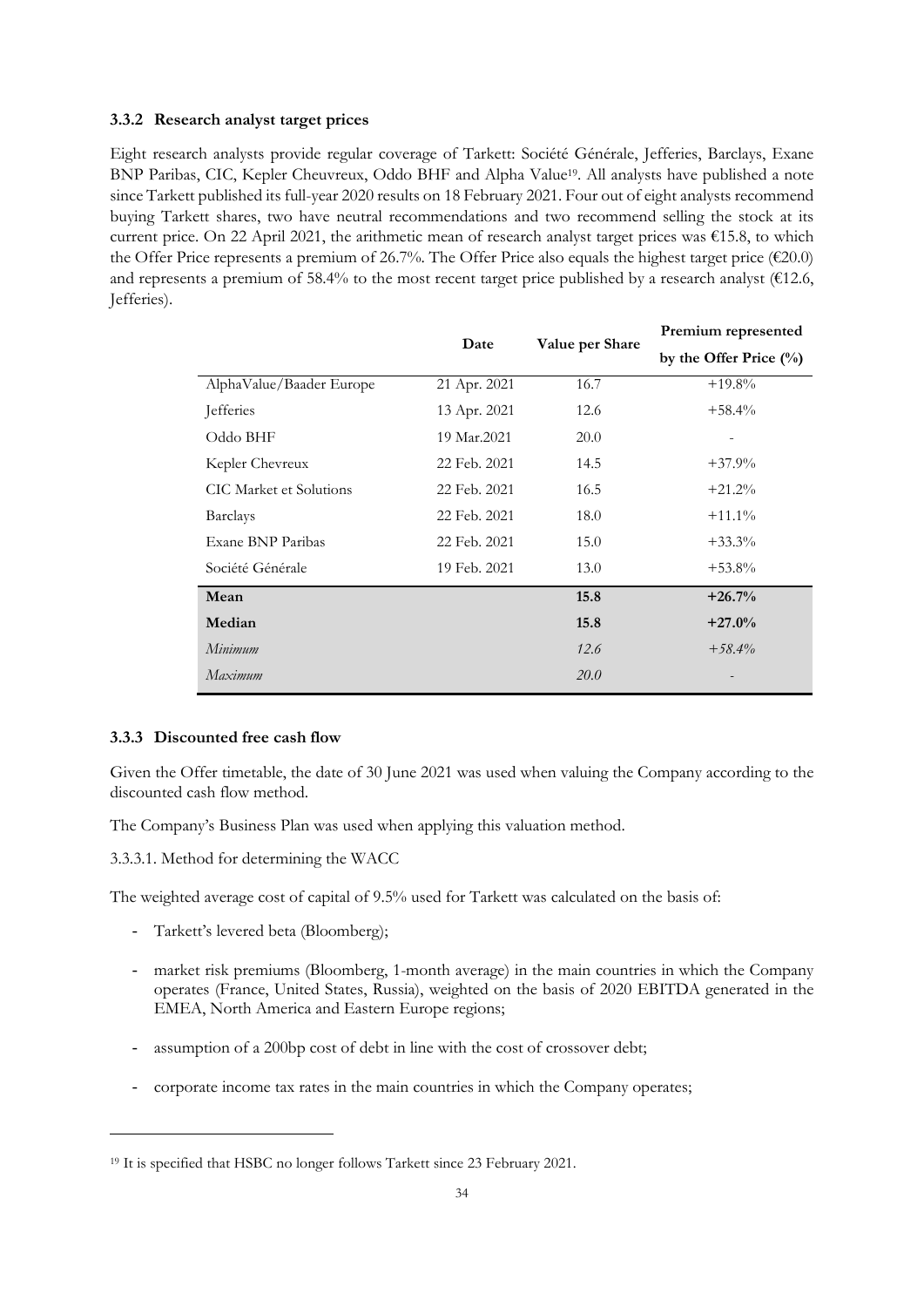- long-term local-currency inflation rates in the main countries in which the Company operates (euro, dollar, rouble).

It should be noted that the figures for the first few years of the Company's Business Plan are unadjusted for exchange-rate movements, whereas the Company uses constant exchange rates for the last few years of the business plan. The Presenting Banks took a conservative approach, adopting an inflation-adjusted WACC of 9.5%. A local WACC would have reflected a higher level.

#### 3.3.3.2. Calculation of the perpetuity growth rate

The Presenting Banks estimated the Company's perpetuity growth rate based on average long-term real growth rates in gross domestic product (real 2050 growth rate – source: IHS Markit) in the main regions in which the Company operates (Europe, United States and Russia), weighted according to the Company's 2020 revenue in the EMEA, North America and Eastern Europe regions. That growth rate is 1.44%, and the assumed perpetuity growth rate is 1.5%.

The growth rate was also calculated in light of the Company's long-term average annual organic revenue growth rate, which was 0.7% between 2008 and 2019 at constant exchange rates (including bolt-on acquisitions).

#### 3.3.3.3. Other normal operational assumptions

Following the end of the 2021-26 business plan, a normal year was defined. In addition to the perpetuity growth rate, the following main parameters were used:

- a pre-IFRS 16 adjusted EBITDA margin of 11.1% in line with the 2026 adjusted EBITDA margin figure;
- a ratio of depreciation and amortisation to revenue in line with the normal capex rate;
- other operating expenses of  $\epsilon$ 9 million, mainly corresponding to recurring restructuring costs. It should be noted that estimated costs arising from Tarkett being a listed company have been removed from the Company's Business Plan;
- a normalised effective tax rate of 30%, reflecting the impact of deferred tax assets on the amount of tax paid by the Company;
- a change in WCR representing 15% of the change in revenue in line with the assumptions made by the Company;
- a normal capex/revenue rate of 3.4% (corresponding to the 2021-2026 average) and ongoing bolton M&A investments of €3 million per year in addition.

## 3.3.3.4. Results of the DCF valuation

A sensitivity analysis of Tarkett's value per Share obtained using this method was carried out, with:

- a WACC varying between 9.25% and 9.75%;
- a perpetuity growth rate varying between 1.25% and 1.75%.

The resulting values are presented below: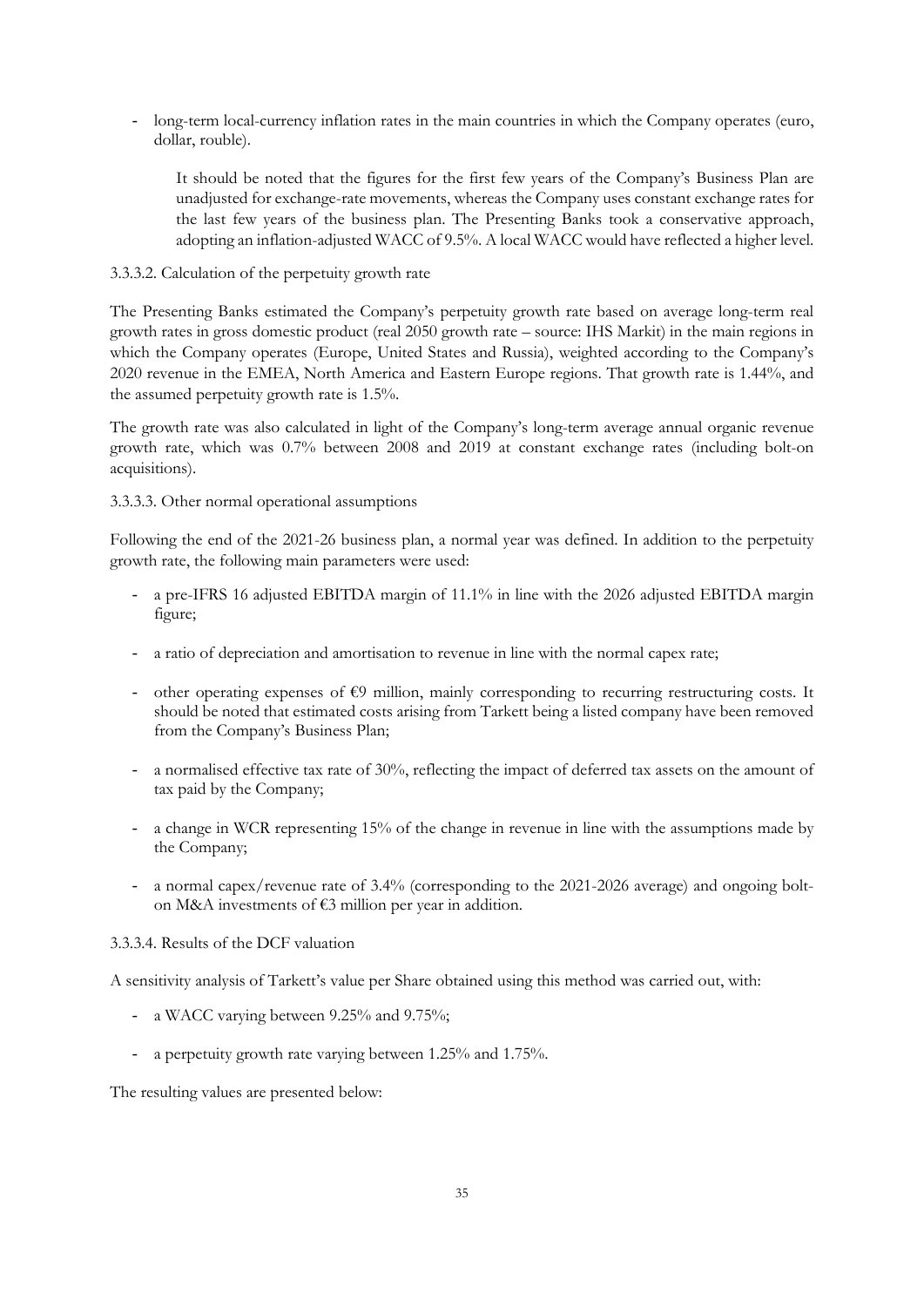| Value per share $(\epsilon)$ |          |          |       | <b>WACC</b> |          |           |
|------------------------------|----------|----------|-------|-------------|----------|-----------|
|                              |          | $9.00\%$ | 9.25% | $9.50\%$    | $9.75\%$ | $10.00\%$ |
|                              | $1.00\%$ | 16.5     | 15.7  | 15.0        | 14.2     | 13.6      |
|                              | $1.25\%$ | 17.0     | 16.2  | 15.4        | 14.6     | 13.9      |
| Perpetuity<br>growth rate    | $1.50\%$ | 17.5     | 16.7  | 15.8        | 15.0     | 14.3      |
|                              | 1.75%    | 18.1     | 17.2  | 16.3        | 15.5     | 14.7      |
|                              | $2.00\%$ | 18.7     | 17.7  | 16.8        | 15.9     | 15.1      |

Based on this sensitivity analysis, the DCF approach gives a value per Tarkett Share of between €14.6 and €17.2, with a central value of €15.8. As a result, the Offer Price represents a 26.5% premium to the midpoint of the DCF valuation range, a 36.8% premium to the lower end of the range and a 16.5% premium to the upper end of the range.

#### **3.3.4 Listed peer multiples (for information only)**

The date of 22 June 2021 was used when valuing the Company according to the listed peer multiples method.

3.3.4.1. Sample of listed peers and method for calculating multiples

*(i) Samples of listed peers* 

The list of Tarkett's listed peers was based on usual operational and financial criteria. Given the specific nature of the Company's business model, there are no companies that are fully comparable with it.

However, a sample of companies was created. It consists of Mohawk Industries, Interface and Forbo.

Armstrong Flooring, James Halstead, Victoria PLC and Balta were excluded:

- Armstrong is not covered by any research analyst listed in the databases, was loss-making in 2020 and has a market capitalisation of less than €100 million;
- James Halstead is covered by only two research analysts and its profitability is much higher than the sector average and a long way from Tarkett's level;
- Victoria's business and geographical mix is very different from that of Tarkett (40% of its revenue comes from its Ceramics business and most of its business is in Europe). Victoria does not receive much analyst coverage (only two active analysts) and its share price reflects very strong inorganic growth expectations following the announcement of a target to make acquisitions boosting EBITDA by  $f_1100$  million, which would almost double the size of the group. In addition, Victoria's financial year-end is 31 March and its most recent balance sheet was published on 3 October 2020. Given large seasonal variations in the WCR, this means that it is not appropriate to include Victoria in the peers' trading multiples method;
- Balta specialises in rugs and carpets and is covered by only one analyst. In addition, Balta's market capitalisation is less than  $£100$  million.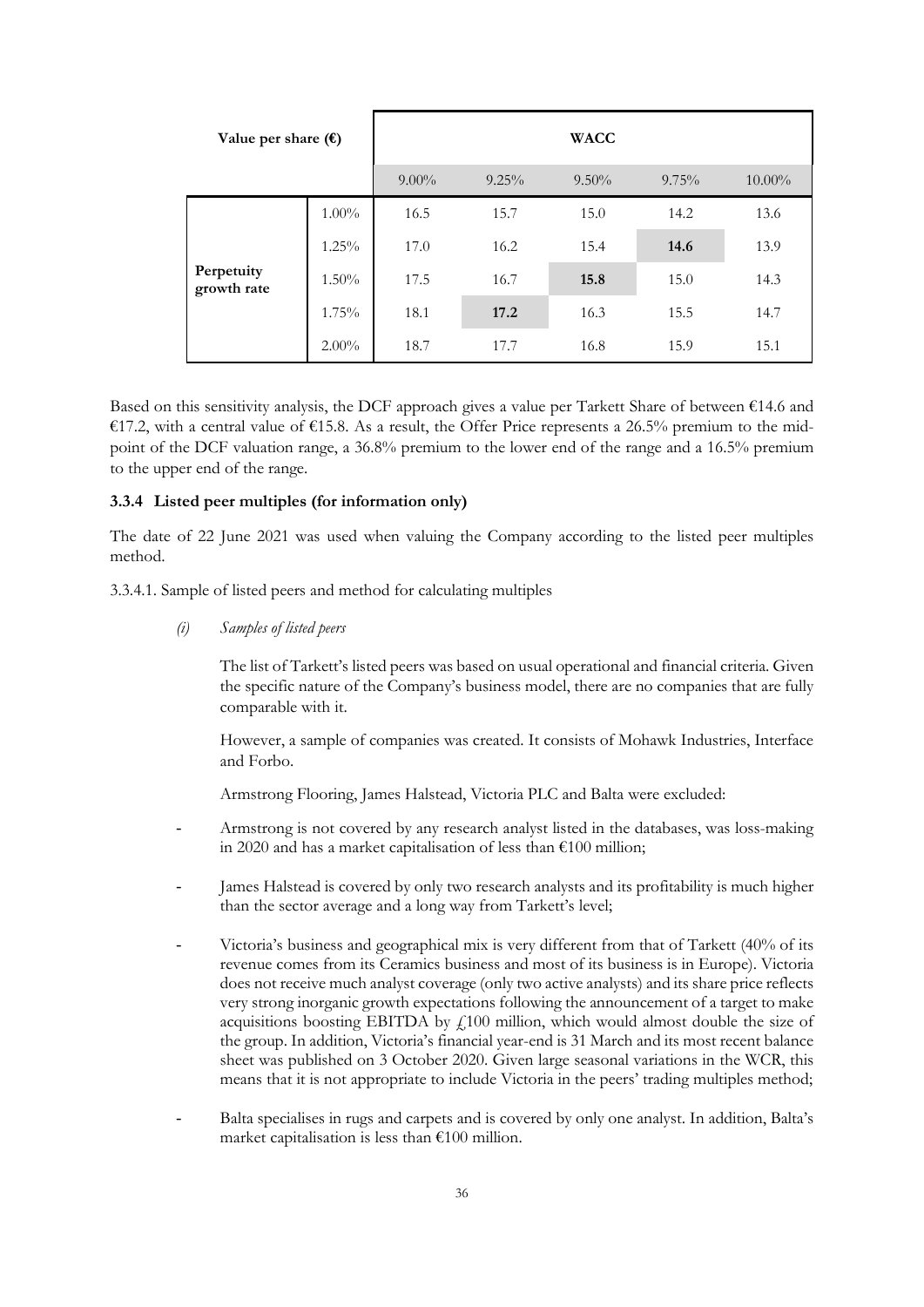#### *(ii) Valuation multiples applied*

The Presenting Banks used EV/EBIT multiples, which take into account companies' profitability and differences in capital intensity within the sample. It is also a multiple that is generally used in the floor coverings sector and more generally in the building materials sector.

Three multiples were excluded:

- EV/revenue, which does not take into account the profitability of the comparable companies;
- EV/EBITDA, due to the wide variation in profitability levels between Tarkett and its listed peers, and due to the bias arising from methods for recognising lease expenses (IFRS 16);
- P/E, because of the wide variations in capital intensity and capital structures among the peers' trading multiples.

2021 and 2022 were used as the reference years.

*(iii) Calculation of multiples* 

The EV/EBIT (pre-IFRS 16) peer trading multiples were calculated by dividing each company's enterprise value by projected EBIT for 2021 and 2022 based on FactSet consensus figures as of 22 April 2021.

*(iv) Peers' trading multiples* 

The multiples of peers used in the valuation process are presented in the table below:

| Company            | Country              | Market<br>cap <sup>1</sup> | EV             |       | EV/EBIT | Revenue<br><b>CAGR</b> | <b>EBIT</b><br><b>CAGR</b> | <b>EBIT</b><br>margin | Capex $\%$<br>of<br>Revenue |
|--------------------|----------------------|----------------------------|----------------|-------|---------|------------------------|----------------------------|-----------------------|-----------------------------|
|                    |                      | $(\mathbf{m})$             | $(\mathbf{m})$ | 2021e | 2022e   | $20 - 22$              | $20 - 22$                  | 2021a                 | $19 - 21$                   |
| Mohawk             | <b>United States</b> | 11 545                     | 12745          | 13.4x | 12.3x   | $+6.4%$                | $+24.1%$                   | $10.8\%$              | $5.1\%$                     |
| Interface          | <b>United States</b> | 619                        | 1 040          | 12.3x | 10.4x   | $+2.9%$                | $+3.6%$                    | $9.0\%$               | $4.6\%$                     |
| Forbo              | Switzerland          | 2 5 0 9                    | 2 3 4 6        | 16.9x | 15.6x   | $+5.4\%$               | $+10.2%$                   | $12.8\%$              | $3.3\%$                     |
| Overall mean       |                      | 4 8 9 1                    | 5 3 7 7        | 14.2x | 12.8x   | $+4.9%$                | $+12.6%$                   | $10.9\%$              | $4.3\%$                     |
| Overall median     |                      | 2509                       | 2 3 4 6        | 13.4x | 12.3x   | $+5.4%$                | $+10.2%$                   | $10.8\%$              | 4.6%                        |
| Companies excluded |                      |                            |                |       |         |                        |                            |                       |                             |
| Balta              | Belgium              | 92                         | 339            | 8.4x  | 7.9x    | $+8.0\%$               | $+15.9%$                   | $6.5\%$               | $4.5\%$                     |
| James Halstead     | United Kingdom       | 1 2 3 4                    | 1 1 9 1        | 21.8x | 20.8x   | $+4.1%$                | $+4.9%$                    | $18.5\%$              | $2.5\%$                     |
| Victoria           | United Kingdom       | 1 1 6 6                    | 1 5 9 7        | 17.9x | 16.0x   | $+7.0%$                | $+9.4%$                    | $11.1\%$              | $5.4\%$                     |

**Note:** <sup>1</sup> *Based on the 1-month VWAP at the close on 22 April 2021*.

Source: Factset

Comparing the Company's financial profile with those of its listed peers shows that its profitability is lower and that it generates less cash. This difference is one of the factors that prompted the Presenting Banks to provide details of the listed peers' trading multiples method for information only.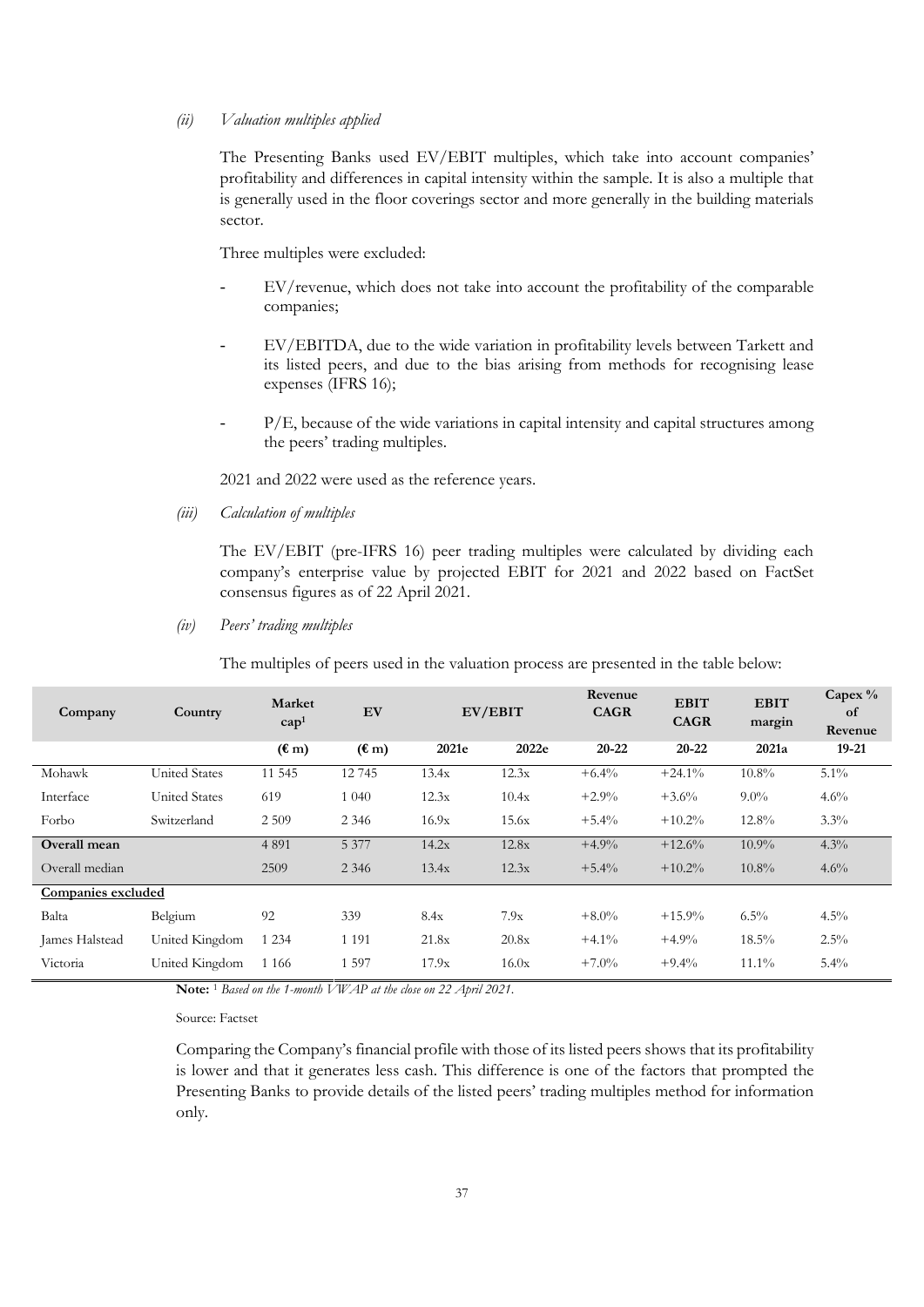## 3.3.4.2. Valuation based on EV/EBIT multiples

The peers' trading multiples method resulted in a minimum value of €9.4 by applying the average 2021 EV/EBIT ratio shown by the listed peers (14.2x) to Tarkett's adjusted 2021 EBIT, and a maximum value of €16.4 by applying the average 2022 EV/EBIT ratio shown by the listed peers (12.8x) to Tarkett's adjusted 2022 EBIT.

The value of enterprise value-to-equity value adjustments was taken at 31 December 2020 due to the absence of balance-sheet forecasts for peers at 30 June 2021.

The Offer Price represents a premium of 130.0% to the lower end of the range and 22.2% to the upper end of the range.

|                                                 | Reference year: 2021 |        | Reference year: 2022 |         |
|-------------------------------------------------|----------------------|--------|----------------------|---------|
|                                                 | Mean                 | Median | Mean                 | Median  |
| EV/EBIT multiple                                | 14.2x                | 13.4x  | 12.8x                | 12.3x   |
| Adjusted 2021 EBIT $(\epsilon m)$               | 85                   |        | 130                  |         |
| Resulting enterprise value $(\epsilon m)$       | 1 2 0 3<br>1 1 3 3   |        | 1 0 6 9              | 1 5 9 9 |
| (-) EV-equity value adjustments ( $\epsilon$ m) | (590)                |        | (590)                |         |
| Resulting equity value $(\epsilon m)$           | 613<br>543           |        | 1 0 6 9              | 1 0 0 9 |
| Resulting value per share $(\epsilon)$          | €9.4                 | €8.3   | €1.64                | €15.5   |

## **3.4 Summary of valuation work**

The Offer Price proposed by the Offeror is  $\epsilon$ 20.0 per Share. Based on the valuation work presented below, the Offer Price shows the following premiums:

|                                                                  | Value per Share $(\epsilon)$ | Premium/(discount)<br>represented by the<br>Offer Price (%) |
|------------------------------------------------------------------|------------------------------|-------------------------------------------------------------|
| Offer Price per Share $(\epsilon)$                               | 20.0                         |                                                             |
| Main methods applied                                             |                              |                                                             |
| <b>Historical prices</b>                                         |                              |                                                             |
| Last closing price before the project was announced <sup>2</sup> | 15.9                         | $+25.8%$                                                    |
| 20-day VWAP                                                      | 14.5                         | $+38.1%$                                                    |
| 60-day VWAP                                                      | 13.8                         | $+44.4%$                                                    |
| 120-day VWAP                                                     | 13.7                         | $+45.6%$                                                    |
| 180-day VWAP                                                     | 12.8                         | $+56.3\%$                                                   |
| 250-day VWAP                                                     | 12.1                         | $+64.7%$                                                    |
| 250-day high                                                     | 16.3                         | $+23.1%$                                                    |
| 250-day low                                                      | 8.3                          | $+141.0\%$                                                  |
| <b>Analyst target prices</b>                                     |                              |                                                             |